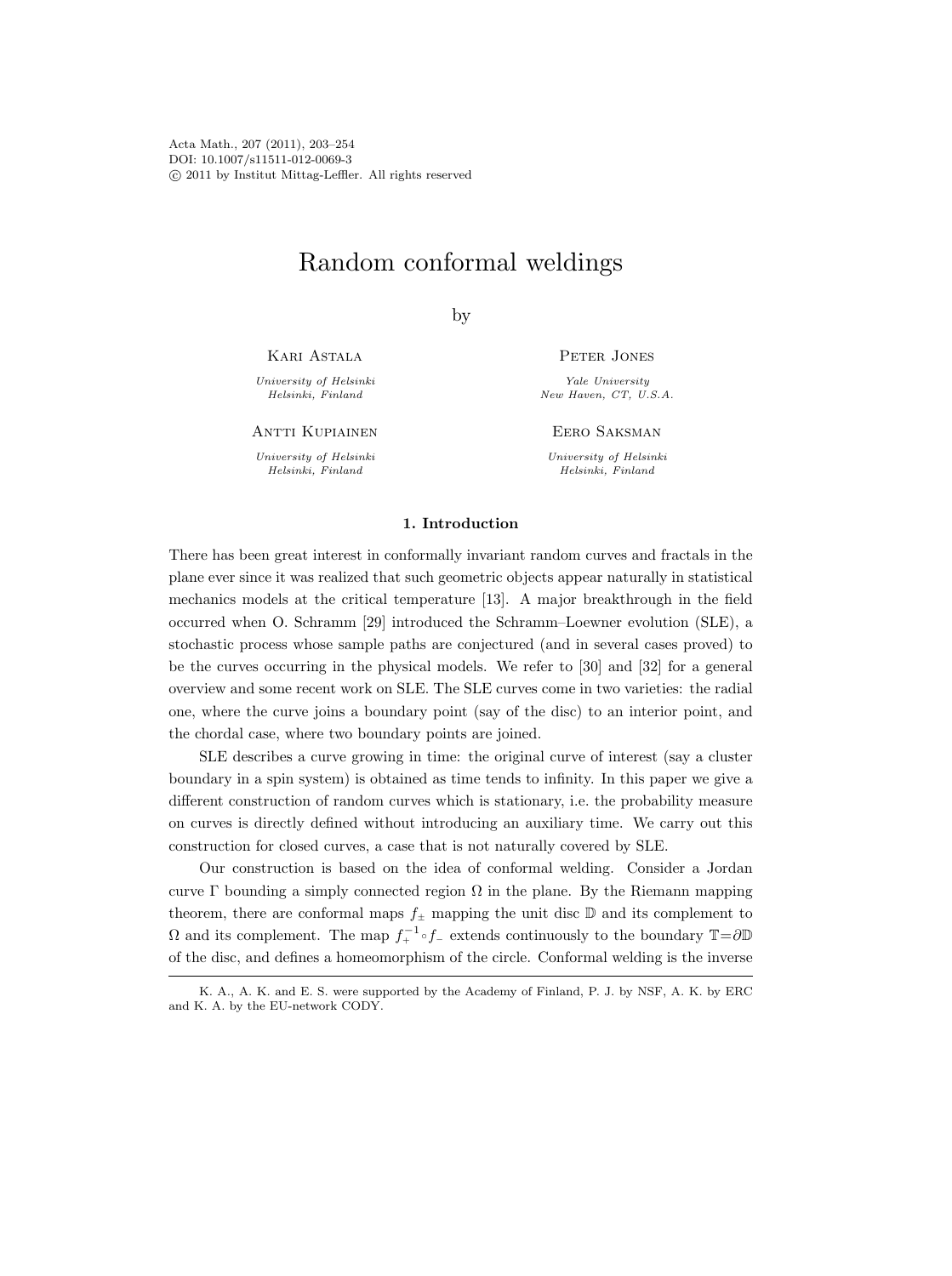operation where, given a suitable homeomorphism of the circle, one constructs a Jordan curve on the plane (see  $\S 2$ ). In fact, in our case the curve is determined up to a Möbius transformation of the plane. Thus random curves (modulo Möbius transformations) can be obtained from random homeomorphisms via welding.

In this paper we introduce a random scale invariant set of homeomorphisms  $h_{\omega}:\mathbb{T}\to\mathbb{T}$ and construct the welding curves. The model considered here has been proposed by the second author. The construction depends on a real parameter  $\beta$  (the "inverse temperature") and the maps are a.s. in  $\omega$  Hölder continuous for  $\beta < \beta_c$ . For this range of  $\beta$ the welding map will be a.s. well defined. For  $\beta > \beta_c$  we expect the map  $h_{\omega}$  not to be continuous and no welding to exist. Our curves are closely related to  $SLE(\boldsymbol{\varkappa})$  for  $\boldsymbol{\varkappa} < 4$ , see the footnote on page 205 and [31]. The case  $\beta = \beta_c$ , presumably corresponding to SLE(4), is not covered by our analysis.

Since we are interested in random curves that are stochastically self-similar, it is natural to take h with such properties. Our choice for h is constructed by starting with the Gaussian random field  $X$  on the circle (see  $\S 3$  for precise definitions) with covariance

$$
\mathbb{E}X(z)X(z') = -\log|z - z'|,\tag{1}
$$

where  $z, z' \in \mathbb{C}$  have modulus 1. X is just the restriction of the 2-dimensional massless free field (Gaussian free field) on the circle. The exponential of  $\beta X$  gives rise to a random measure  $\tau$  on the unit circle  $\mathbb T$ , formally given by

$$
"d\tau = e^{\beta X(z)} dz". \tag{2}
$$

The proper definition involves a limiting process

$$
\tau(dz) = \lim_{\varepsilon \to 0^+} \frac{e^{\beta X_\varepsilon(z)}}{\mathbb{E}e^{\beta X_\varepsilon(z)}} dz,
$$

where  $X_{\varepsilon}$  stands for a suitable regularization of X, see §3.3 below.

Identifying the circle as  $\mathbb{T}=\mathbb{R}/\mathbb{Z}=[0, 1)$ , our random homeomorphism  $h: [0, 1) \rightarrow [0, 1)$ is defined as

$$
h(\theta) = \frac{\tau([0,\theta))}{\tau([0,1))} \quad \text{for } \theta \in [0,1). \tag{3}
$$

The main result of this paper can then be summarized as follows.

For  $\beta^2$  < 2 and almost surely in  $\omega$ , formula (3) defines a Hölder continuous circle homeomorphism, such that the welding problem has a solution  $\Gamma$ , where  $\Gamma$  is a Jordan curve bounding a domain  $\Omega = f_+(\mathbb{D})$  with a Hölder continuous Riemann mapping  $f_+$ . For a given  $\omega$ , the solution is unique up to a Möbius map of the plane. Moreover, the curve  $\Gamma$  is continuous in  $\beta \in [0, 1]$ √  $\, 2$  ).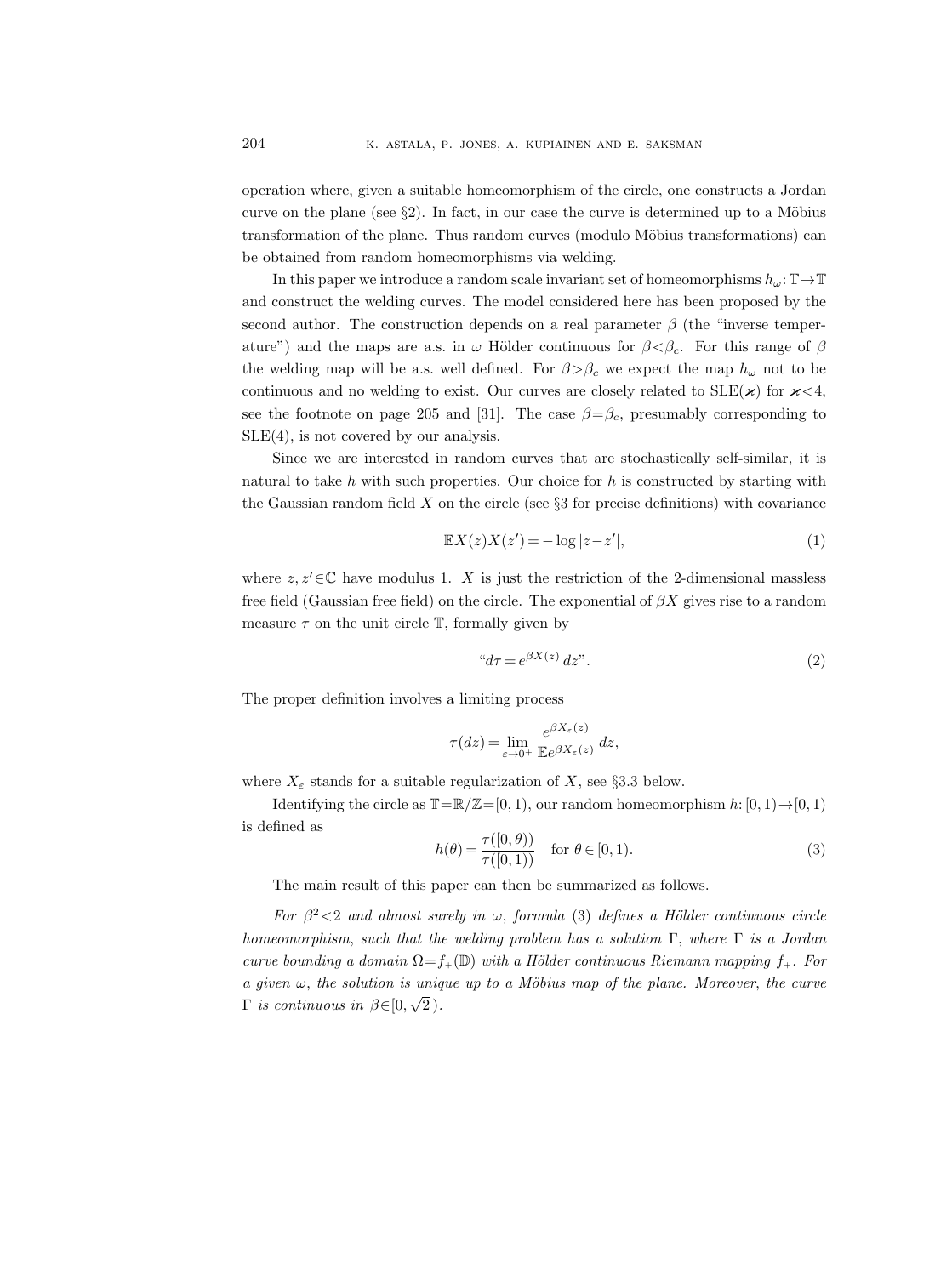We refer to  $\S5$  (Theorems 5.2 and 5.3) for the exact statement of the main result.

With minor changes our method generalizes to the situation where  $(1)$  the random homeomorphism  $\phi$  is replaced by  $\phi_+ \circ \phi_-^{-1}$ , where  $\phi_+$  and  $\phi_-$  are random circle homeomorphisms having the same distribution as  $\phi$  with parameters  $\beta_+$  and  $\beta_-$ , respectively, i.e. formally

$$
d\phi_{\pm} \sim e^{\beta_{\pm}X(z)}dz.
$$

In the case where  $\phi_{\pm}$  are independent, we have the following result.

For every pair  $\beta_+,\beta_-$ √ 2 and almost surely in  $\omega$ , the welding problem for the homeomorphism  $\phi_+ \circ \phi_-^{-1}$  has a solution  $\Gamma = \Gamma_{\beta_+, \beta_-}$ , where  $\Gamma_{\beta_+, \beta_-}$  is a Jordan curve bounding the domains  $\Omega_+ = f_+(\mathbb{D})$  and  $\Omega_- = f_-(\mathbb{C}\setminus\overline{\mathbb{D}})$ , with Hölder continuous Riemann mappings  $f_{\pm}$ . For a given  $\omega$ , the solution is unique up to a Möbius map of the plane and the curves  $\Gamma_{\beta_+,\beta_-}$  are continuos in  $\beta_+$  and  $\beta_-$ .

Apart from connection to SLE, the weldings constructed in this paper should be of interest to complex analysts as they form a natural family that degenerates as  $\beta \uparrow$ √ 2. It would be of great interest to understand the critical case  $\beta$ = √ 2 as well as the low temperature "spin glass phase"  $\beta > \sqrt{2}$ . It would also be of interest to understand the connection of our weldings to those arising from stochastic flows  $[2]$ . In  $[2]$  Hölder continuous homeomorphisms are considered, but the boundary behavior of the welding and hence its existence and uniqueness are left open.

In writing the paper we have tried to be generous in providing details on both the function-theoretic and the stochastics notions and tools needed, in order to serve readers with varied backgrounds. The structure of the paper is as follows. §2 contains background material on conformal welding and the geometric-analysis tools we need later on. To be more specific, §2 recalls the notion of conformal welding and explains how the welding problem is reduced to the study of the Beltrami equation. Also we recall a useful method due to Lehto [23] to prove the existence of a solution for a class of non-uniformly elliptic Beltrami equations, and a theorem by Jones and Smirnov [18] that will be used to verify the uniqueness of our welding. Finally we recall the Beurling–Ahlfors extension of circle homeomorphisms to the unit disc. For our purposes we need to estimate carefully the dependence of the dilatation of the extension in a Whitney cube by just using small amount of information of the homeomorphism on a 'shadow' of the cube.

In §3 we introduce the 1-dimensional trace of the Gaussian free field and recall some known properties of its exponential that we will use to define and study the random

 $(1)$  Heuristic arguments from Liouville quantum gravity suggest [11], [15] that there might be a more precise relation between SLE and the welding of the homeomorphism  $\phi_+^{-1} \circ \phi_-,$  which we do not consider here as it would require considerable changes in our argument.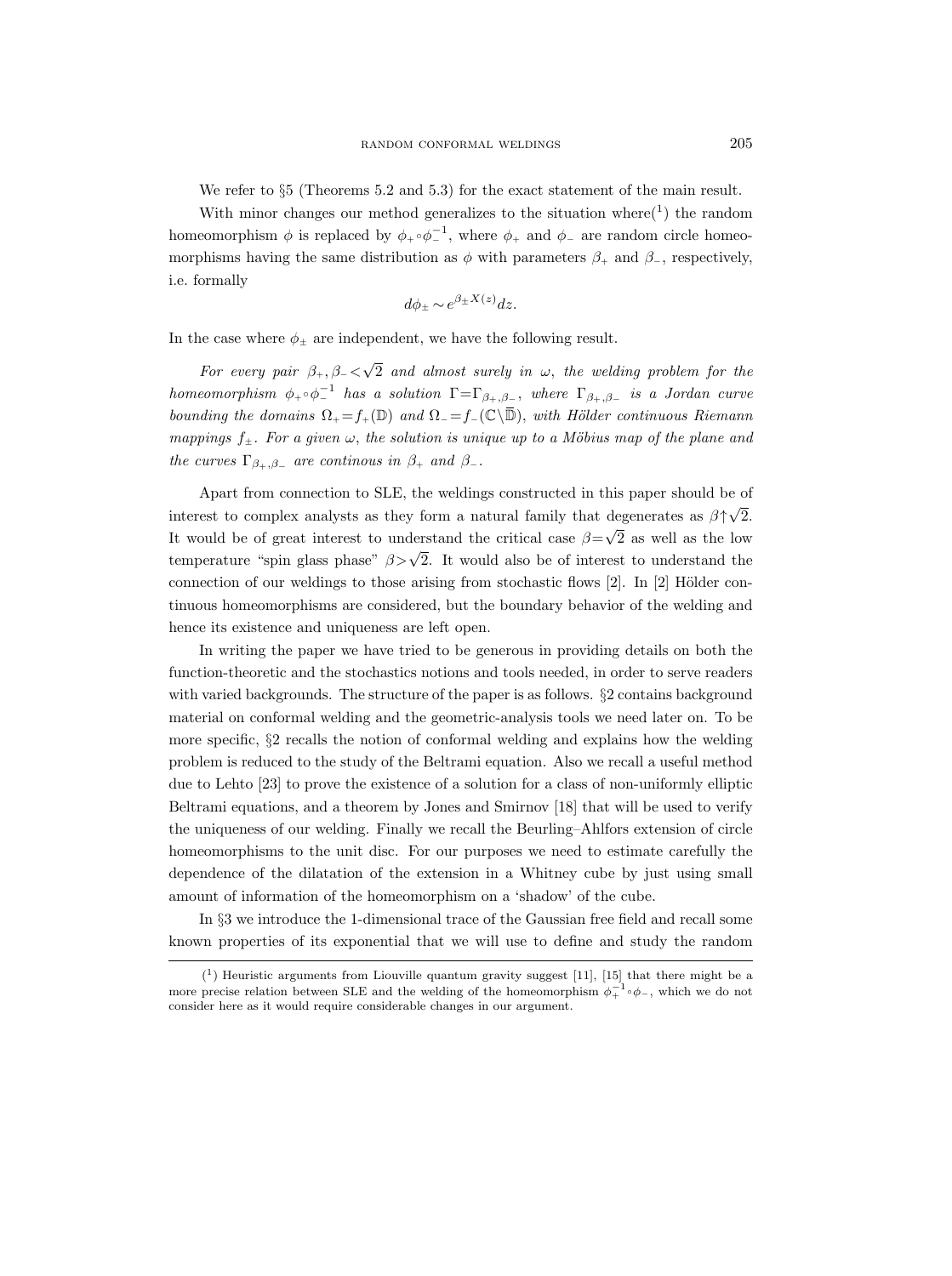circle homeomorphism. §4 is the technical core of the paper as it contains the main probabilistic estimates we need to control the random dilatation of the extension map. Finally, in §5 things are put together and the a.s. existence and uniqueness of the welding map is proven.

Let us conclude by a remark on notation. We denote by c and  $C$  generic constants which may vary between estimates. When the constants depend on parameters such as  $\beta$  we denote this by  $C(\beta)$ .

Acknowledgements. We thank M. Bauer, D. Bernard, I. Binder, M. Nikula, S. Rohde, S. Smirnov and W. Werner for useful discussions.

Note added in proof. After the manuscript was sent to publication, the works [3] and [31] have appeared. The paper [3] by Airault, Malliavin and Thalmayer continues the work on the welding of stochastic flows initiated in  $[2]$ . Sheffield's preprint  $[31]$ contains, among other things, confirmation for the close relation between welding of the homeomorphism  $\phi_+^{-1} \circ \phi_-$  and SLE, see the footnote on page 205.

#### 2. Conformal welding

In this section we recall for the general readers benefit basic notions and results from geometric analysis that are needed in our work. In particular, we recall the notion of conformal welding, Lehto's method for solving the Beltrami equations, the uniqueness result for weldings due to Jones and Smirnov, and the last subsection contains estimates for the Beurling–Ahlfors extension tailored for our needs.

#### 2.1. Welding and Beltrami equation

One of the main methods for constructing conformally invariant families of (Jordan) curves comes from the theory of conformal welding. Put briefly, in this method we glue the unit disc  $\mathbb{D}=\{z\in\mathbb{C}:|z|<1\}$  and the exterior disc  $\mathbb{D}_{\infty}=\{z\in\mathbb{C}:|z|>1\}$  along a homeomorphism  $\phi: \mathbb{T} \to \mathbb{T}$ , by the identification

$$
x \sim y
$$
, when  $x \in \mathbb{T} = \partial \mathbb{D}$  and  $y = \phi(x) \in \mathbb{T} = \partial \mathbb{D}_{\infty}$ .

The problem of welding is to give a natural complex structure to this topological sphere. Uniformizing the complex structure then gives us the curve, the image of the unit circle.

More concretely, given a Jordan curve  $\Gamma \subset \widehat{\mathbb{C}}$ , let

$$
f_+ \colon\! \mathbb{D} \!\to \! \Omega_+ \quad \text{and} \quad f_- \colon\! \mathbb{D}_\infty \!\to \! \Omega_-
$$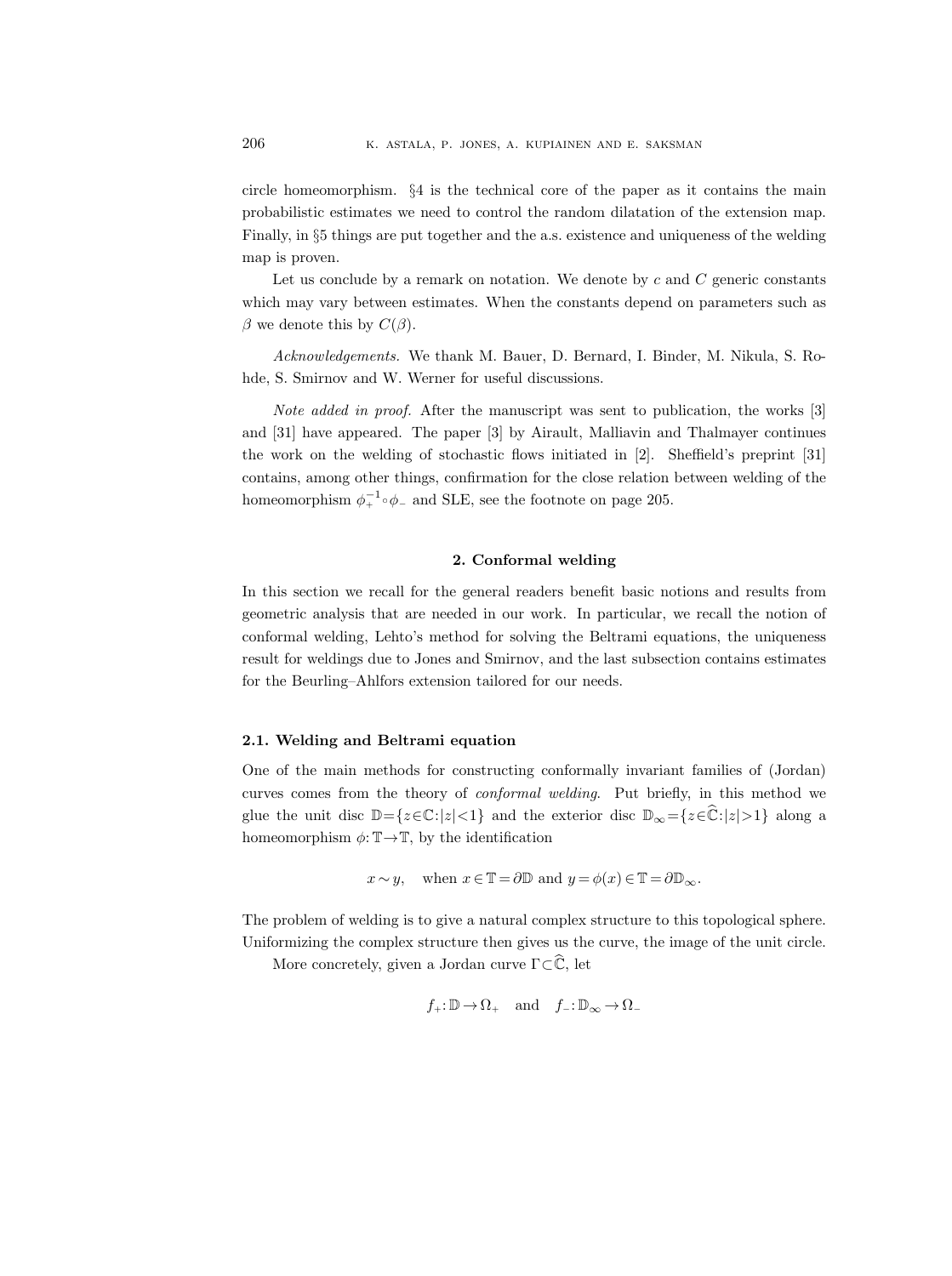be a choice of Riemann mappings onto the components of the complement  $\widehat{\mathbb{C}}\setminus\Gamma=\Omega_+\cup\Omega_-$ . By Carathéodory's theorem,  $f_$  and  $f_+$  both extend continuously to  $\partial \mathbb{D}=\partial \mathbb{D}_{\infty}$ , and thus

$$
\phi = f_+^{-1} \circ f_- \tag{4}
$$

is a homeomorphism of T. In the welding problem we are asked to invert this process; given a homeomorphism  $\phi: \mathbb{T} \to \mathbb{T}$  we are to find a Jordan curve Γ and conformal mappings  $f_{\pm}$  onto the complementary domains  $\Omega_{\pm}$  so that (4) holds.

It is clear that the welding problem, when solvable, has natural conformal invariance attached to it; any image of the curve  $\Gamma$  under a Möbius transformation of  $\hat{\mathbb{C}}$  is equally a welding curve. Similarly, if  $\phi: \mathbb{T} \to \mathbb{T}$  admits a welding, then so do all its compositions with Möbius transformations of the disc. Note, however, that not all circle homeomorphisms admit a welding, for examples see [26] and [34].

The most powerful tool in solving the welding problem is given by the Beltrami differential equation, defined in a domain  $\Omega$  by

$$
\frac{\partial f}{\partial \bar{z}} = \mu(z) \frac{\partial f}{\partial z} \quad \text{for a.e. } z \in \Omega,
$$
\n(5)

where we look for homeomorphic solutions  $f \in W^{1,1}_{loc}(\Omega)$ . Here (5) is an elliptic system whenever  $|\mu(z)| < 1$  almost everywhere, and uniformly elliptic if  $\|\mu\|_{\infty} < 1$ .

In the uniformly elliptic case, homeomorphic solutions to (5) exist for every coefficient with  $\|\mu\|_{\infty}$ <1, and they are unique up to post-composing with a conformal mapping [5, p. 179]. In fact, it is this uniqueness property that gives us a way to produce the welding. To see this, suppose first that

$$
\phi = f|_{\mathbb{T}},\tag{6}
$$

where  $f \in W^{1,2}_{loc}(\mathbb{D}; \mathbb{D}) \cap C(\overline{\mathbb{D}})$  is a homeomorphic solution to (5) in the disc  $\mathbb{D}$ . Find then a homeomorphic solution to the auxiliary equation

$$
\frac{\partial F}{\partial \bar{z}} = \chi_{\mathbb{D}}(z) \,\mu(z) \frac{\partial F}{\partial z} \quad \text{for a.e. } z \in \mathbb{C}.\tag{7}
$$

Now  $\Gamma = F(\mathbb{T})$  is a Jordan curve. Moreover, as  $\partial_{\bar{z}}F = 0$  for  $|z| > 1$ , we can set  $f_- := F|_{\mathbb{D}_{\infty}}$ and  $\Omega$ <sub>−</sub> := $F(\mathbb{D}_{\infty})$  to define a conformal mapping

$$
f_- \colon\! \mathbb{D}_{\infty} \to \Omega_-.
$$

On the other hand, since both f and F solve the equation (5) in the unit disc  $\mathbb{D}$ , by uniqueness of the solutions we have

$$
F(z) = f_+ \circ f(z), \quad z \in \mathbb{D}, \tag{8}
$$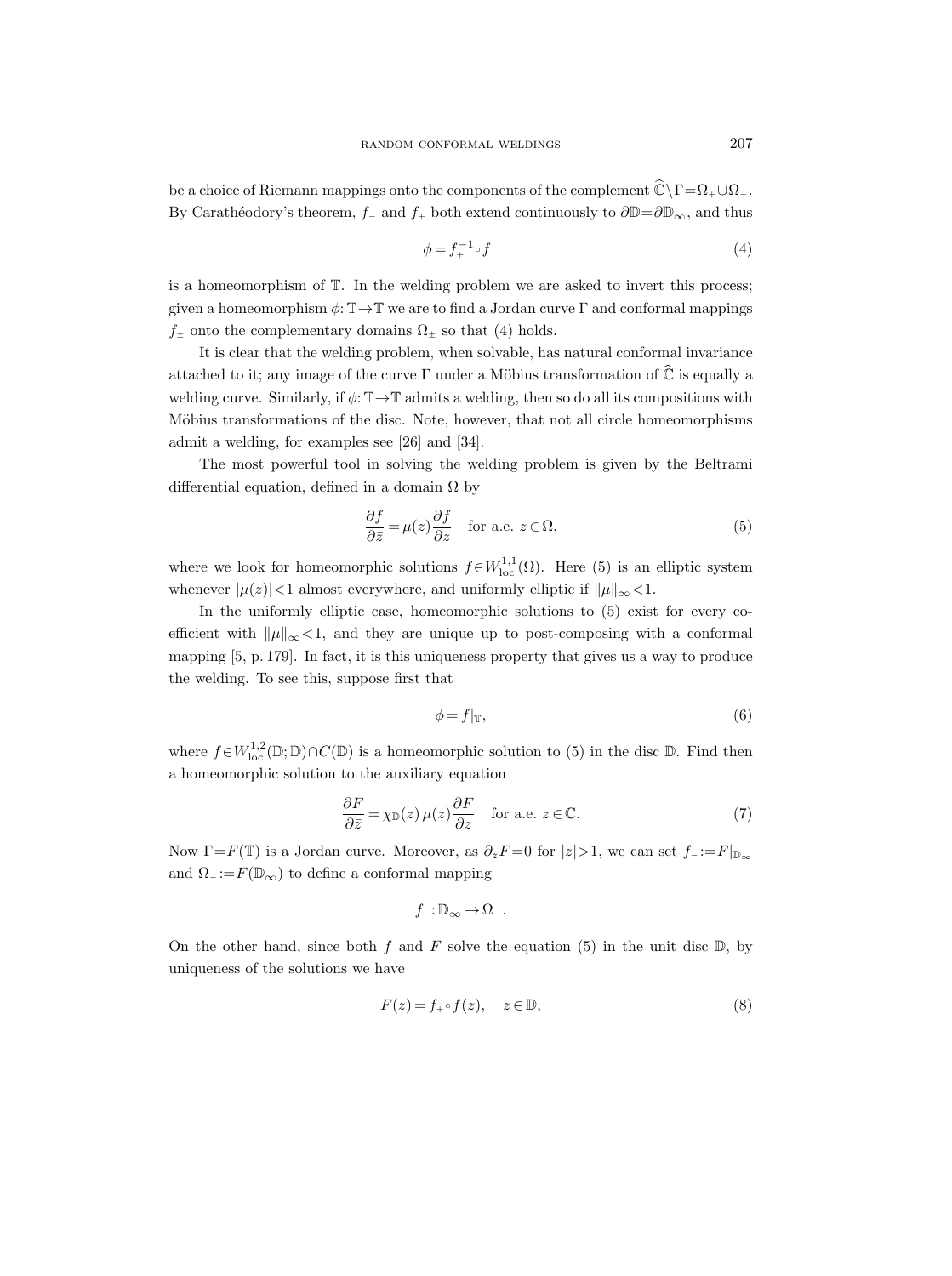for some conformal mapping  $f_+:\mathbb{D}=f(\mathbb{D})\to\Omega_+:=F(\mathbb{D})$ . Finally, on the unit circle,

$$
\phi(z) = f|_{\mathbb{T}}(z) = f_{+}^{-1} \circ f_{-}(z), \quad z \in \mathbb{T}.
$$
\n(9)

Thus we have found a solution to the welding problem, under the assumption (6). That the welding curve  $\Gamma$  is unique up to a Möbius transformation of  $\mathbb C$  follows from [5, Theorem 5.10.1]; see also Corollary 2.5 below.

To complete this circle of ideas, we need to identify the homeomorphisms  $\phi: \mathbb{T} \to \mathbb{T}$ that admit the representation (5), (6) with uniformly elliptic  $\mu$  in (5). It turns out [5, Lemma 3.11.3 and Theorem 5.8.1] that such  $\phi$ 's are precisely the quasisymmetric mappings of  $T$ , mappings that satisfy

$$
K(\phi) := \sup_{s,t \in \mathbb{R}} \frac{|\phi(e^{2\pi i(s+t)}) - \phi(e^{2\pi is})|}{|\phi(e^{2\pi i(s-t)}) - \phi(e^{2\pi is})|} < \infty.
$$
 (10)

#### 2.2. Existence in the degenerate case: the Lehto condition

The previous subsection describes an obvious model for constructing random Jordan curves, by first finding random homeomorphisms of the circle and then solving for each of them the associated welding problem. In the present work, however, we are faced with the obstruction that circle homeomorphisms with the exponentiated Gaussian free field as derivative almost surely do not satisfy the quasisymmetry assumption (10). Thus we are forced outside the uniformly elliptic partial differential equations and need to study (5) with degenerate coefficients with only  $|\mu(z)| < 1$  almost everywhere. We are even outside the much studied class of maps of exponentially integrable distortion, see [5, §20.4.] In such generality, however, the homeomorphic solutions to (5) may fail to exist, or the crucial uniqueness properties of (5) may similarly fail.

In his important work [23], Lehto gave a very general condition in the degenerate setting for the existence of homeomorphic solutions to (5). To recall his result, assume we are given the complex dilatation  $\mu = \mu(z)$ , and write then

$$
K(z) = \frac{1 + |\mu(z)|}{1 - |\mu(z)|}, \quad z \in \Omega,
$$

for the associated distortion function. Note that  $K(z)$  is bounded precisely when the equation (5) is uniformly elliptic, i.e.  $\|\mu\|_{\infty}$  < 1. Thus the question is how strongly  $K(z)$ can grow for the basic properties of (5) still to remain true. In order to state Lehto's condition we fix some notation. For given  $z \in \mathbb{C}$  and radii  $0 \leq r < R < \infty$ , let us denote the corresponding annulus by

$$
A(z, r, R) := \{ w \in \mathbb{C} : r < |w - z| < R \}.
$$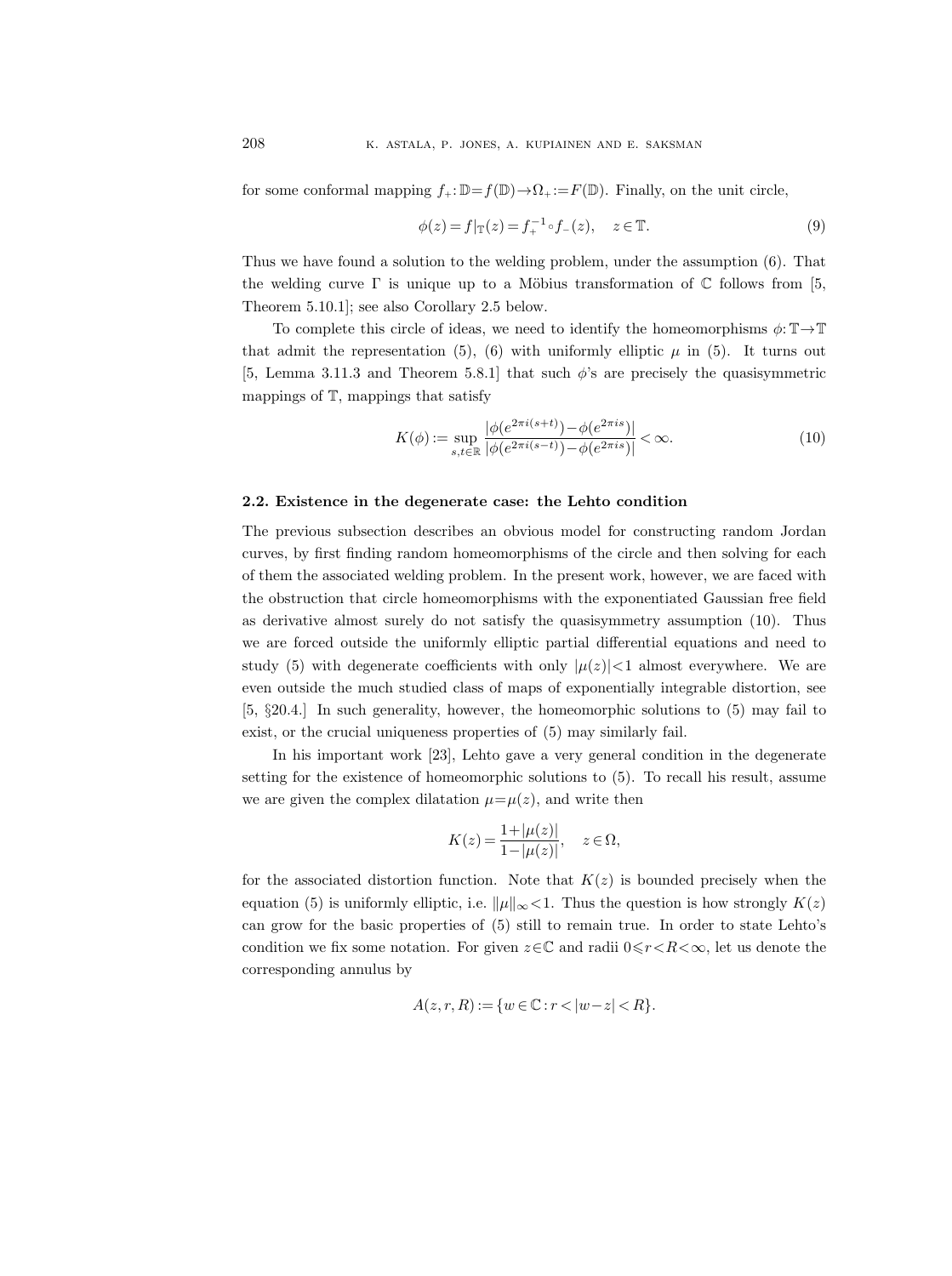suitable way. This is done by introducing, for any annulus  $A(w, r, R)$  and for the given distortion function  $K$ , the following quantity, which we call the Lehto integral:

$$
L(z,r,R) := L_K(z,r,R) := \int_r^R \frac{1}{\int_0^{2\pi} K(z + \varrho e^{i\theta}) d\theta} \frac{d\varrho}{\varrho}.
$$
 (11)

For the following formulation of Lehto's theorem see [5, p. 584].

THEOREM 2.1. Suppose  $\mu$  is measurable and compactly supported with  $|\mu(z)| < 1$  for almost every  $z \in \mathbb{C}$ . Assume that the distortion function

$$
K(z) = \frac{1 + |\mu(z)|}{1 - |\mu(z)|}
$$

is locally integrable, that is

$$
K \in L^1_{\text{loc}}(\mathbb{C}),\tag{12}
$$

and that for some  $R_0>0$  the Lehto integral satisfies

$$
L_K(z,0,R_0) = \infty \quad \text{for all } z \in \mathbb{C}.\tag{13}
$$

Then the Beltrami equation

$$
\frac{\partial f}{\partial \bar{z}}(z) = \mu(z) \frac{\partial f}{\partial z}(z) \quad \text{for a.e. } z \in \mathbb{C}
$$
 (14)

admits a homeomorphic  $W^{1,1}_{\text{loc}}$ -solution  $f: \mathbb{C} \to \mathbb{C}$ .

As a consequence, the welding extends beyond the class of quasisymmetric functions.

COROLLARY 2.2. Suppose that  $\phi: \mathbb{T} \to \mathbb{T}$  extends to a homeomorphism  $f: \mathbb{C} \to \mathbb{C}$  satisfying  $(12)$ – $(14)$  together with the condition

$$
K(z) \in L_{\text{loc}}^{\infty}(\mathbb{D}).\tag{15}
$$

Then  $\phi$  admits a welding: there are a Jordan curve  $\Gamma \subset \widehat{\mathbb{C}}$  and conformal mappings  $f_{\pm}$  onto the complementary domains of  $\Gamma$  such that

$$
\phi(z) = f_+^{-1} \circ f_-(z), \quad z \in \mathbb{T}.
$$

*Proof.* Given the extension  $f: \mathbb{C} \to \mathbb{C}$ , let us again look at the auxiliary equation

$$
\frac{\partial F}{\partial \bar{z}} = \chi_{\mathbb{D}}(z)\mu(z)\frac{\partial F}{\partial z} \quad \text{for a.e. } z \in \mathbb{C}.
$$
 (16)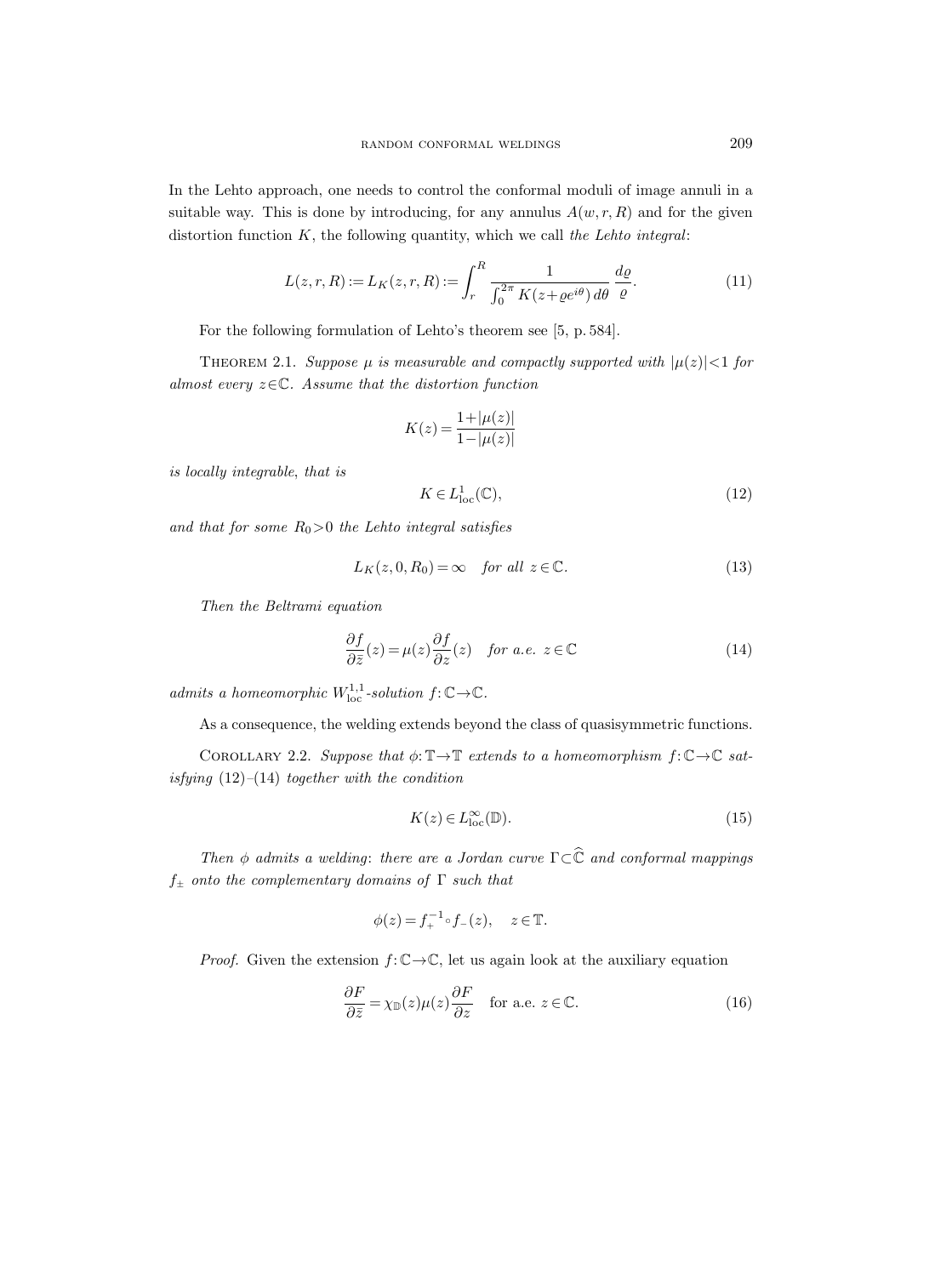Since Lehto's condition holds as well for the new distortion function

$$
K(z) = \frac{1 + |\chi_{\mathbb{D}}(z)\mu(z)|}{1 - |\chi_{\mathbb{D}}(z)\mu(z)|},
$$

we see from Theorem 2.1 that the auxiliary equation (16) admits a homeomorphic solution  $F: \mathbb{C} \to \mathbb{C}$ . Arguing as in (6)–(9), it will then be sufficient to show that

$$
F(z) = f_+ \circ f(z), \quad z \in \mathbb{D},
$$

where  $f_+$  is conformal in D. But this is a local question; every point  $z \in \mathbb{D}$  has a neighborhood where  $K(z)$  is uniformly bounded, by (15). In such a neighborhood the usual uniqueness results to solutions of (5) apply; see [5, p. 179]. Thus  $f_{+}$  is holomorphic, and as a homeomorphism it is conformal. This proves the claim.  $\Box$ 

Consequently, in the study of random circle homeomorphisms  $\phi = \phi_\omega$ , a key step for the conformal welding of  $\phi_{\omega}$  will be to show that almost surely each such mapping admits a homeomorphic extension to  $\mathbb{C}$ , where the distortion function satisfies a condition such as (13). In our setting where the derivative of  $\phi$  is given by the exponentiated trace of a Gaussian free field, the extension procedure is described in §2.4 and the appropriate estimates it requires are proven in §4.

Actually, in §5, when proving our main theorem, we need to present a variant of Lehto's argument where it will be enough to estimate the Lehto integral only at a suitable countable set of points  $z \in \mathbb{T}$ . We also utilize there the fact that the extension of our random circle homeomorphism  $\phi$  satisfies (15). In verifying the Hölder continuity of the ensuing map, we shall apply a useful estimate (Lemma 2.3 below) that estimates the geometric distortion of an annulus under a quasiconformal map.

Given a bounded (topological) annulus  $A\subset\mathbb{C}$ , with E being the bounded component of  $\mathbb{C}\backslash A$ , we denote by  $D_O(A)=$ diam $(A)$  the outer diameter, and by  $D_I(A)=$ diam $(E)$ the inner diameter of A.

LEMMA 2.3. Let f be a quasiconformal mapping on the annulus  $A(w, r, R)$ , with distortion function  $K_f$ . It then holds that

$$
\frac{D_O(f(A(w,r,R)))}{D_I(f(A(w,r,R)))} \geq \frac{1}{16}e^{2\pi^2 L_{K_f}(w,r,R)}.
$$

*Proof.* Recall first that for a rigid annulus  $A=A(w, r, R)$ , we define its conformal modulus by

$$
\operatorname{mod}(A) = 2\pi \log \frac{R}{r},
$$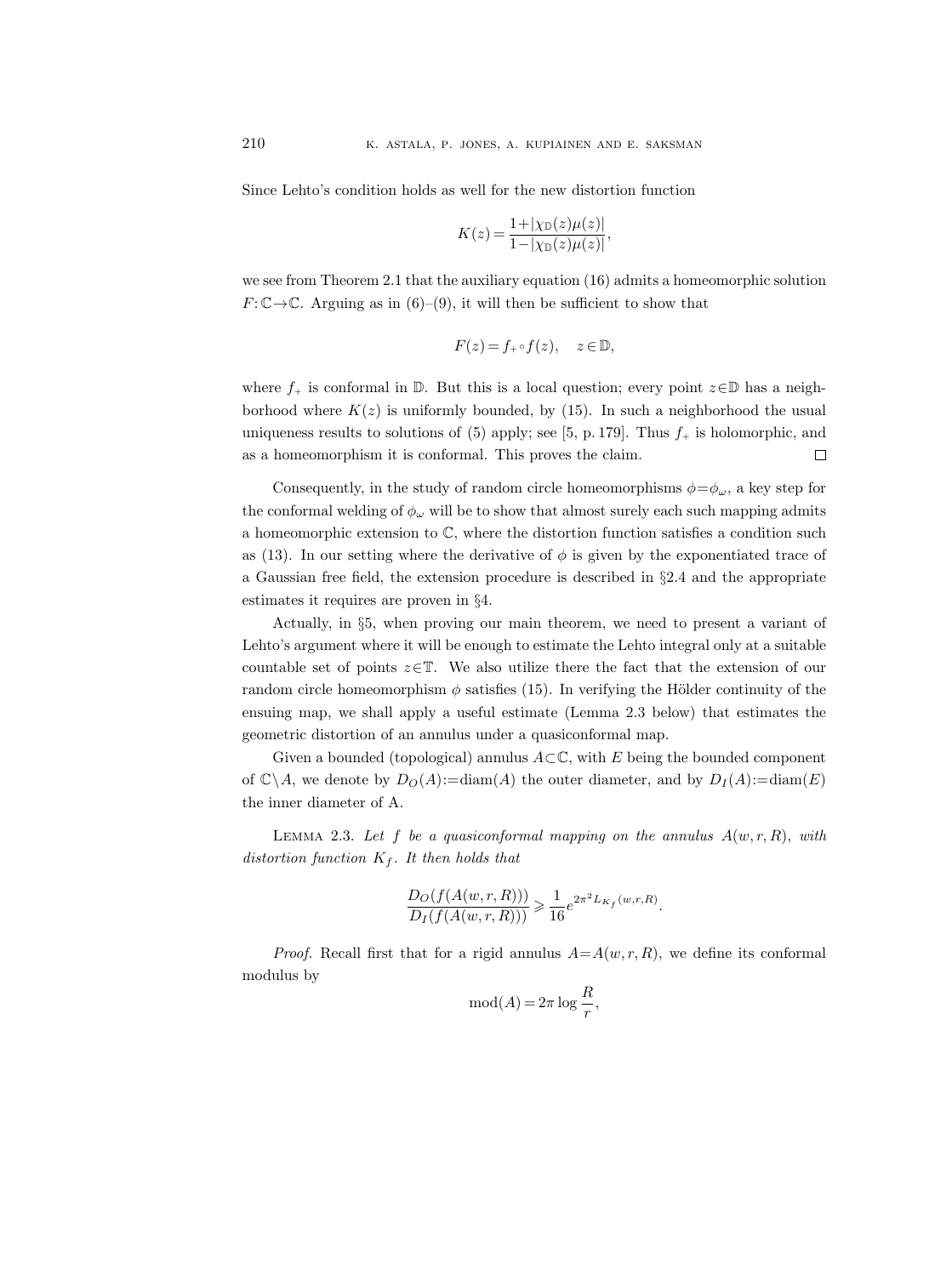while for any topological annulus A, one sets

$$
\operatorname{mod}(A) = \operatorname{mod}(g(A)),
$$

where g is a conformal map of A onto a rigid annulus. Then we have [5, Corollary 20.9.2] the following basic estimate for the modulus of the image annulus in terms of the Lehto integrals:

$$
\text{mod}(f(A(w,r,R))) \geqslant 2\pi L_{K_f}(w,r,R). \tag{17}
$$

On the other hand, by combining [35, Lemma 7.38 and Corollary 7.39] and [4, Exercise 5.68 (16)] we obtain for any bounded topological annulus  $A\subset\mathbb{C}$ ,

$$
\frac{1}{16}e^{\pi \operatorname{mod}(A)} \leqslant \frac{D_O(A)}{D_I(A)}.
$$

Put together, the desired estimate follows.

#### 2.3. Uniqueness of the welding

An important issue of the welding is its uniqueness, that the curve Γ is unique up to composing with a Möbius transformation of  $\widehat{\mathbb{C}}$ . As the above argument indicates, this is essentially equivalent to the uniqueness of solutions to the appropriate Beltrami equations, up to a Möbius transformation. However, in general the assumptions of Theorem 2.1 alone are much too weak to imply this.

In fact, in our case the uniqueness of solutions to the Beltrami equation (16) is equivalent to the conformal removability of the curve  $F(\mathbb{T})$ . Recall that a compact set  $B\subset\widehat{\mathbb{C}}$  is conformally removable if every homeomorphism of  $\widehat{\mathbb{C}}$  which is conformal off B is conformal in the whole sphere, and hence a Möbius transformation.

It follows easily that e.g. images of circles under quasiconformal mappings, i.e. homeomorphisms satisfying (5), with  $\|\mu\|_{\infty}$ <1, are conformally removable, while Jordan curves of positive area are never conformally removable.

For general curves the removability is a deep problem; no characterization of conformally removable Jordan curves is known to this date. What saves us in the present work is that we have the remarkable result of Jones and Smirnov in [18] available. We will not need their result in its full generality, as the following special case will be sufficient for our purposes.

THEOREM 2.4. (Jones–Smirnov [18]) Let  $\Omega \subset \widehat{\mathbb{C}}$  be a simply connected domain such that the Riemann mapping  $\psi: \mathbb{D} \to \Omega$  is  $\alpha$ -Hölder continuous for some  $\alpha > 0$ . Then the boundary  $\partial\Omega$  is conformally removable.

Adapting this result to our setting, we obtain the following result.

 $\Box$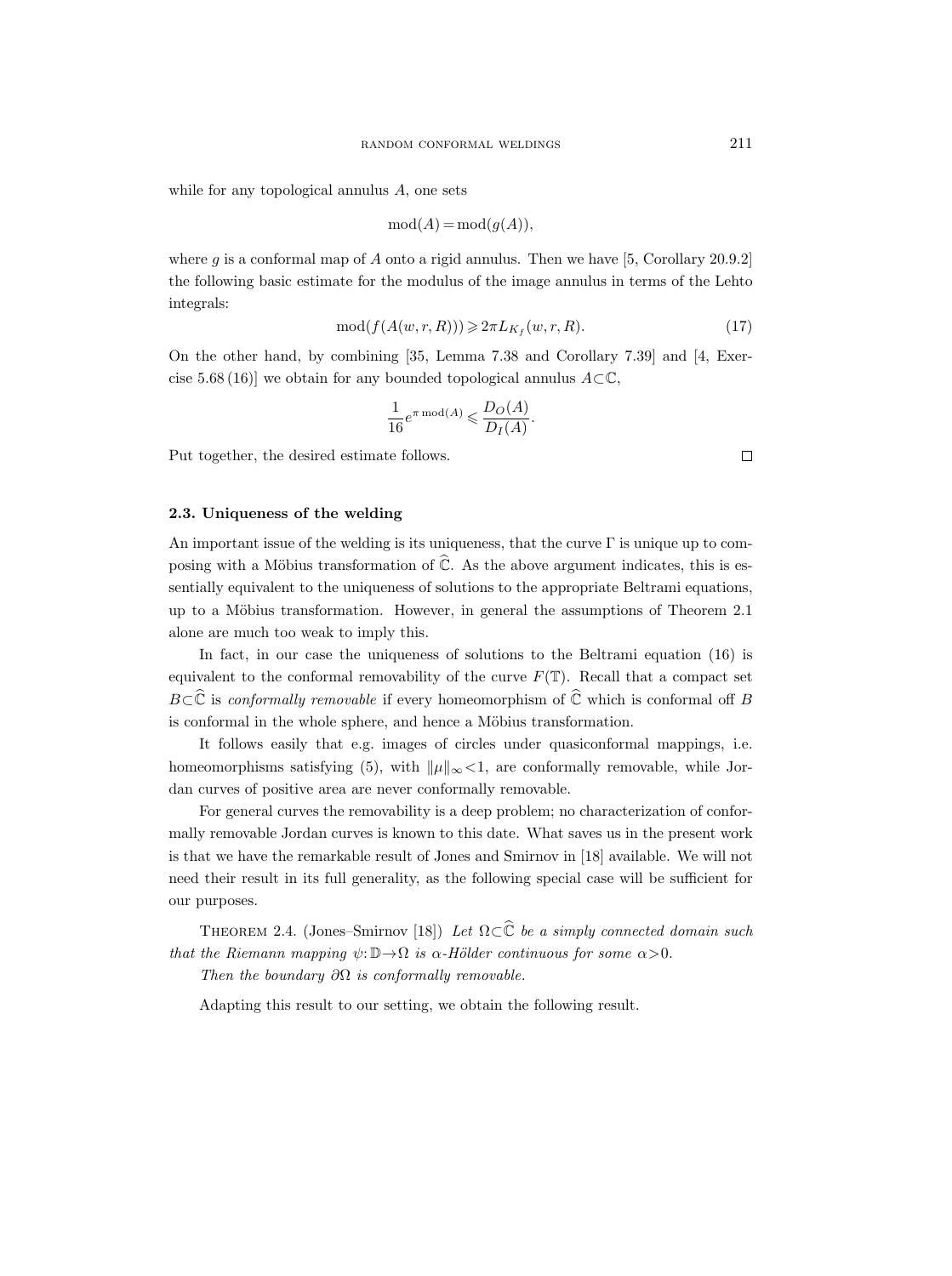COROLLARY 2.5. Suppose that  $\phi: \mathbb{T} \to \mathbb{T}$  is a homeomorphism that admits a welding

$$
\phi(z) = f_+^{-1} \circ f_-(z), \quad z \in \mathbb{T},
$$

where  $f_{\pm}$  are conformal mappings of  $\mathbb{D}$  and  $\mathbb{D}_{\infty}$ , respectively, onto complementary Jordan domains  $\Omega_{\pm}$ .

Assume that  $f_-(or f_+)$  is  $\alpha$ -Hölder continuous on the boundary  $\partial\mathbb{D}_{\infty}=\mathbb{T}$ . Then the welding is unique: any other welding pair  $(g_+, g_-)$  of  $\phi$  is of the form

$$
g_{\pm}=\Phi\!\circ\!f_{\pm},
$$

where  $\Phi: \widehat{\mathbb{C}} \to \widehat{\mathbb{C}}$  is a Möbius transformation.

*Proof.* Suppose we have Riemann mappings  $g_{\pm}$  onto complementary Jordan domains such that

$$
g_+^{-1} \circ g_-(z) = \phi(z) = f_+^{-1} \circ f_-(z), \quad z \in \mathbb{T}.
$$

Then the formula

$$
\Psi(z) = \begin{cases} g_{+} \circ f_{+}^{-1}(z), & \text{if } z \in f_{+}(\mathbb{D}), \\ g_{-} \circ f_{-}^{-1}(z), & \text{if } z \in f_{-}(\mathbb{D}_{\infty}) \end{cases}
$$

defines a homeomorphism of  $\widehat{\mathbb{C}}$  which is conformal outside  $\Gamma = f_{\pm}(\mathbb{T})$ . From the Jones– Smirnov theorem we see that  $\Psi$  extends conformally to the entire sphere, and thus it is a Möbius transformation.  $\Box$ 

As we shall see in Theorem 5.1, for circle homeomorphisms  $\phi$  with the exponentiated Gaussian free field as derivative, the solutions  $F$  to the auxiliary equation (16) will be Hölder continuous almost surely. Then  $f = F|_{\mathbb{D}_{\infty}}$  is a Riemann mapping onto a complementary component of the welding curve of  $\phi = \phi_\omega$ . It follows that almost surely  $\phi = \phi_\omega$  admits a welding curve  $\Gamma = \Gamma_\omega$  which is unique, up to composing with a Möbius transformation.

# 2.4. Extension of the homeomorphism

In this section we discuss in detail suitable methods for extending homeomorphisms  $\phi: \mathbb{T} \to \mathbb{T}$  to the unit disc; by reflecting across  $\mathbb{T}$ , the map then extends to  $\mathbb{C}$ . Extensions of homeomorphisms  $h: \mathbb{R} \to \mathbb{R}$  of the real line are convenient to describe, and it is not difficult to find constructions that sufficiently well respect the conformally invariant features of  $h$ . Given a homeomorphism  $\phi: \mathbb{T} \to \mathbb{T}$  on the circle, we hence represent it in the form

$$
\phi(e^{2\pi ix}) = e^{2\pi ih(x)},\tag{18}
$$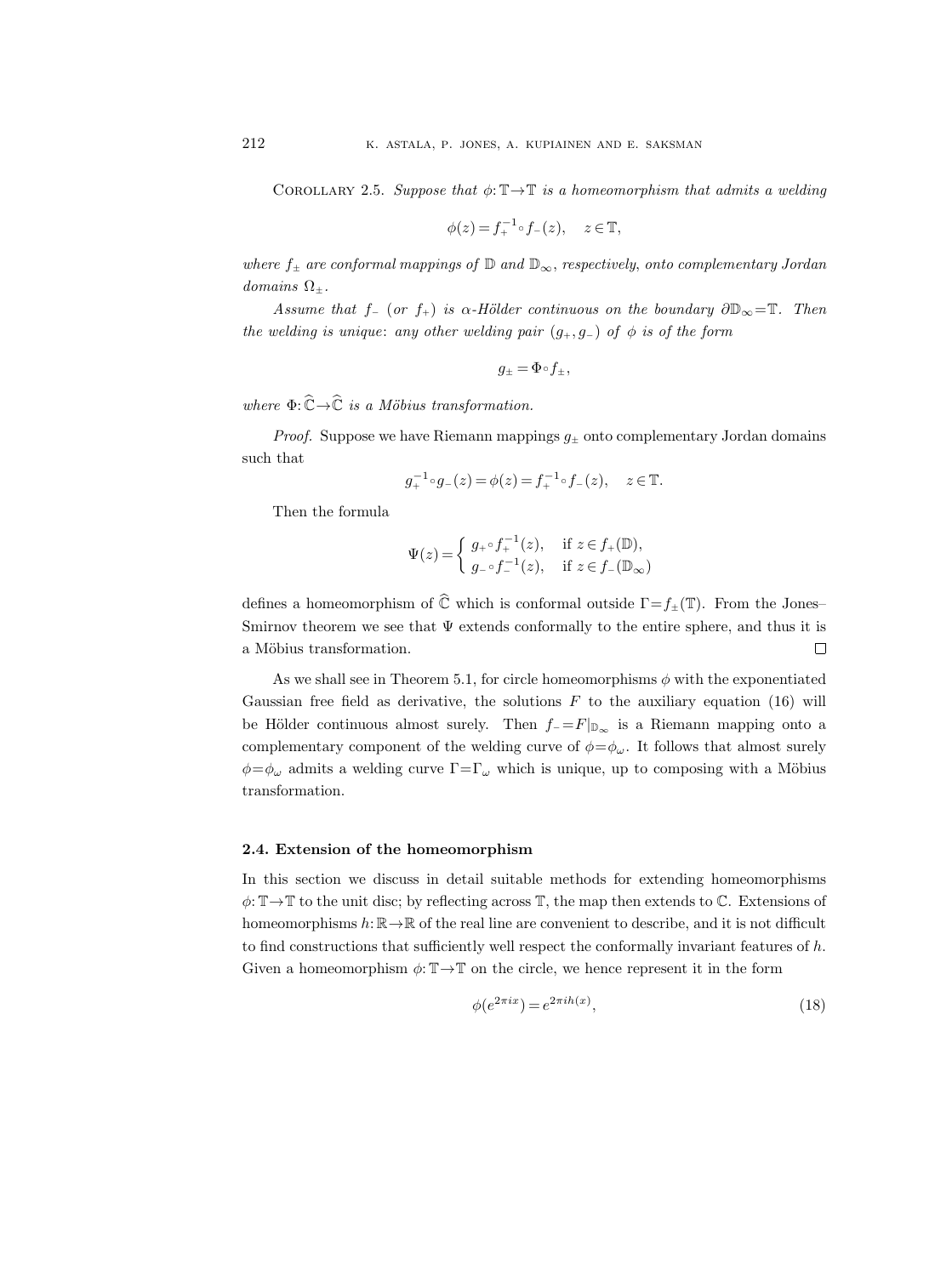where  $h: \mathbb{R} \to \mathbb{R}$  is a homeomorphism of the line with  $h(x+1)=h(x)+1$ . We may assume that  $\phi(1)=1$ , with  $h(0)=0$ .

We will now extend the 1-periodic mapping  $h$  to the upper (or lower) half-plane so that it becomes the identity map at large height. Then a conjugation to a mapping of the disc is easily done. For the extension we use the classical Beurling–Ahlfors extension [10] modified suitably far away from the real axis.

Thus, given a homeomorphism  $h: \mathbb{R} \to \mathbb{R}$  such that

$$
h(x+1) = h(x) + 1, \ \ x \in \mathbb{R}, \quad \text{with } h(0) = 0,
$$
\n(19)

we define our extension F as follows. For  $0 < y < 1$  let

$$
F(x+iy) = \frac{1}{2} \int_0^1 (h(x+ty) + h(x-ty)) dt + i \int_0^1 (h(x+ty) - h(x-ty)) dt.
$$
 (20)

Then  $F = h$  on the real axis, and F is a continuously differentiable homeomorphism.

Moreover, by (19), it follows that for  $y=1$ ,

$$
F(x+i) = x+i+c_0,
$$

where  $c_0 = \int_0^1 h(t) dt - \frac{1}{2} \in \left[ -\frac{1}{2}, \frac{1}{2} \right]$ . Thus, for  $1 \leq y \leq 2$ , we set

$$
F(z) = z + (2 - y)c_0,
$$
\n(21)

and finally have an extension of  $h$  with the extra properties

$$
F(z) \equiv z \qquad \text{when } y = \text{Im } m(z) \geqslant 2,
$$
 (22)

$$
F(z+k) = F(z) + k, \quad k \in \mathbb{Z}.
$$
\n<sup>(23)</sup>

The original circle mapping admits a natural extension to the disc,

$$
\Psi(z) = \exp\left(2\pi i F\left(\frac{\log z}{2\pi i}\right)\right), \quad z \in \mathbb{D}.\tag{24}
$$

From (18) and (23) we see that this is a well-defined homeomorphism of the disc with  $\Psi|_{\mathbb{T}}=\phi$  and  $\Psi(z)\equiv z$  for  $|z|\leqslant e^{-4\pi}$ . The distortion properties are not altered under this locally conformal change of variables,

$$
K(z, \Psi) = K(w, F), \quad z = e^{2\pi i w}, \ w \in \mathbb{H}, \tag{25}
$$

so we will reduce all distortion estimates for  $\Psi$  to the corresponding ones for F. Since F is conformal for  $y>2$ , it suffices to restrict the analysis to the strip

$$
S = \mathbb{R} \times [0, 2]. \tag{26}
$$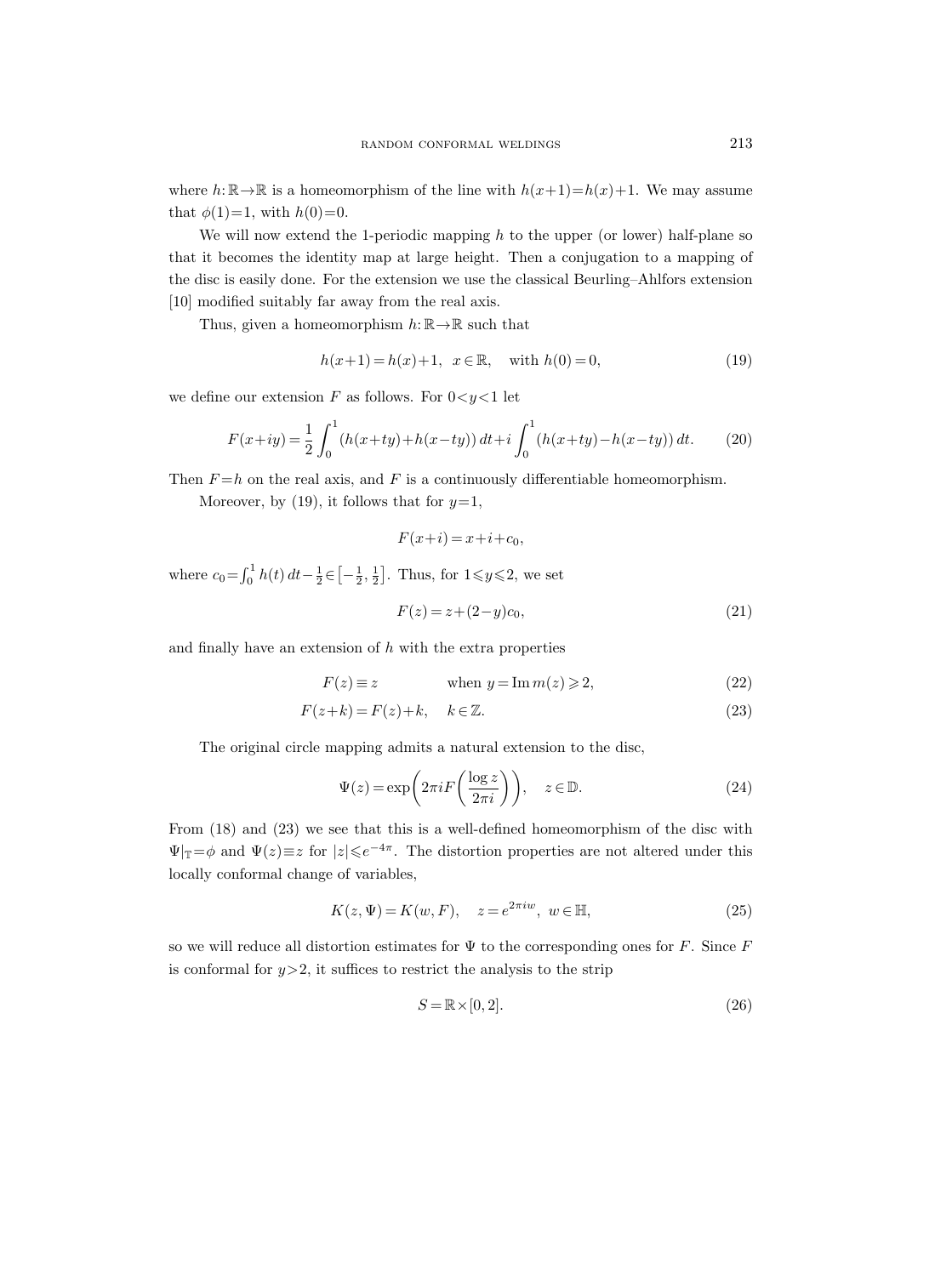To estimate  $K(w, F)$  we introduce some notation. Let

$$
\mathcal{D}_n=\{[k2^{-n},(k+1)2^{-n}]:k\in\mathbb{Z}\}
$$

be the set of all dyadic intervals of length  $2^{-n}$  and write

$$
\mathcal{D} = \{ \mathcal{D}_n : n \geqslant 0 \}.
$$

Consider the measure

$$
\tau([a,b]) = h(b) - h(a).
$$

For a pair of intervals  $\mathbf{J} = \{J_1, J_2\}$  let us introduce the following quantity

$$
\delta_{\tau}(\mathbf{J}) = \frac{\tau(J_1)}{\tau(J_2)} + \frac{\tau(J_2)}{\tau(J_1)}.
$$
\n(27)

If  $J_1$  and  $J_2$  are the two halves of an interval I, then  $\delta_{\tau}(\mathbf{J})$  measures the local doubling properties of the measure  $\tau$ . In such a case we define  $\delta_{\tau}(I)=\delta_{\tau}(\mathbf{J})$ . In particular, (10) holds for the circle homeomorphism  $\phi(e^{2\pi ix}) = e^{2\pi ih(x)}$  if and only if the quantities  $\delta_{\tau}(I)$ are uniformly bounded, for all (not necessarily dyadic) intervals I.

The local distortion of the extension  $F$  will be controlled by sums of the expressions  $\delta_{\tau}(\mathbf{J})$  in the appropriate scale. For this, let us pave the strip S by Whitney cubes  $\{C_I\}_{I\in\mathcal{D}}$ defined by

$$
C_I = \{(x, y) : x \in I \text{ and } 2^{-n-1} \leq y \leq 2^{-n}\}\
$$

for  $I \in \mathcal{D}_n$ ,  $n > 0$ , and  $C_I = I \times \left[\frac{1}{2}, 2\right]$  for  $I \in \mathcal{D}_0$ . Given an  $I \in \mathcal{D}_n$  let  $j(I)$  be the union of I and its neighbors in  $\mathcal{D}_n$  and

$$
\mathcal{J}(I) := \{ \mathbf{J} = (J_1, J_2) : J_1, J_2 \in \mathcal{D}_{n+5} \text{ and } J_1, J_2 \subset j(I) \}. \tag{28}
$$

We then define

$$
K_{\tau}(I) := \sum_{\mathbf{J} \in \mathcal{J}(I)} \delta_{\tau}(\mathbf{J}). \tag{29}
$$

With these notions we have the basic geometric estimate for the distortion function, in terms of the boundary homeomorphism.

THEOREM 2.6. Let  $h: \mathbb{R} \to \mathbb{R}$  be a 1-periodic homeomorphism and let  $F: \mathbb{H} \to \mathbb{H}$  be its extension. Then, for each  $I \in \mathcal{D}$ ,

$$
\sup_{z \in C_I} K(z, F) \leqslant C_0 K_\tau(I),\tag{30}
$$

with a universal constant  $C_0$ .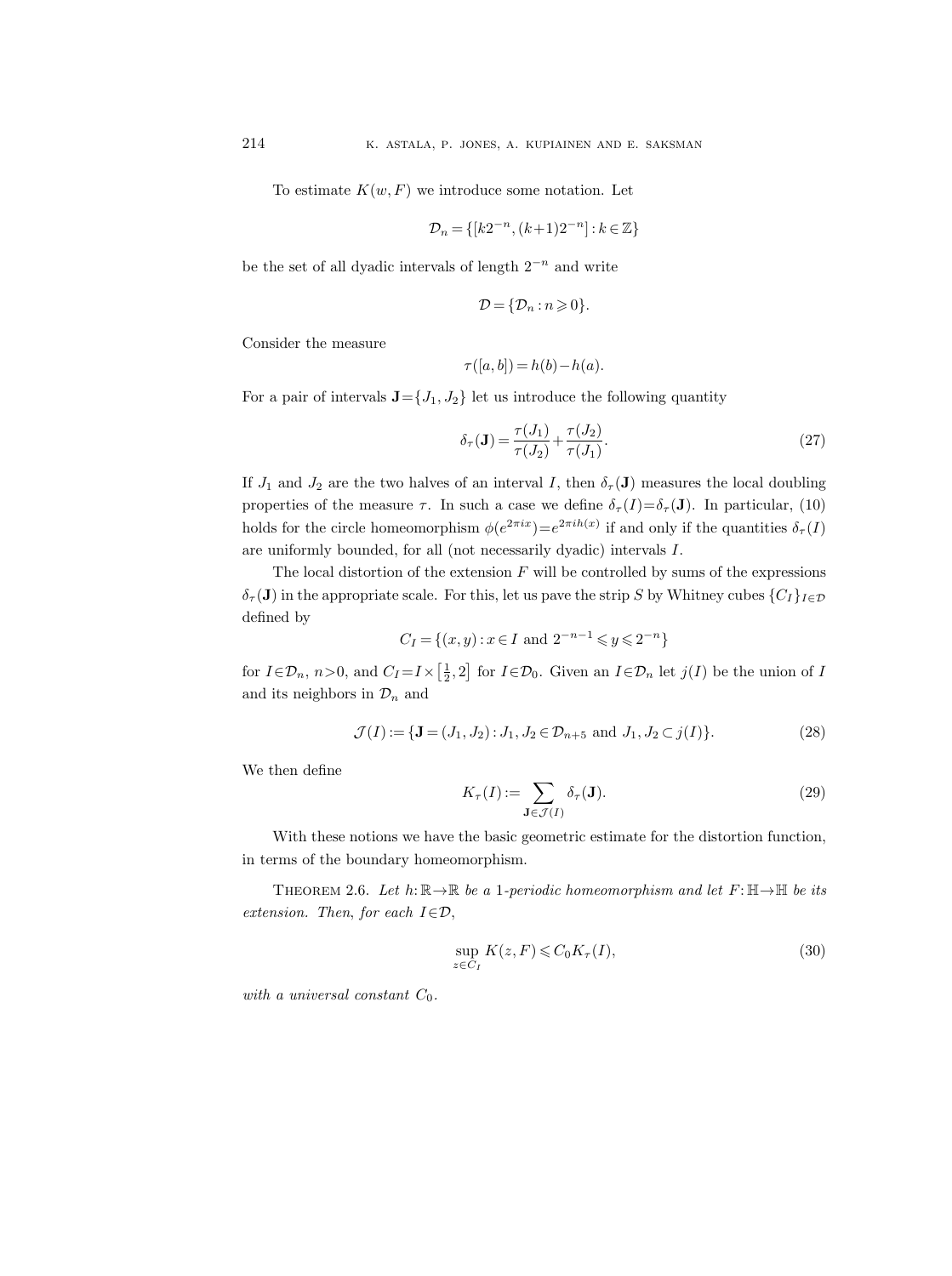Proof. The distortion properties of the Beurling–Ahlfors extension are well studied in the existing litterature, but none of these works gives directly Theorem 2.6, as the main point for us is the linear dependence on the local distortion  $K_{\tau}(I)$ . The most elementary extension operator is due to Jerison and Kenig [17] (see also [5, §5.8]), but for this extension the linear dependence fails.

For the reader's convenience we sketch a proof of the theorem. We will modify the approach of Reed [27], and start with a simple lemma.

Lemma 2.7. For each dyadic interval

$$
I\!=\![k2^{-n},(k\!+\!1)2^{-n}],
$$

with left half  $I_1 = [k2^{-n}, (k+\frac{1}{2})2^{-n}]$  and right half  $I_2 = \overline{I \setminus I_1}$ , we have

$$
\frac{1}{1+\delta_{\tau}(I)}|\tau(I)| \leq |\tau(I_j)| \leq \frac{\delta_{\tau}(I)}{1+\delta_{\tau}(I)}|\tau(I)|,
$$

 $j=1, 2, with$ 

$$
\frac{1}{|I|} \int_I (h(t) - h(k2^{-n})) dt \leq \frac{3\delta_\tau(I)}{1 + 3\delta_\tau(I)} |\tau(I)|
$$

and

$$
\frac{1}{|I|} \int_I (h((k+1)2^{-n}) - h(t)) dt \leq \frac{3\delta_\tau(I)}{1 + 3\delta_\tau(I)} |\tau(I)|.
$$

*Proof.* The definition of  $\delta_{\tau}(I)$  gives the first estimate. As  $h(t) \leq h((k+\frac{1}{2})2^{-n})$  on the left half and  $h(t) \leq h((k+1)2^{-n})$  on the right half of I, we have

$$
\frac{1}{|I|}\int_I (h(t)-h(k2^{-n})) dt \leqslant \left(\frac{1}{2}\frac{\delta_\tau(I)}{1+\delta_\tau(I)}+\frac{1}{2}\right)|\tau(I)| \leqslant \frac{3\delta_\tau(I)}{1+3\delta_\tau(I)}|\tau(I)|.
$$

The last estimate follows similarly.

To continue with the proof of Theorem 2.6, the pointwise distortion of the extension  $F$  is easy to calculate explicitly, and we obtain [10], [27] the following estimate, sharp up to a multiplicative constant,

$$
K(x+iy, F) \leqslant \left(\frac{\alpha(x,y)}{\beta(x,y)} + \frac{\beta(x,y)}{\alpha(x,y)}\right) \left[\frac{\widetilde{\alpha}(x,y)}{\alpha(x,y)} + \frac{\widetilde{\beta}(x,y)}{\beta(x,y)}\right]^{-1},\tag{31}
$$

where

$$
\alpha(x,y)=h(x+y)-h(x),\quad \beta(x,y)=h(x)-h(x-y)
$$

and

$$
\widetilde{\alpha}(x, y) = h(x+y) - \frac{1}{y} \int_{x}^{x+y} h(t) dt, \quad \widetilde{\beta}(x, y) = \frac{1}{y} \int_{x-y}^{x} h(t) dt - h(x-y).
$$

 $\Box$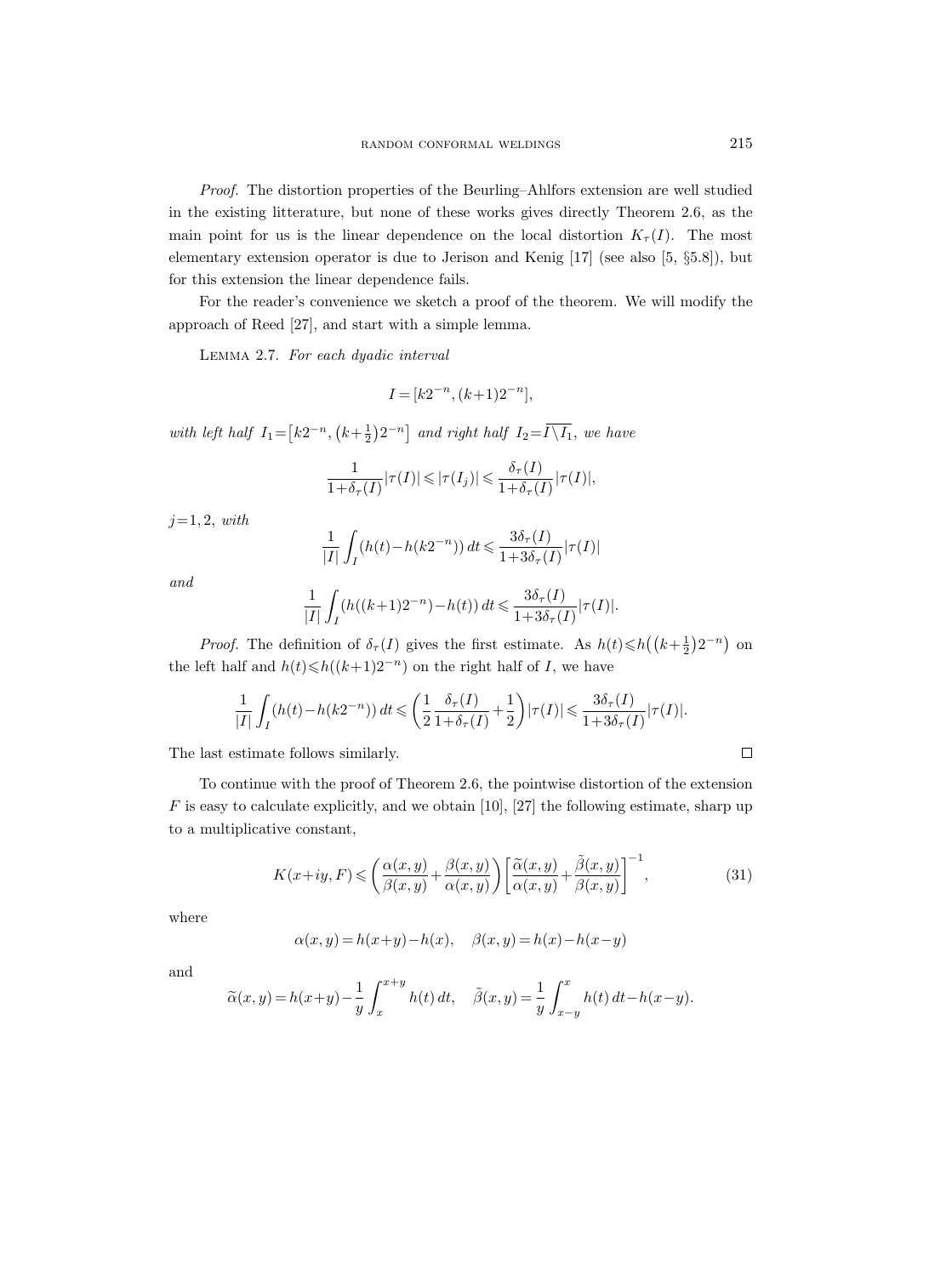Now the argument of Reed [27, pp. 461–464], combined with Lemma 2.7 and its estimates, precisely shows that  $K(x+iy, F) \leq 24 \max \delta_{\tau}(\tilde{I})$ , where  $\tilde{I}$  runs over the intervals with endpoints contained in the set

$$
\{x, x \pm \frac{1}{4}y, x \pm \frac{1}{2}y, x \pm y\}.
$$
 (32)

Thus, for example, if we fix  $k \in \mathbb{Z}$  and  $n \in \mathbb{N}$ , we get for the corner point  $z = k2^{-n} + i2^{-n}$ of the Whitney cube  $C_I$  the estimate

$$
K(k2^{-n}+i2^{-n}, F) \leq 24 \sum_{\mathbf{J}} \delta_{\tau}(\mathbf{J}), \quad \mathbf{J} = (J_1, J_2), \ J_1, J_2 \in \mathcal{D}_{n+3},\tag{33}
$$

where  $J_1, J_2 \subset j(I)$  as above. For a general point  $z=x+iy\in C_I$ , we have to take a few more generations of dyadic intervals. Here  $[x, x+\frac{1}{4}y]$  has length at least  $2^{-n-3}$ . On the other hand, for any (non-dyadic) interval  $\tilde{I}$  with  $2^{-m} \leqslant |\tilde{I}| < 2^{-m+1}$ , one observes that it contains a dyadic interval of length  $2^{-m-1}$  and is contained inside a union of at most three dyadic intervals of length  $2^{-m}$ . By this manner, one estimates

$$
\delta_{\tau}(\tilde{I}) \leqslant \sum_{\mathbf{J}} \delta_{\tau}(\mathbf{J}), \quad \text{where } \mathbf{J} = (J_1, J_2), \ J_k \in \mathcal{D}_{m+2} \text{ and } J_k \cap \tilde{I} \neq \varnothing, \ k = 1, 2.
$$

Choosing the endpoints of  $\tilde{I}$  from the set in (32) then gives the bound (30). Note that the estimates hold also for  $n=0$ , since by (21) we have  $K(z, F) \leq \frac{5}{4}$  whenever  $y \geq 1$ . Hence the proof of Theorem 2.6 is complete.  $\Box$ 

# 3. Exponential of GFF and random homeomorphisms of T

#### 3.1. Trace of the Gaussian free field

Let us recall that the 2-dimensional Gaussian free field (in other words, the massless free field)  $Y$  in the plane has the covariance

$$
\mathbb{E}Y(x)Y(x') = \log \frac{1}{|x - x'|}, \quad x, x' \in \mathbb{R}^2.
$$

Actually, the definition of this field in the whole plane has to be done carefully, because of the blowup of the logarithm at infinity. However, the definition of the trace  $X:=Y|_{\mathbb{T}}$ on the unit circle T avoids this problem, since it is formally obtained by requiring (in the convenient complex notation) that

$$
\mathbb{E}X(z)X(z') = \log \frac{1}{|z - z'|}, \quad z, z' \in \mathbb{T}.
$$
\n(34)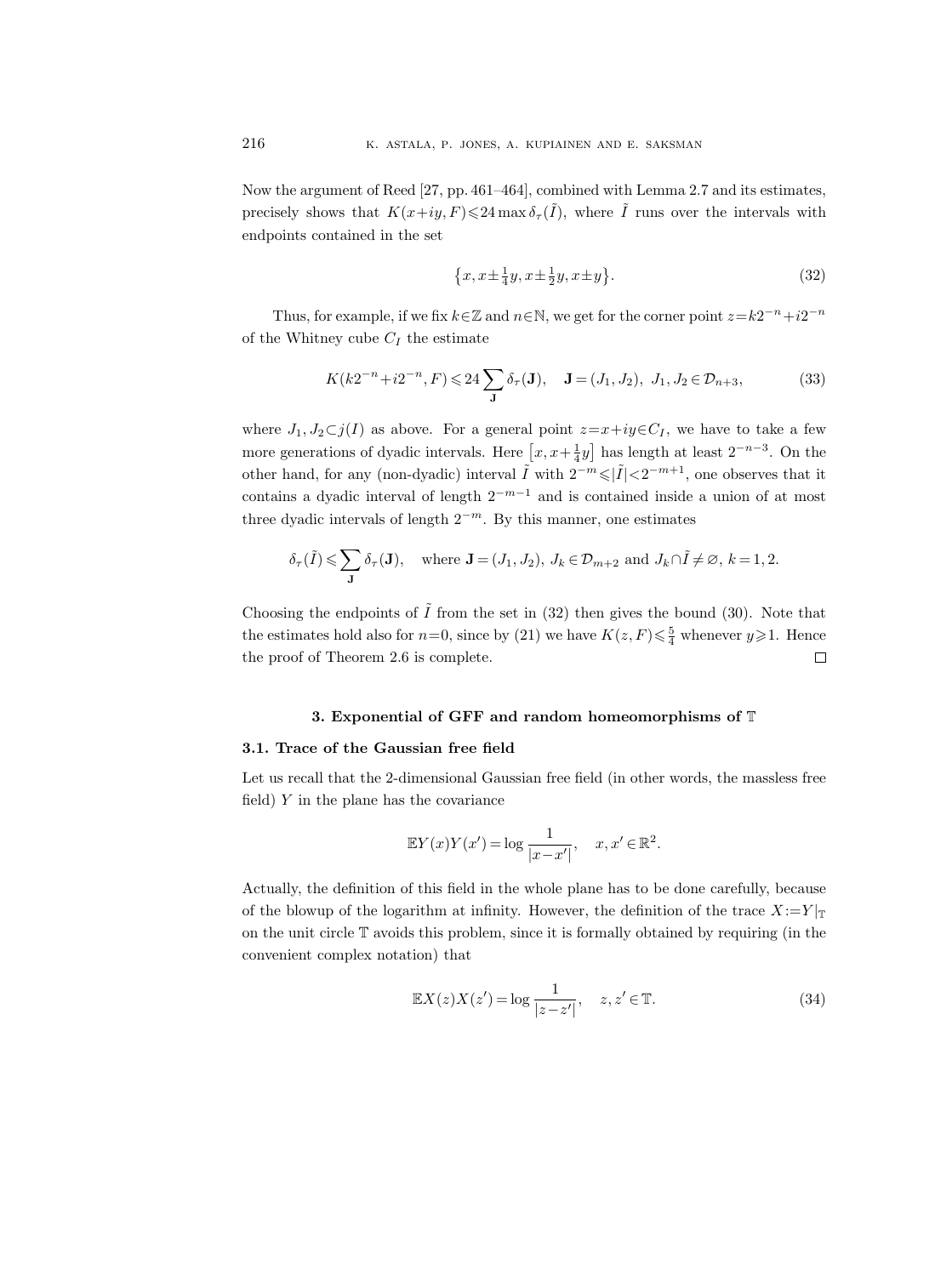The above definition needs to be made precise. In order to serve also readers with less background in non-smooth stochastic fields, let us first recall the definition of Gaussian random variables with values in the space of distributions  $\mathcal{D}'(\mathbb{T})$ . An element in  $F \in \mathcal{D}'(\mathbb{T})$ is real-valued if it takes real values on real-valued test functions. Identifying  $\mathbb T$  with  $[0, 1)$ , a real-valued  $F$  may be written as

$$
F = a_0 + \sum_{n=1}^{\infty} (a_n \cos 2\pi nt + b_n \sin 2\pi nt),
$$

with real coefficients satisfying  $|a_n|, |b_n| = O(n^a)$  for some  $a \in \mathbb{R}$ . Conversely, every such Fourier series converges in  $\mathcal{D}'(\mathbb{T})$ .

Let  $(\Omega, \mathcal{F}, \mathbb{P})$  stand for a probability space. A map  $X : \Omega \to \mathcal{D}'(\mathbb{T})$  is a (real-valued) centered  $\mathcal{D}'(\mathbb{T})$ -valued Gaussian if for every (real-valued)  $\psi \in C_0^{\infty}(\mathbb{T})$  the map

$$
\omega \longmapsto \langle X(\omega), \psi \rangle
$$

is a centered Gaussian on  $\Omega$ . Here  $\langle \cdot, \cdot \rangle$  refers to the standard distributional duality. Alternatively, one may define such a random variable by requiring that a.s.

$$
X(\omega) = A_0(\omega) + \sum_{n=1}^{\infty} (A_N(\omega) \cos 2\pi nt + B_n(\omega) \sin 2\pi nt),
$$

where  $A_n$  and  $B_n$  are centered Gaussians satisfying  $\mathbb{E} A_n^2$ ,  $\mathbb{E} B_n^2 = O(n^a)$  for some  $a \in \mathbb{R}$ . The random variable X is stationary if and only if the coefficients  $A_0, A_1, ..., B_1, B_2, ...$ are independent.

Due to Gaussianity, the distribution of  $X$  is uniquely determined by the knowledge of the covariance operator  $C_X: C^\infty(\mathbb{T}) \to \mathcal{D}'(\mathbb{T})$ , where

$$
\langle C_X \psi_1, \psi_2 \rangle := \mathbb{E} \langle X(\omega), \psi_1 \rangle \langle X(\omega), \psi_2 \rangle.
$$

In case the covariance operator has an integral kernel, we use the same symbol for the kernel, and in this case for almost every  $z \in \mathbb{T}$  one has

$$
(C_X \psi)(z) = \int_{\mathbb{T}} C_X(z, w) \psi(w) m(dw),
$$

where  $m$  stands for the normalized Lebesgue measure on  $T$ . Most of the above definitions and statements carry over directly on  $\mathcal{S}'(\mathbb{R})$ -valued random variables, but the above knowledge is enough for our purposes.

The exact definition of (34) is understood in the above sense.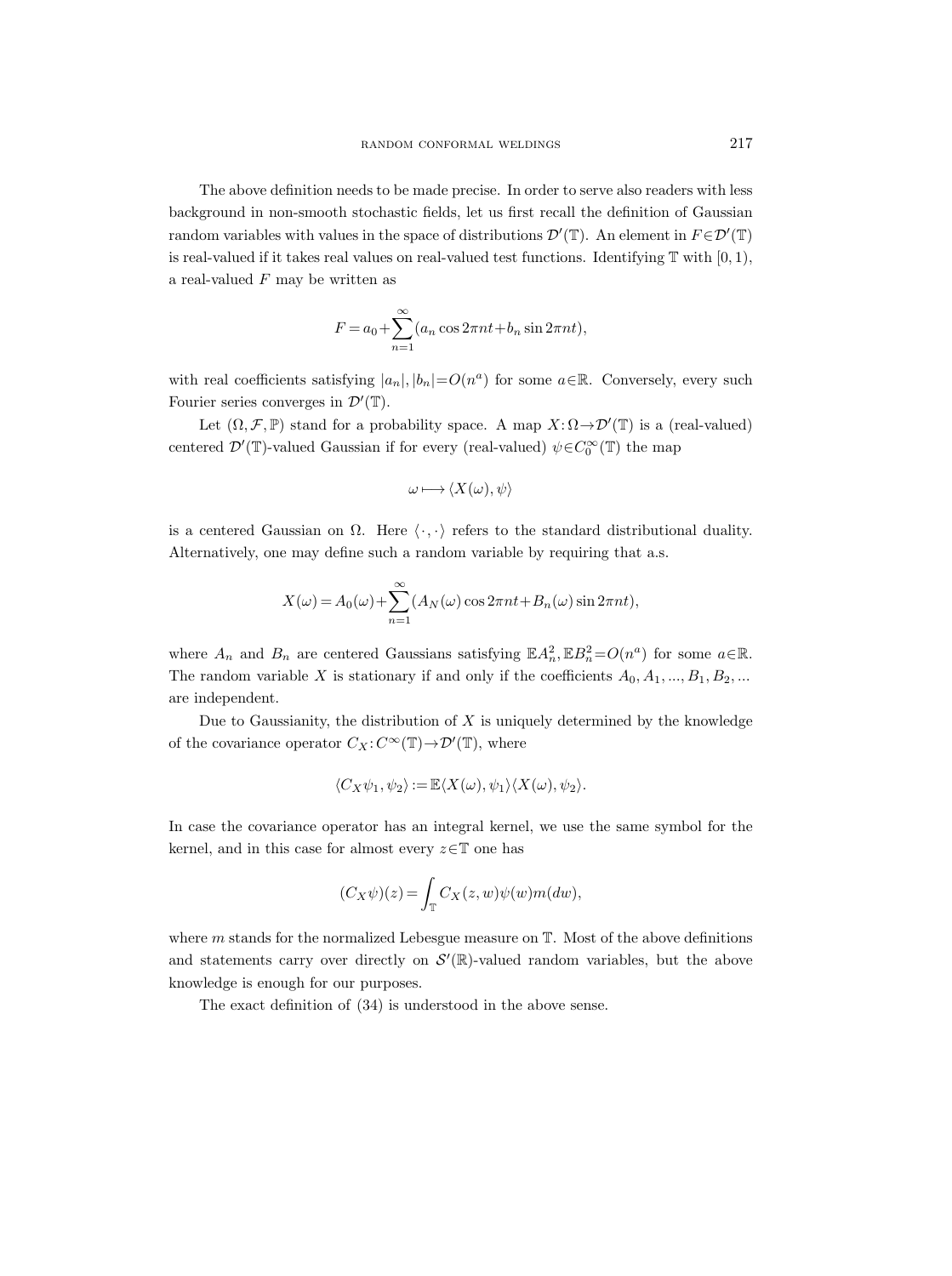Definition 3.1. The trace X of the 2-dimensional GFF (Gaussian free field) on  $\mathbb T$  is a centered  $\mathcal{D}'(\mathbb{T})$ -valued Gaussian random variable such that its covariance operator has the integral kernel

$$
C_X(z, z') = \log \frac{1}{|z - z'|}, \quad z, z' \in \mathbb{T}.
$$

Observe that in the identification  $\mathbb{T}=[0,1)$  the covariance of X takes the form

$$
C_X(t, u) = \log \frac{1}{2\sin \pi |t - u|} \quad \text{for } t, u \in [0, 1).
$$
 (35)

The existence of such a field is most easily established by writing down the Fourier expansion:

$$
X = \sum_{n=1}^{\infty} \frac{1}{\sqrt{n}} (A_n \cos 2\pi nt + B_n \sin 2\pi nt), \quad t \in [0, 1),
$$
 (36)

where all the coefficients  $A_n, B_n \sim N(0, 1), n \geq 1$ , are independent standard Gaussians. Writing  $X$  as

$$
\sum_{n=1}^{\infty} \frac{1}{\sqrt{n}} (\alpha_n z^n + \bar{\alpha}_n \bar{z}^n)
$$

with  $|z|=1$  and  $\alpha = \frac{1}{2}(A+iB)$ , it is readily checked that it has the stated covariance.

What makes the trace  $X$  of the 2-dimensional GFF particularly natural for the circle homeomorphisms is its invariance properties, that  $X$  is Möbius invariant modulo constants. To see this, note that the covariance  $C(z, z') = \log(1/|z-z'|)$  satisfies the transformation rule

$$
C(g(z), g(z')) = C(z, z') + A(z) + B(z'),
$$

where A (resp. B) is independent of  $z'$  (resp. z), whence the last two terms vanish in integration against mean-zero test-functions.

It is well known that, with probability 1,  $X(\omega)$  is not an element in  $L^1(\mathbb{T})$  (or a measure on T), but it just barely fails to be a function-valued field. Namely, if  $\varepsilon > 0$ and one considers the  $\varepsilon$ -smoothened field  $(1-\Delta)^{-\varepsilon}X$ , one computes that this field has a Hölder-continuous covariance, whence its realization belongs to  $C(T)$  almost surely. This follows from the following fundamental result of Dudley which we will use repeatedly.

THEOREM 3.2. Let  $(Y_t)_{t\in T}$  be a centered Gaussian field indexed by the set T, where  $T$  is a compact metric space with distance d. Define the (pseudo)distance  $d'$  on  $T$  by setting  $d'(t_1, t_2) = (\mathbb{E}|Y_{t_1} - Y_{t_2}|^2)^{1/2}$  for  $t_1, t_2 \in T$ . Assume that  $d': T \times T \to \mathbb{R}$  is continuous. For  $\delta > 0$  denote by  $N(\delta)$  the minimal number of balls of radius  $\delta$  in the d'-metric needed to cover T. If

$$
\int_0^1 \sqrt{\log N(\delta)} \, d\delta < \infty,\tag{37}
$$

then Y has a continuous version, i.e. almost surely the map  $T \ni t \mapsto Y_t$  is continuous.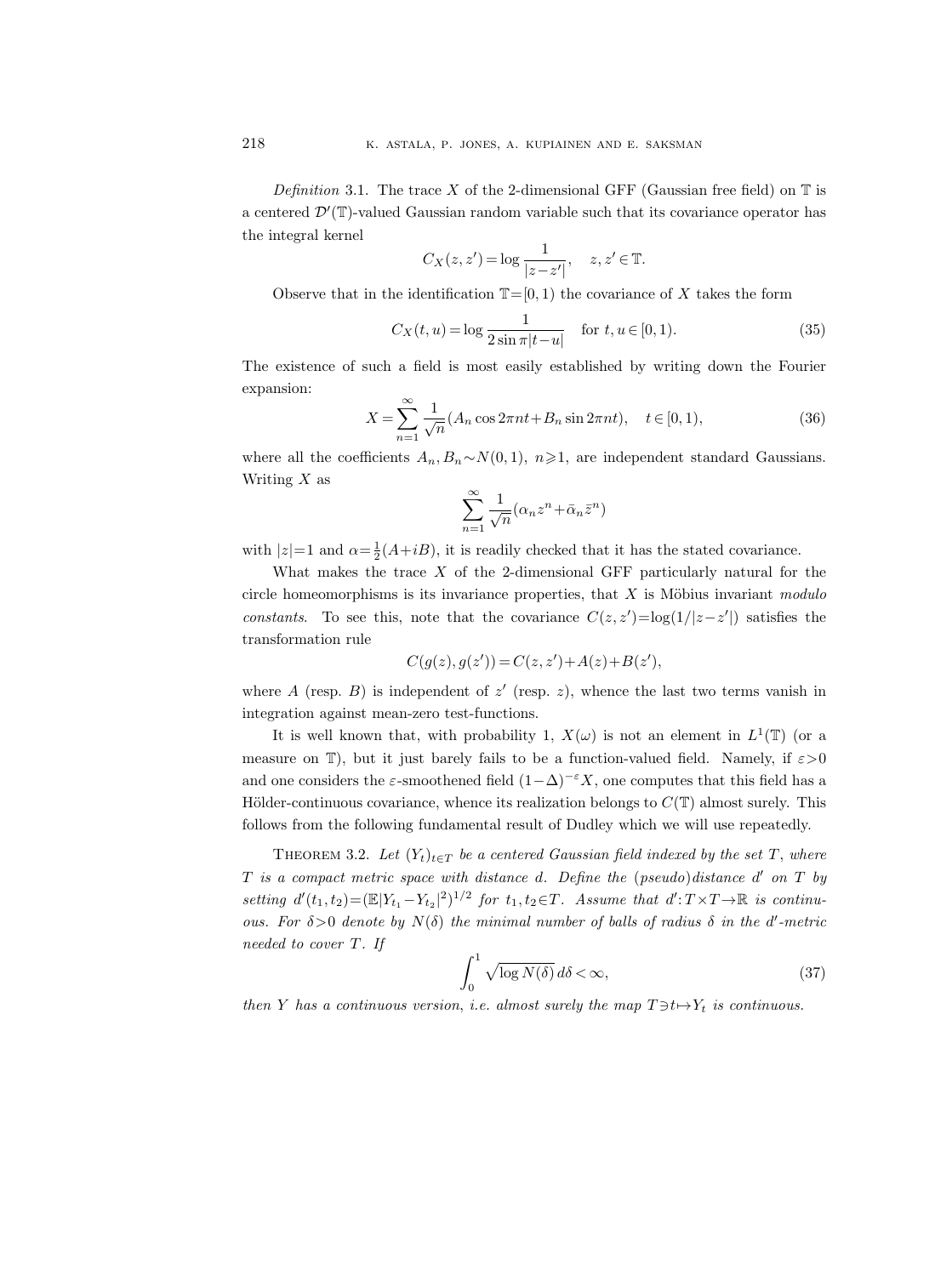For a proof we refer to [1, Theorem 1.3.5] or [19, Chapter 15, Theorem 4]. The second result we will need is an inequality due to C. Borell and, independently, to B. Tsirelson, I. Ibragimov and V. Sudakov. According to the inequality, the tail of the supremum is dominated by a Gaussian tail:

$$
\mathbb{P}\Big(\sup_{t\in T}|Y_t|>u\Big)\leqslant Ae^{Bu-u^2/2\sigma_T^2},\tag{38}
$$

where  $\sigma_T := \max_{t \in T} (\mathbb{E}Y_t^2)^{1/2}$ , and the constants A and B depend on  $(T, d')$ , see [1, §2.1]. We shall also need an explicit quantitative version of this inequality in the special case where  $T$  is an interval.

LEMMA 3.3. Let  $T = [x_0, x_0 + \ell]$ , and suppose that the covariance is Lipschitz continuous with constant L, i.e.  $\mathbb{E}|Y_t - Y_{t'}|^2 \leq L|t-t'|$  for  $t, t' \in T$ . Assume also that  $Y_{t_0} \equiv 0$  for a  $t_0 \in T$ . Then

$$
\mathbb{P}\Big(\sup_{t\in T}|Y_t| > \sqrt{L\ell}u\Big) \leqslant c(1+u)e^{-u^2/2},
$$

where c is a universal constant.

Proof. The result is essentially due to Samorodnitsky [28] and Talagrand [33]. It is a direct consequence of  $[1,$  Theorem 4.1.2], since after scaling it is possible to assume that  $L=1=\ell$ , and then  $\sigma_T \leq 1$  and  $N(\varepsilon) \leq 1/\varepsilon^2$ .  $\Box$ 

# 3.2. White noise expansion

The Fourier series expansion  $(36)$  is often not the most suitable representation of X for explicit calculations. Instead, we shall apply a representation that uses white noise in the upper half-plane, due to Bacry and Muzy [6]. The white noise representation is very convenient, since it allows one to consider correlation between different scales both on the stochastic side and on T in a flexible and geometrically transparent manner. Moreover, as we define the exponential of the field  $X$  in the next subsection we are then able to refer to known results in [6] and elsewhere.

To commence with, let  $\lambda$  stand for the hyperbolic area measure in the upper halfplane H,

$$
\lambda(dx\,dy) = \frac{dx\,dy}{y^2}.
$$

Denote by w a white noise in H with respect to the measure  $\lambda$ . More precisely, w is a centered Gaussian process indexed by Borel sets  $A \in \mathcal{B}_f(\mathbb{H})$ , where

$$
\mathcal{B}_f(\mathbb{H}) := \Big\{ A \subset \mathbb{H} \text{ Borel}: \lambda(A) < \infty \text{ and } \sup_{(x,y),(x',y') \in A} |x' - x| < \infty \Big\},\
$$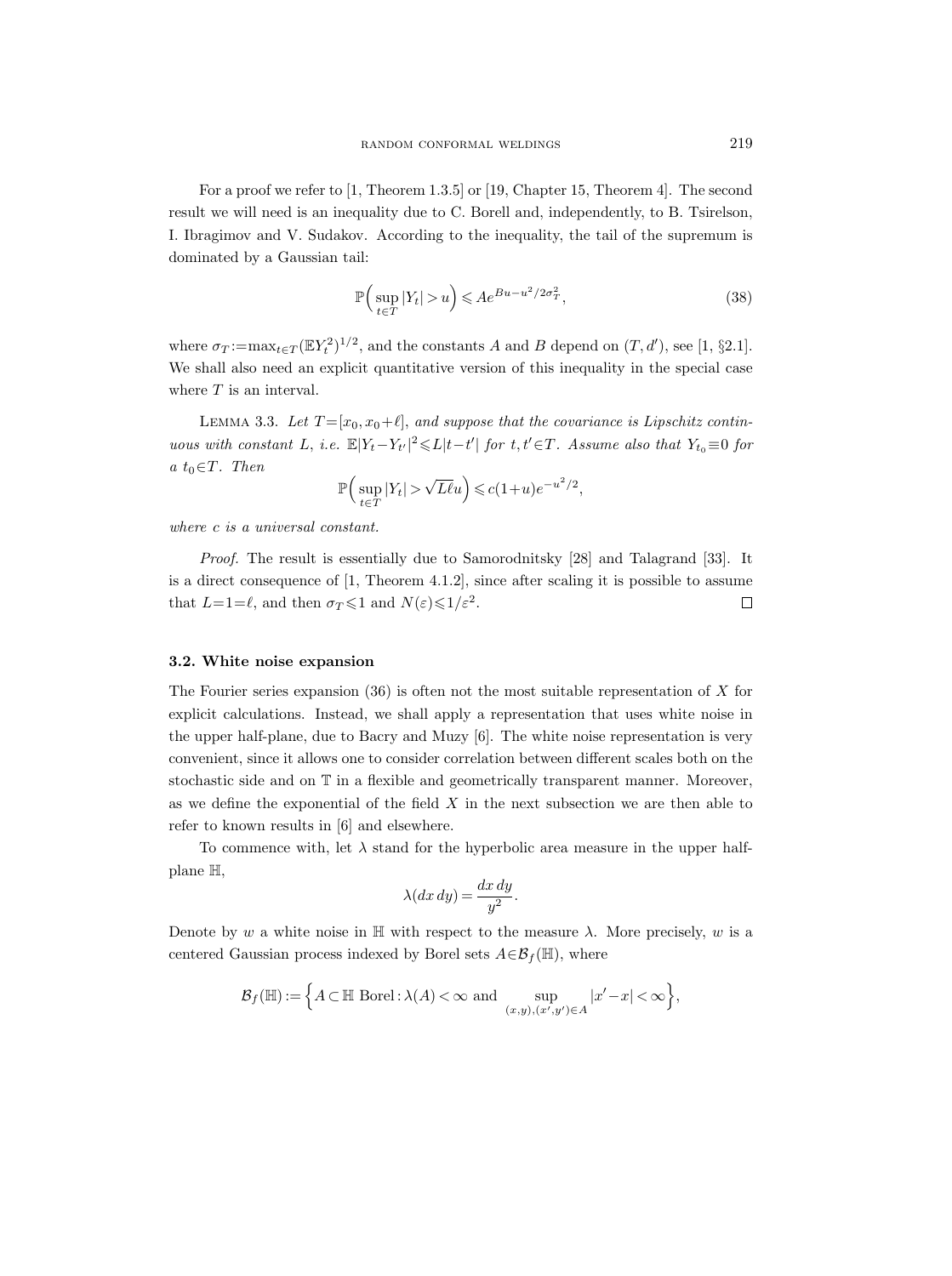

Figure 1. White noise dependence of the fields  $H(x)$  and  $V(x)$ .

i.e. Borel sets of finite hyperbolic area and finite width, and with the covariance structure

$$
\mathbb{E}(w(A_1)w(A_2)) = \lambda(A_1 \cap A_2), \quad A_1, A_2 \in \mathcal{B}_f(\mathbb{H}).
$$

We shall need a periodic version of  $w$ , which can be identified with a white noise on  $T\times\mathbb{R}_+$ . Thus, define W as the centered Gaussian process, also indexed by  $\mathcal{B}_f(\mathbb{H})$ , and with covariance

$$
\mathbb{E}(W(A_1)W(A_2)) = \lambda \left(A_1 \cap \bigcup_{n \in \mathbb{Z}} (A_2 + n)\right)
$$

We will represent the trace X using the following random field  $H(x)$ . Consider the wedge shaped region

$$
H:=\left\{(x,y)\in \mathbb{H}:-\frac{1}{2}\frac{2}{\pi}\tan|\pi x|\right\}
$$

and formally set

$$
H(x) := W(H+x), \quad x \in \mathbb{R}/\mathbb{Z};
$$

see Figure 1. The reader should think about the  $y$ -axis as parametrizing the spatial scale. Roughly, the white noise at level y contributes to  $H(x)$  in that spatial scale.

To define H rigorously we introduce a short distance cutoff parameter  $\varepsilon > 0$  and, given any  $A \in \mathcal{B}_f(\mathbb{H})$ , let  $A_\varepsilon := \{(x, y) \in A : y > \varepsilon\}$ . Then set

$$
H_{\varepsilon}(x) := W(H_{\varepsilon} + x). \tag{39}
$$

.

According to Dudley's Theorem 3.2, one may pick a version of the white noise W in such a way that the map

$$
(0,1)\!\times\!\mathbb{R}\!\ni\!(\varepsilon,x)\!\longmapsto\!H_\varepsilon(x)
$$

is continuous. In the limit  $\varepsilon \rightarrow 0^+$ , we nicely recover X.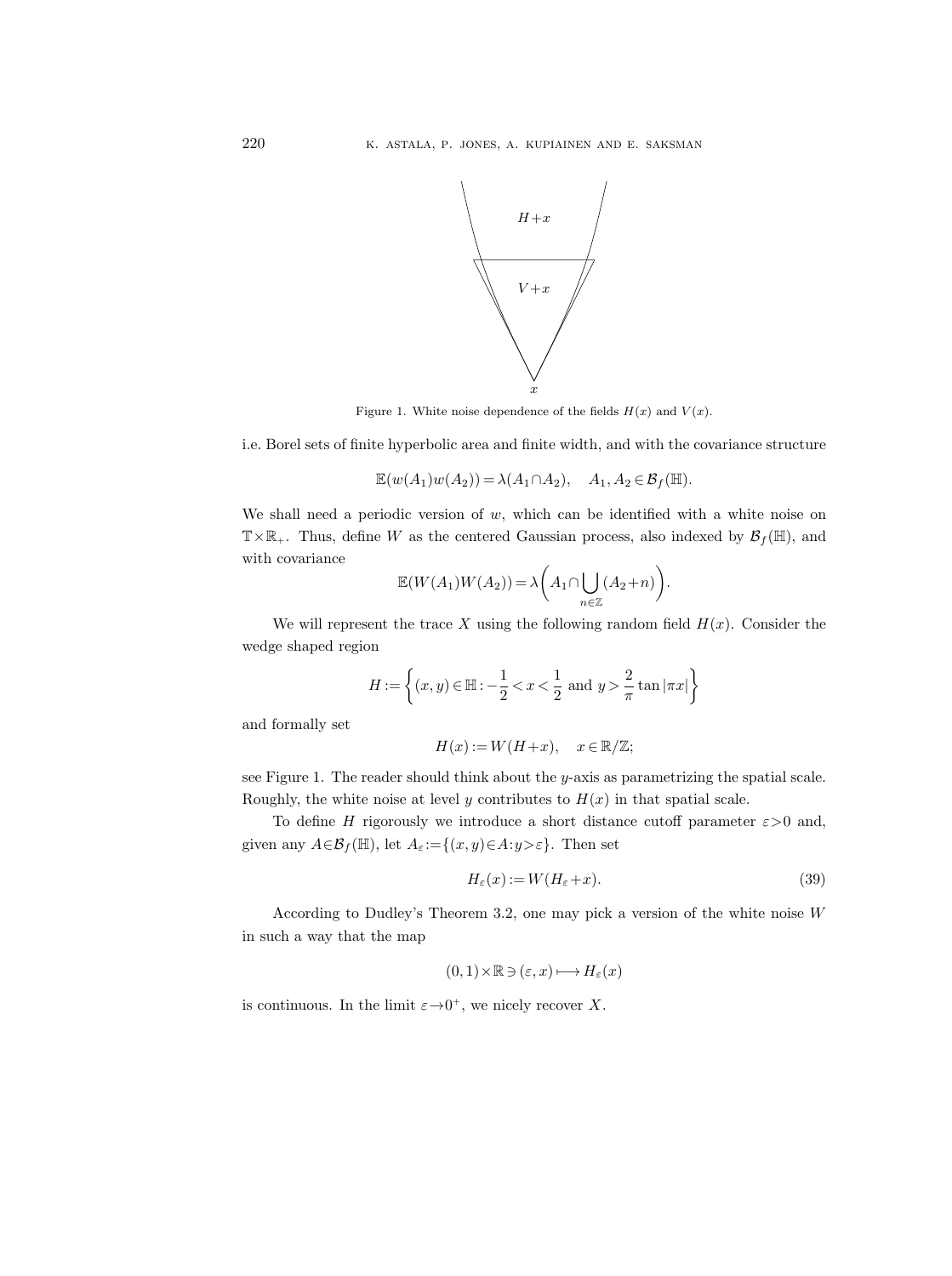Lemma 3.4. One may assume that the version of the white noise is chosen so that for any  $\varepsilon > 0$  the map  $x \mapsto H_{\varepsilon}(x)$  is continuous, and as  $\varepsilon \to 0^+$  it converges in  $\mathcal{D}'(\mathbb{T})$  to a random field H. Moreover

$$
H \sim X + G,
$$

where  $G \sim N(0, 2 \log 2)$  is a (scalar) Gaussian factor, independent of X.

*Proof.* Observe first that we may compute formally (as  $H(\cdot)$  is not well defined pointwise) for  $t \in (0, 1)$ ,

$$
\mathbb{E}H(0)H(t) = \lambda(H \cap (H+t)) + \lambda(H \cap (H+t-1)).
$$

The first term in the right-hand side can be computed as

$$
\lambda(H \cap (H+t)) = 2 \int_{t/2}^{1/2} \left( \int_{2(\tan \pi x)/\pi}^{\infty} \frac{dy}{y^2} \right) dx = \pi \int_{t/2}^{1/2} (\cot \pi x) dx = \log \frac{1}{\sin \frac{1}{2} \pi t}.
$$

Hence we obtain by symmetry that

$$
\mathbb{E}H(0)H(t) = \log \frac{1}{\sin \frac{1}{2}\pi t} + \log \frac{1}{\sin \frac{1}{2}\pi(1-t)} = 2\log 2 + \log \frac{1}{2\sin \pi t}.
$$
 (40)

The stated relation between  $X$  and  $H$  follows immediately from this as soon as we prove the rest of the theorem. Observe that the covariance of the smooth field  $H_{\varepsilon}(\cdot)$  on T converges to the above pointwise for  $t\neq0$ . A computation (that e.g. applies the fact that the singularity of the kernel of the operator  $(1-\Delta)^{-\delta}$  is of order  $|x-y|^{2\delta-1}$ ) shows that for any  $\delta$  > 0 the covariance of the field

$$
[0,1] \times [0,1) \ni (\varepsilon, x) \longmapsto (1-\Delta)^{-\delta} H_{\varepsilon}(x) := H_{\varepsilon,\delta}(x)
$$

(at  $\varepsilon=0$  one applies the covariance computed in (40)) is Hölder continuous on the compact set  $[0, 1] \times \mathbb{T}$ , whence Dudley's theorem yields the existence of a continuous version on that set, especially  $H_{\varepsilon,\delta}(\cdot) \to H_{0,\delta}(\cdot)$  in  $C(\mathbb{T})$ , and hence in  $\mathcal{D}'(\mathbb{T})$ . By applying  $(1-\Delta)^{\delta}$ on both sides we obtain the stated convergence. Especially, we see that the convergence takes place in any of the Zygmund spaces  $C^{-\delta}(\mathbb{T})$ , with  $\delta > 0$ .  $\Box$ 

The logarithmic singularity in the covariance of  $H(x)$  is produced by the asymptotic shape of the region  $H$  near the real axis. It will often be convenient to work with the following auxiliary field, which is geometrically slightly easier to tackle while for small scales it does not distinguish between  $w$  and its periodic counterpart  $W$ . Thus, consider this time the triangular set

$$
V := \left\{ (x, y) \in \mathbb{H} : -\frac{1}{4} < x < \frac{1}{4} \text{ and } 2|x| < y < \frac{1}{2} \right\},\tag{41}
$$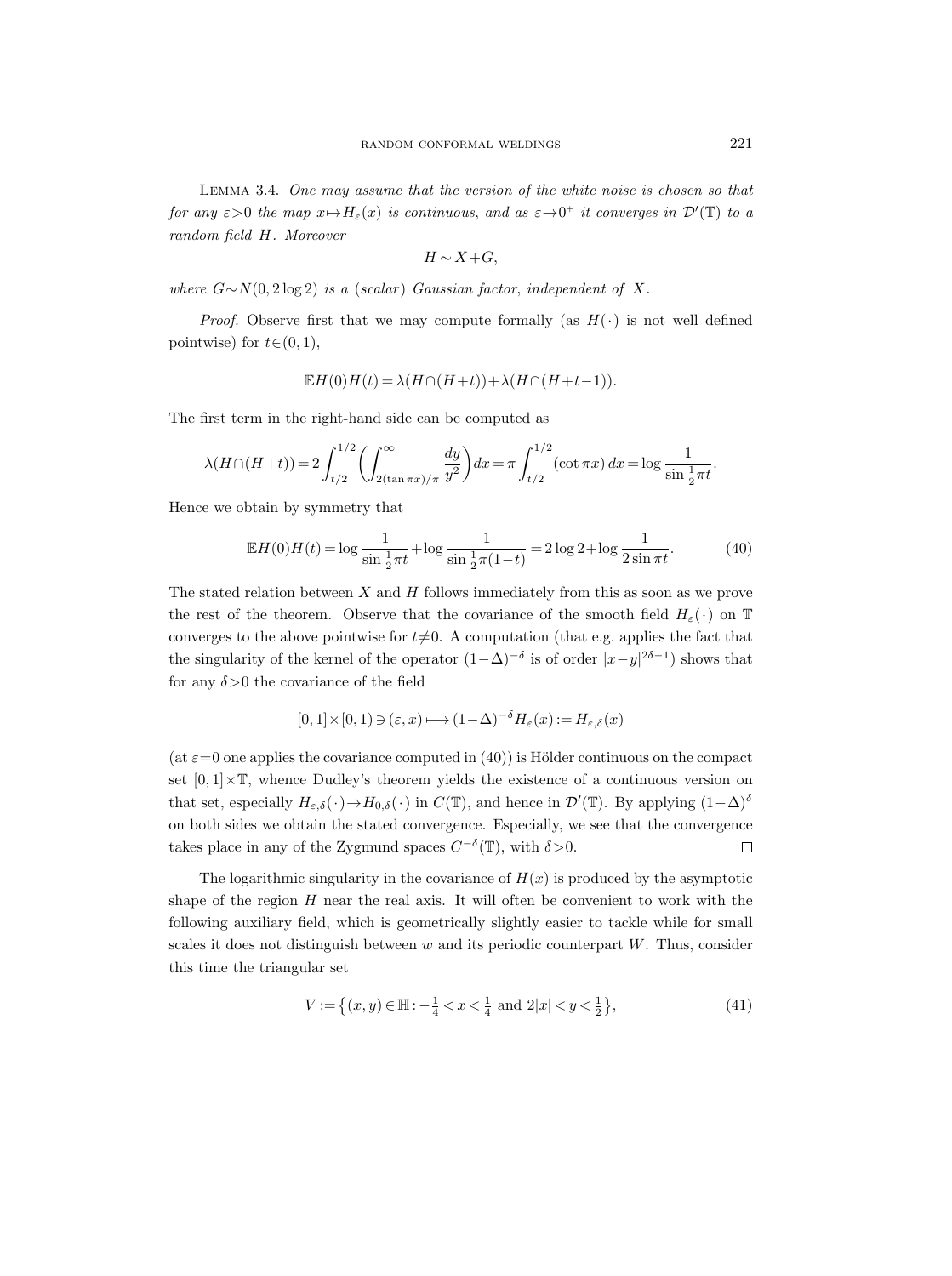and let  $V_{\varepsilon}(x)=W(V_{\varepsilon}+x)$  (see Figure 1). The existence of the limit  $V(x):=\lim_{\varepsilon\to 0^+} V_{\varepsilon}(\cdot)$ is established just like for  $H$ , and we get the covariance

$$
\mathbb{E}V(x)V(x') = \log \frac{1}{2|x-x'|} + 2|x-x'| - 1
$$
\n(42)

for  $|x-x'| \leq \frac{1}{2}$  (while for  $|x-x'| > \frac{1}{2}$  the periodicity must be taken into account).

Since the regions  $H$  and  $V$  have the same slope at the real axis, the difference  $H(\cdot)-V(\cdot)$  is a quite regular field.

Lemma 3.5. Set

$$
\xi:=\sup_{\substack{x\in[0,1)\\ \varepsilon\in(0,1/2]}}|V_{\varepsilon}(x)-H_{\varepsilon}(x)|.
$$

Then, almost surely,  $\xi < \infty$ . Moreover,  $\mathbb{E}e^{a\xi} < \infty$  for all  $a > 0$ .

*Proof.* We may write for  $\varepsilon \in [0, \frac{1}{2}],$ 

$$
V_{\varepsilon}(x) - H_{\varepsilon}(x) = T_{\varepsilon}(x) - G(x),
$$

where  $T_{\varepsilon}(x)$  and  $G(x)$  are constructed as  $V_{\varepsilon}(x)$  out of the sets

$$
G\mathop{{:}{=}} \left\{(x,y)\,{\in}\, H\,{:}\, y\,{\geqslant}\, \tfrac{1}{2}\right\}\quad\text{and}\quad T\mathop{{:}{=}} V\,\backslash\,\big\{(x,y)\,{\in}\, H\,{:}\, y\,{<}\, \tfrac{1}{2}\big\}.
$$

Observe first that  $G(x)$  is independent of  $\varepsilon$  and it clearly has a Lipschitz covariance in x. Thus, by Dudley's theorem and (38), almost surely the map  $G(\cdot) \in C(\mathbb{T})$  and, moreover, the tail of  $||G(\cdot)||_{C(\mathbb{T})}$  is dominated by a Gaussian, whence its exponential moments are finite.

In a similar manner, the exponential integrability of

$$
\sup_{\substack{x \in [0,1) \\ \varepsilon \in [0,1]}} |T_{\varepsilon}(x)|
$$

is deduced from Dudley's theorem and (38) as soon as we verify that there is an exponent  $\alpha$ >0 such that for any  $|x-x'| \leq \frac{1}{2}$  we have

$$
\mathbb{E}|T_{\varepsilon}(x) - T_{\varepsilon'}(x')|^2 \leqslant c(|x - x'| + |\varepsilon - \varepsilon'|)^{\alpha}.
$$
\n(43)

In order to verify this it is enough to change one variable at a time. Observe first that if  $1>\varepsilon>\varepsilon'\geqslant0$ , then

$$
\mathbb{E} |T_{\varepsilon}(x) - T_{\varepsilon'}(x)|^2 = \lambda(\{(x,y) \in T: \varepsilon' < y < \varepsilon\}) \leqslant \int_{\varepsilon'}^{\varepsilon} cx^3 \, dx \leqslant c' |\varepsilon' - \varepsilon|,
$$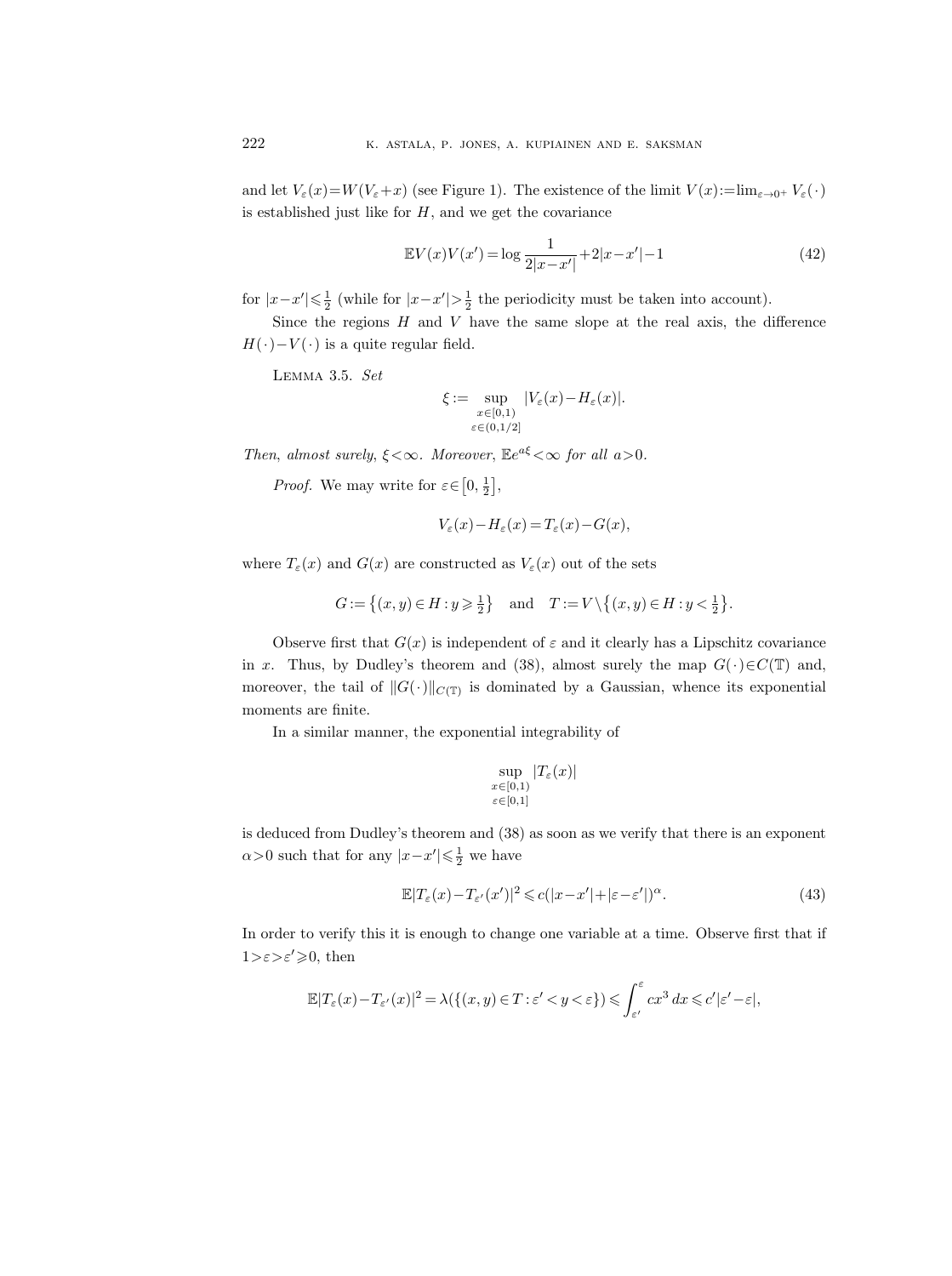where we applied the inequality

$$
0 \leqslant \frac{t}{2} - \frac{\arctan\frac{1}{2}\pi t}{\pi} \leqslant 2t^3.
$$

Next we estimate the dependence on x. Set  $z:=|x-x'|\leq \frac{1}{2}$ . We note that for any y<sub>0</sub>∈(0, $\frac{1}{2}$ ) the linear measure of the intersection  $\{(x, y): y=y_0\} \cap (T\Delta(T+z))$  is bounded by  $\min\{2z, 4y_0^3\}$ . Hence, by the definition of  $T_\varepsilon$  and the fact that for  $z=|x-x'|\leqslant \frac{1}{2}$  the periodicity of  $W$  has no effect on estimating  $T$ , we obtain

$$
\mathbb{E}|T_{\varepsilon}(x) - T_{\varepsilon}(x')|^2 \le \mathbb{E}|T_0(x) - T_0(x')|^2 = \lambda(T\Delta(T+z))
$$
  

$$
\le 2z \int_{z^{1/3}}^{1/2} \frac{dy}{y^2} + \int_0^{z^{1/3}} \frac{4y^3}{y^2} dy \le cz^{2/3},
$$

which finishes the proof of the lemma.

# 3.3. Exponential of  $X$  and the random homeomorphism  $h$

We are now ready to define the exponential of the free field discussed in the introduction and use it to define the random circle homeomorphisms.

By stationarity, the covariance

$$
\gamma_H(\varepsilon) := \text{Cov}(H_{\varepsilon}(x)) = \mathbb{E}|H_{\varepsilon}(x)|^2
$$

is independent of x, as is the quantity  $\gamma_V(\varepsilon)$  defined analogously. Fix  $\beta > 0$  (this parameter could be thought of as an "inverse temperature"). Directly from the definitions, for any  $x$ and any bounded Borel function  $g$  on  $[0, 1)$ , the processes

$$
\varepsilon \longmapsto e^{\beta H_{\varepsilon}(x) - \beta^2 \gamma_H(\varepsilon)/2},\tag{44}
$$

$$
\varepsilon \longmapsto \int_0^1 e^{\beta H_\varepsilon(u) - \beta^2 \gamma_H(\varepsilon)/2} g(u) \, du \tag{45}
$$

are  $L^1$ -martingales with respect to *decreasing*  $\varepsilon \in (0, \frac{1}{2}]$ , whence they converge almost surely. Especially, the  $L^1$ -norm stays bounded and the Fourier coefficients of the density  $e^{\beta H_{\varepsilon}(x) - \beta^2 \gamma_H(\varepsilon)/2}$  converge as  $\varepsilon \to 0^+$ .

Now comparing these expressions with (2) and Lemma 3.4, we are led to the exact definition of our desired exponential

$$
"d\tau = e^{\beta X(z)} dz".
$$

 $\Box$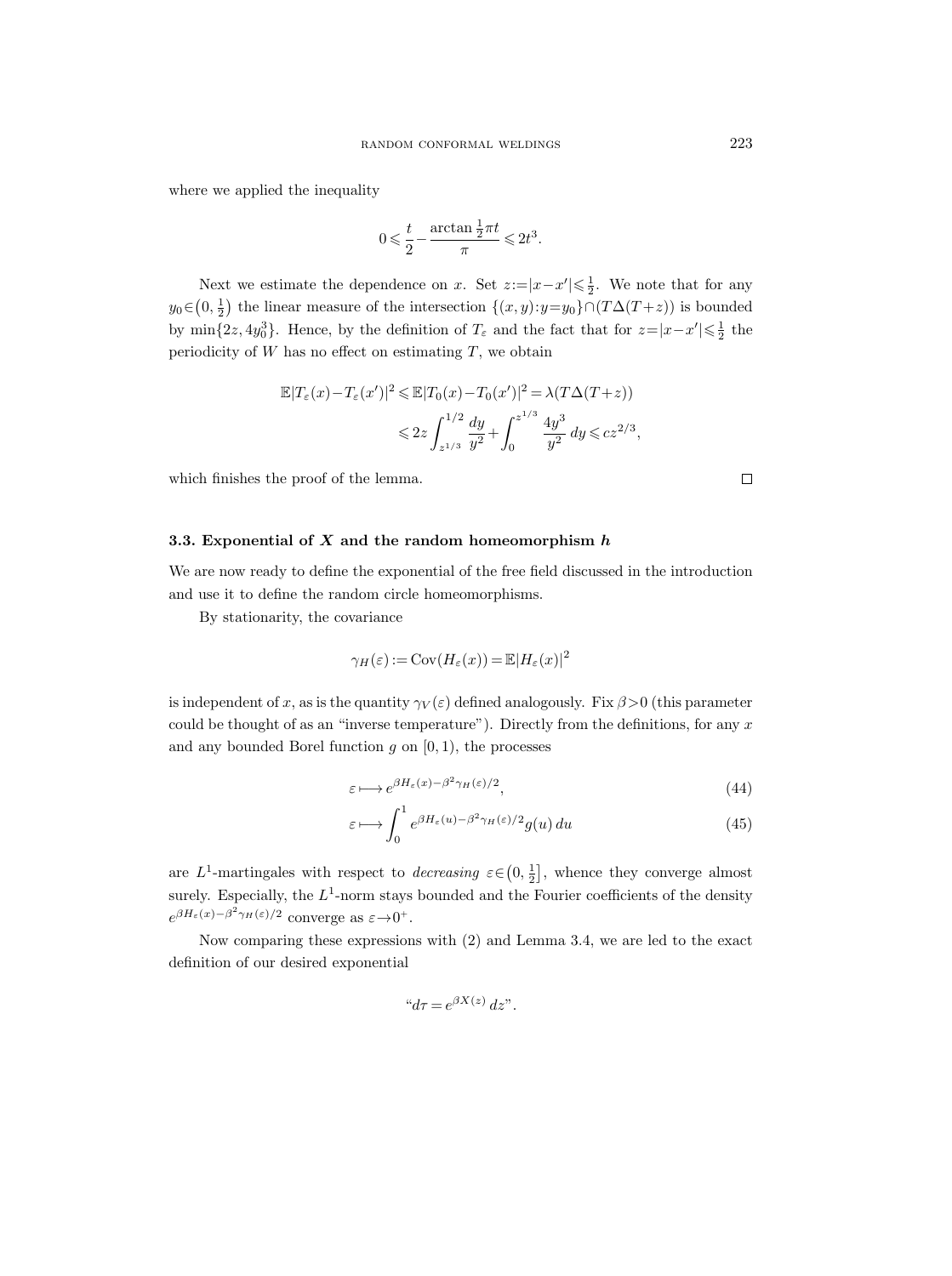Indeed, by the weak<sup>∗</sup> -compactness of the set of bounded positive measures, we have the existence of the almost sure limit measure $(2)$ 

a.s. 
$$
\lim_{\varepsilon \to 0^+} e^{\beta H_{\varepsilon}(x) - \beta^2 \gamma_H(\varepsilon)/2} e^{-\beta G} \frac{dx}{2^{\beta^2}} =: \tau(dx) \quad \text{w* in } \mathcal{M}(\mathbb{T}), \tag{46}
$$

where  $\mathcal{M}(\mathbb{T})$  stands for bounded Borel measures on T and  $G \sim N(0, 2 \log 2)$  is a Gaussian (scalar) random variable.

In a similar manner one deduces the existence of the almost sure limit

$$
\lim_{\varepsilon \to 0^+} e^{\beta V_{\varepsilon}(x) - \beta^2 \gamma_V(\varepsilon)/2} dx \stackrel{\text{w}^*}{=}:\nu(dx). \tag{47}
$$

Lemma 3.5 and stationarity immediately yield the following result.

LEMMA 3.6. There are versions of  $\tau$  and  $\nu$  on a common probability space, together with an almost surely finite and positive random variable  $G_1$ , with  $\mathbb{E}G_1^a<\infty$  for all  $a\in\mathbb{R}$ , so that for all Borel sets B one has

$$
\frac{1}{G_1}\tau(B)\leqslant\nu(B)\leqslant G_1\tau(B).
$$

Observe that the random variable  $G_1$  is independent of the set  $B$ . Thus, the measures are a.s. comparable.

Limit measures of above type, i.e. measures that are obtained as martingale limits of products (discrete, or continuous as in our case) of exponentials of independent Gaussian fields have been extensively studied in the literature. The study of "multiplicative chaos" starts with Kolmogorov and Yaglom, various versions of multiplicative cascade models were advocated by Mandelbrot [24] and others, and Kahane (also together with Peyrière) made fundamental contributions to the rigorous mathematical theory, see [20], [21] and [22]. We shall make use of these works, and [6], in particular, which study in detail random measures closely related to our  $\nu$ . We refer the reader to the papers of Barral and Mandelbrot [7]–[9] for a thorough treatment of multifractal measures in terms of the hidden cascade like structure.

For us the key points in constructing and understanding the random circle homeomorphism are the following properties of the measure  $\tau$  and its variant  $\nu$ .

<sup>(&</sup>lt;sup>2</sup>) Observe that the limit measure is weak<sup>\*</sup>-measurable in the sense that for any  $f \in C(\mathbb{T})$  the integral  $\int_{\mathbb{T}} f(t) \tau(dt)$  is a well-defined random variable. In this paper all our random measures on T are measurable (i.e. they are measure-valued random variables) in this sense. A simple limiting argument then shows that e.g.  $\tau(I)$  is a random variable for any interval  $I\subset\mathbb{T}$ .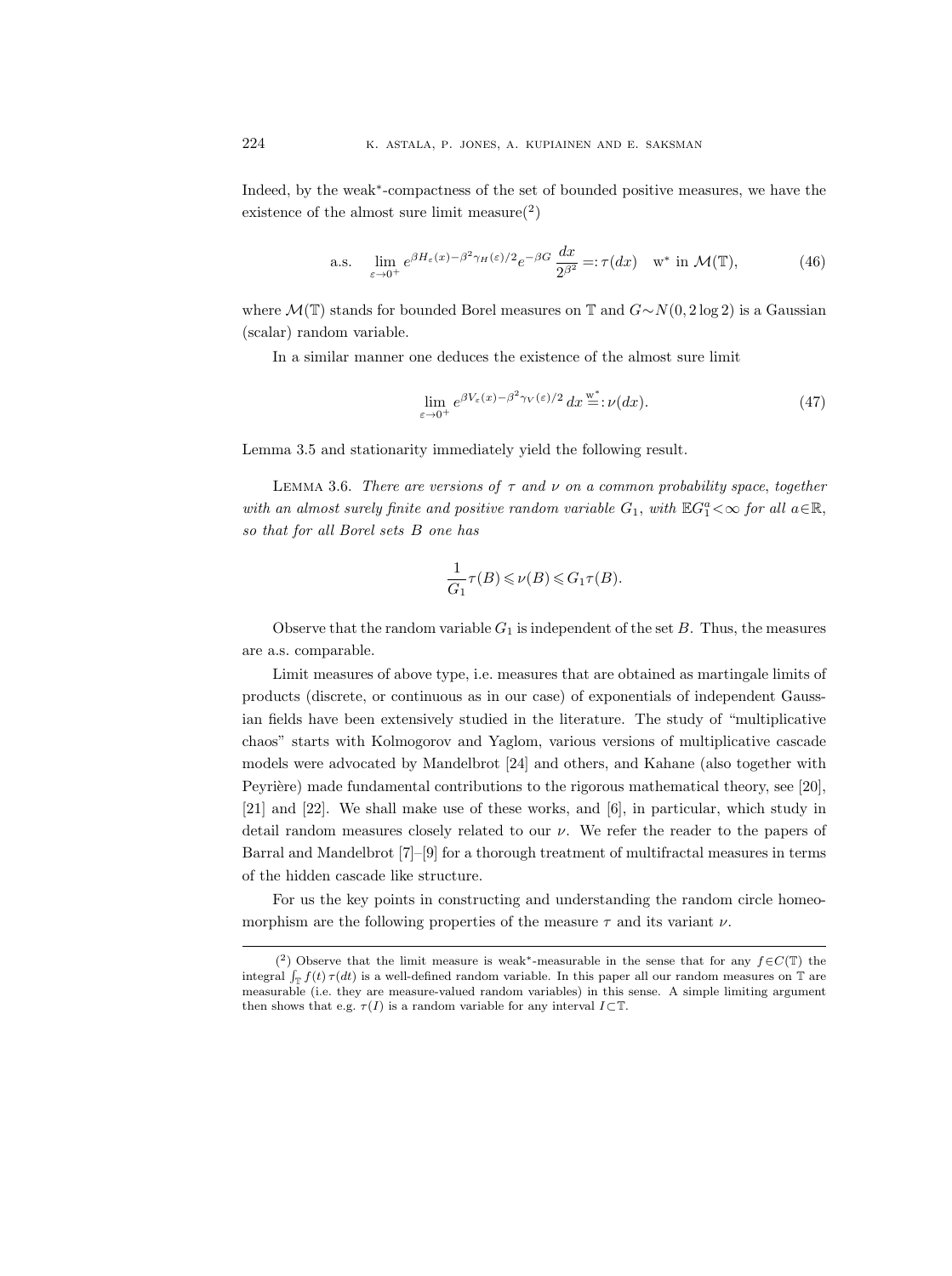THEOREM 3.7. (i) Assume that  $\beta < \sqrt{2}$ . There are  $a_1 = a_1(\beta)$ ,  $a_2 = a_2(\beta) > 0$  and an almost surely finite random constant  $c=c(\omega, \beta)>0$  such that for all subintervals  $I\subset [0,1)$ we have

$$
\frac{1}{c(\omega,\beta)}|I|^{a_1}\leqslant \tau(I)\leqslant c(\omega,\beta)|I|^{a_2}.
$$

Especially, almost surely  $\tau$  is non-atomic and non-trivial on every subinterval.

(ii) Assume that  $\beta < \sqrt{2}$ . Then for every subinterval  $I \subset [0, 1)$  the measure  $\tau$  satisfies

$$
\tau(I) \in L^p(\omega), \quad p \in \left(-\infty, \frac{2}{\beta^2}\right). \tag{48}
$$

(iii) Let  $p \in (1, 2)$  be fixed and set

$$
D_p:=\bigg\{\beta=\beta_1+i\beta_2:\frac{p}{2}\beta_1^2+\frac{p}{2(p-1)}\beta_2^2<1\bigg\}.
$$

Then there is a version of  $\tau$  such that almost surely for every subinterval  $I\subset [0,1)$  the map  $\beta \mapsto \tau(I)$  extends to an analytic function in  $D_p$  with the moment bound

$$
\mathbb{E}|\tau(I)|^p \leqslant c(S)|I|^{\zeta_p(\beta)} \quad \text{for } \beta \in S,\tag{49}
$$

where  $S \subset D_p$  is any compact subset. Here the (complex) multifractal spectrum is given by the function

$$
\zeta_p(\beta) := p - \frac{1}{2}((p^2 - p)\beta_1^2 + p\beta_2^2) > 1 \quad \text{for } \beta = \beta_1 + i\beta_2 \in D_p.
$$

(iv) One can replace  $\tau$  by the measure  $\nu$  in the statements (i)–(iii).

Proof. We shall make use of one more auxiliary field, which (together with its exponential) is described in detail in  $[6] \cdot (3)$  Define

$$
U:=\left\{(x,y)\in \mathbb{H}:-\tfrac{1}{2}
$$

and for  $x \in \mathbb{R}$  let  $U(x) = w(U + x)$ . Here note in particular that w is a non-periodic white noise.

The covariance of  $U(\cdot)$  is easily computed (see [6, equation (25), p. 458]), and we obtain

$$
\mathbb{E}U(x)U(x') = \log \frac{1}{\min\{y, 1\}}, \quad \text{where } y := |x - x'|.
$$
 (50)

As before define the cutoff field  $U_{\varepsilon}(x)=w(U_{\varepsilon}+x)$ . Then  $U_{\varepsilon}$  is (locally) very close to our field  $V_{\varepsilon}(\cdot)$ . Indeed, let I be an interval of length  $|I| = \frac{1}{2}$ . Then  $V(\cdot)|_I$  is equal in law

 $(3)$   $U_0$  corresponds to the simple case of log-normal multifractal random measure, see [6, equation (28), p. 462], and  $T=1$  in [6, equation (15), p. 455].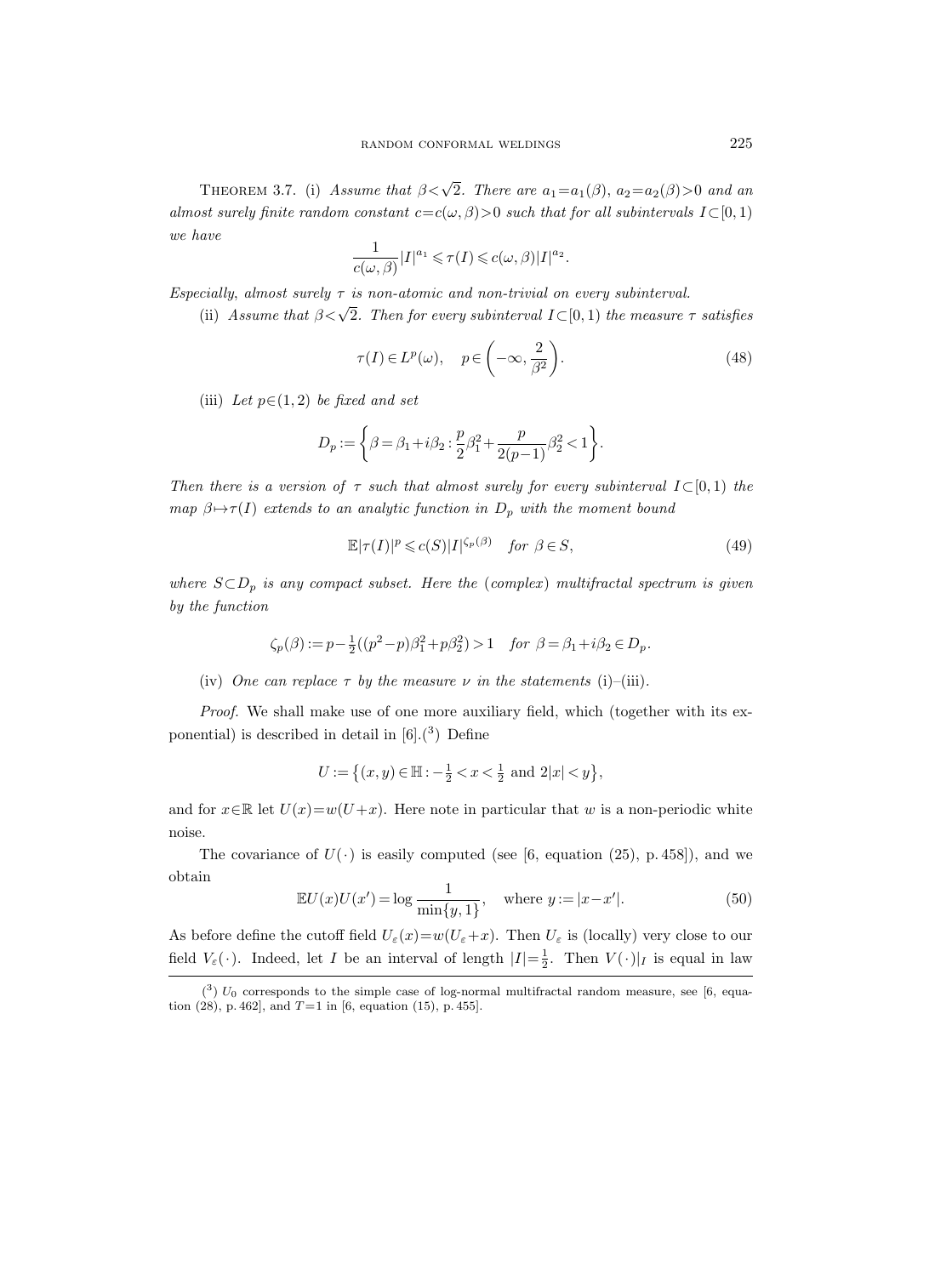to  $w(\cdot+V)|_I$ , since the periodicity of the white noise W will not enter. Thus we may realize  $U_{\varepsilon}|_I$  and  $V_{\varepsilon}|_I$  for  $\varepsilon \in (0, \frac{1}{2})$  in the same probability space so that

$$
U_{\varepsilon}-V_{\varepsilon}:=Z=w\big(x+\big\{(x,y)\in U:y>\frac{1}{2}\big\}\big).
$$

We may again apply Dudley's theorem and equation (38) to the random variable

$$
\xi_1 := \sup_{\substack{x \in I \\ \varepsilon \in (0, 1/2]}} |V_{\varepsilon}(x) - U_{\varepsilon}(x)| < \infty \quad \text{a.s.} \tag{51}
$$

Especially,  $\mathbb{E}e^{a\xi_1} < \infty$  for all  $a > 0$ . In a similar manner as for the measures  $\tau$  and  $\nu$  one deduces the existence of the almost sure limit

$$
\lim_{\varepsilon \to 0^+} e^{\beta U_{\varepsilon}(x) - \beta^2 \gamma_U(\varepsilon)/2} dx =: \eta(dx),
$$
\n(52)

where the limit takes place locally weak<sup>∗</sup> on the space of locally finite Borel measures on the real axis. By letting  $G_2 = e^{a\xi_1}$ , we thus have an analogue of Lemma 3.6,

$$
\frac{1}{G_2}\tau(B) \leqslant \nu(B) \leqslant G_2\tau(B)
$$
\n<sup>(53)</sup>

for all  $B\subset I$ , and the auxiliary variable  $G_2$  satisfies  $\mathbb{E}G_2^p<\infty$  for all  $p\in\mathbb{R}$ . As an aside, note that we cannot have (53) for the full interval  $I=[0,1]$ , as V is 1-periodic, while U is not.

Now, for proving the theorem, by (51) and Lemma 3.5 it is enough to check the corresponding claims (i)–(iii) for the random measure  $\eta$ , as one may clearly assume that  $|I| \leqslant \frac{1}{2}$ .

With this reduction in mind, we start with claim (ii), which in the case of positive moments is due to Kahane (see [22] and [20]). Bacry and Muzy [6, Appendix D] gave a proof for the measure  $\eta$  by adapting the argument of Kahane and Peyrière [22] (who considered a cascade model). In Appendix A we discuss the case of complex  $\beta$  which, as a consequence, gives a self-contained proof for the positive moments.

Finiteness of negative moments is stated in [9, Theorem 5.5]. For the reader's convenience we include the details in Appendix B, following the lines of [25] that considers a cascade model. The non-degeneracy of the measure  $\tau$  is based on  $L^p$ -martingale estimates  $(p>1)$  for  $\tau(I)$ . At the critical point  $\beta =$ √  $\overline{2}$  the  $L^p$  bounds blow up for any  $p > 1$ . In fact, one may show that for  $\beta \geqslant \sqrt{\ }$ 2 the measure  $\tau$  degenerates almost surely.

For the claim (iii), the fact (49) for  $\eta$  and  $0 < \beta < \sqrt{2}$  is [6, Theorem 4]. In this case (49) is actually a direct consequence of the exact scaling law (54) below. The observation that the dependence  $\beta \mapsto \eta(I)$  extends analytically into a suitable open subset is due to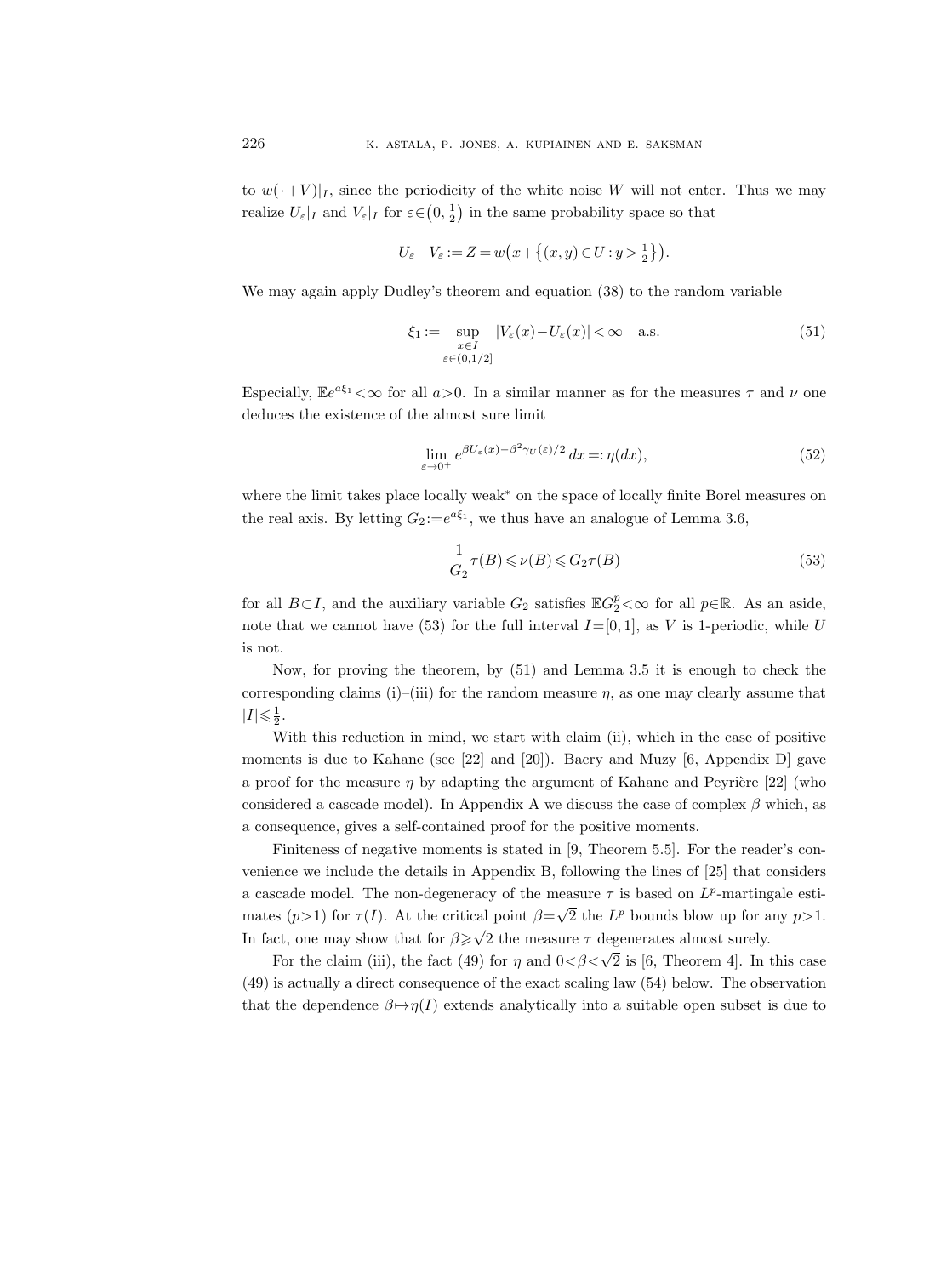Barral [7]. The complex multifractal spectrum exponent  $\zeta_p(\beta)$  is not explicitely computed there, and for that reason we include a proof of (49) in Appendix A.

In order to treat the rightmost inequality in (i), choose  $p \in (1, 2/\beta^2)$  and let  $a_2 > 0$ be so small that  $b:=\zeta_p(\beta)-pa_2>1$ . Chebyshev's inequality in combination with (49) yields that  $\mathbb{P}(\eta(I) > |I|^{a_2}) \lesssim |I|^b$ . In particular,  $\sum_I \mathbb{P}(\eta(I) > |I|^{a_2}) < \infty$ , where one sums over the dyadic subintervals of  $[0, 1)$ . The same holds true if one sums over the dyadic subintervals shifted by their half-length. This observation in combination with the Borel– Cantelli lemma yields the desired upper estimate in (i).

In turn, the finiteness of negative moments, together with a direct computation that uses the exact scaling law (54) below, yields

$$
\mathbb{E}\eta(I)^p = C(p,\beta)|I|^{\zeta_p(\beta)} \quad \text{for all } p \in \left(-\infty, \frac{2}{\beta^2}\right)
$$

with  $\zeta_p(\beta) = p - \frac{1}{2}\beta^2(p^2 - p)$ . Set  $r = -\zeta_{-1}(\beta) > 0$ . By Chebyshev's inequality, we get

$$
\mathbb{P}(\eta(I) < |I|^{1+2r}) = \mathbb{P}(\eta(I)^{-1} > |I|^{-1-2r}) \lesssim |I|^{1+2r} |I|^{-r} = |I|^{1+r}.
$$

The argument for the lower bound in (i) is then concluded as in the case of the upper bound, and one may choose  $a_2=1+2r$ .  $\overline{\phantom{a}}$ 

Note that the exact scaling law of the measure  $\eta$  we used in the above proof is given in [6, Theorem 4]. Indeed, for any  $\varepsilon, \lambda \in (0, 1)$  one has the equivalence of laws

$$
U_{\varepsilon\lambda}(\lambda\cdot)|_{[0,1]}\sim G_{\lambda}+U_{\varepsilon}|_{[0,1]},
$$

where  $G_{\lambda} \sim N(0, \log(1/\lambda))$  is a Gaussian independent of U. Therefore, one has the equivalence of laws for measures on  $[0, 1]$ ,

$$
\eta(\lambda \cdot) \sim \lambda e^{\beta G_{\lambda} + \log(\lambda)\beta^2/2} \eta,\tag{54}
$$

and hence scale invariance of the ratios

$$
\frac{\eta([\lambda x, \lambda y])}{\eta([\lambda a, \lambda b])} \sim \frac{\eta([x, y])}{\eta([a, b])}.\tag{55}
$$

In turn, the exact scaling law of  $\tau$  is best described in terms of Möbius transformations of the circle. We do not state it, as we do not need it later on.

To finish this section, we are now able to define our circle homeomorphism  $h$ .

Definition 3.8. Assume that  $\beta^2 < 2$ . The random homeomorphism  $\phi: \mathbb{T} \to \mathbb{T}$  is obtained by setting

$$
\phi(e^{2\pi ix}) = e^{2\pi i h(x)},\tag{56}
$$

where we let

$$
h(x) = h_{\beta}(x) = \frac{\tau([0, x])}{\tau([0, 1])} \quad \text{for } x \in [0, 1), \tag{57}
$$

and extend periodically over R.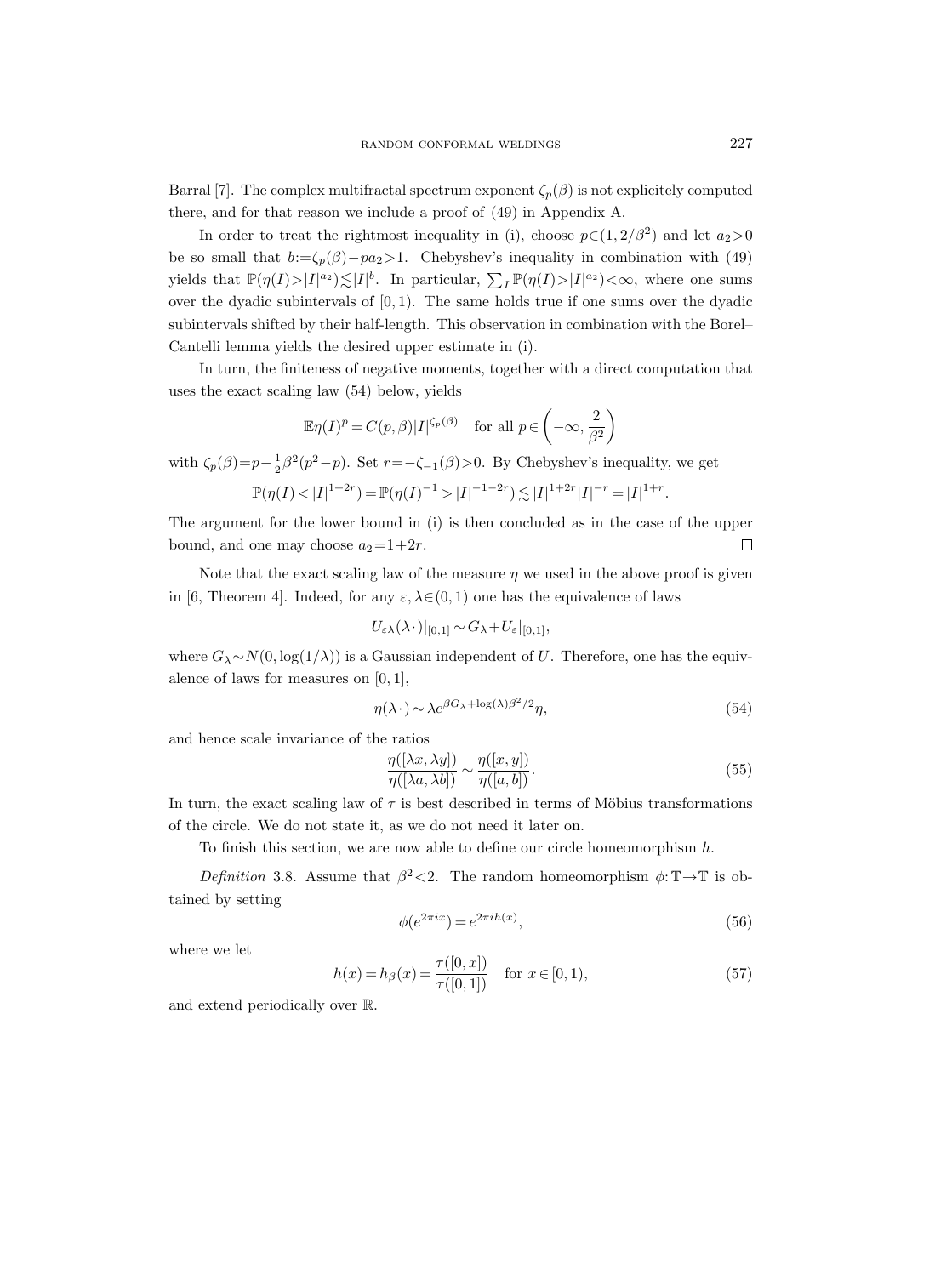Theorem 3.7 (i) shows that  $\phi$  is indeed a well-defined homeomorphism almost surely. Moreover, we have the following consequence.

COROLLARY 3.9. Assume that  $\beta^2 < 2$ . Then almost surely both  $\phi$  and its inverse map  $\phi^{-1}$  are Hölder continuous.

Remark 3.10. As an aside, let us note that defining  $\tau_{\varepsilon}$  as in the left-hand side of equation (46), we have  $\lim_{\varepsilon \to 0^+} \tau_{\varepsilon} = 0$  for  $\beta^2 \geq 2$ . However, it is a natural conjecture that letting  $h_{\varepsilon}$  to be given by (57) with  $\tau$  replaced by  $\tau_{\varepsilon}$ , the limit for  $h_{\varepsilon}$  exists in a suitable (quite weak) sense as  $\varepsilon \rightarrow 0^+$  also for  $\beta^2 \geq 2$ . Indeed, the normalized measure in equation (57) appears in the physics literature as the Gibbs measure of a random energy model for logarithmically correlated energies [12], [14], [16] and  $\beta^2 > 2$  corresponds to a low temperature "spin glass" phase. However, we do not expect the limiting  $h$  to be continuous if  $\beta^2$  > 2.

#### 4. Probabilistic estimates for Lehto integrals

#### 4.1. Notation and statement of the main estimate

We will now study the Lehto integral of equation (11) for the random homeomorphism constructed in the previous section. As explained in §2.4, it suffices to work in the infinite strip  $S=\mathbb{R}\times[0,2]$ , where the extension F of the random homeomorphism h is non-trivial. We use the bound (30) for the (random) pointwise distortion  $K=K(z, F)$  of this extension, and hence it turns out convenient to define  $K_{\tau}$  in the upper half-plane by setting

$$
K_{\tau}(z) := K_{\tau}(I) \quad \text{whenever } z \in C_I. \tag{58}
$$

A lower bound for the Lehto integral (11) is then obtained by replacing K there by  $K_{\tau}$ . We similarly define  $K_{\nu}(z)$  for  $z \in \mathbb{H}$ , via the modified Beurling–Ahlfors extension of the periodic homeomorphism defined by the measure  $\nu$ .

It turns out that we only need to control Lehto integrals centered at the real axis and with some (arbitrarily small, but fixed) outer radius. For this purpose fix (large)  $p \in \mathbb{N}$  and choose  $\varrho = 2^{-p}$ , where the final choice of p will be done in §4.3 below.

Our main probabilistic estimate is the following result.

THEOREM 4.1. Let  $w_0 \in \mathbb{R}$  and let  $\beta < \sqrt{2}$ . Then there exists  $b > 0$  and  $\varrho_0 > 0$  together with  $\delta(\varrho)>0$  such that for positive  $\varrho<\varrho_0$  and  $\delta<\delta(\varrho)$  the Lehto integral satisfies the estimates

$$
\mathbb{P}(L_{K_{\nu}}(w_0, \varrho^N, 2\varrho) < N\delta) \leqslant \varrho^{(1+b)N}, \quad N \in \mathbb{N}.\tag{59}
$$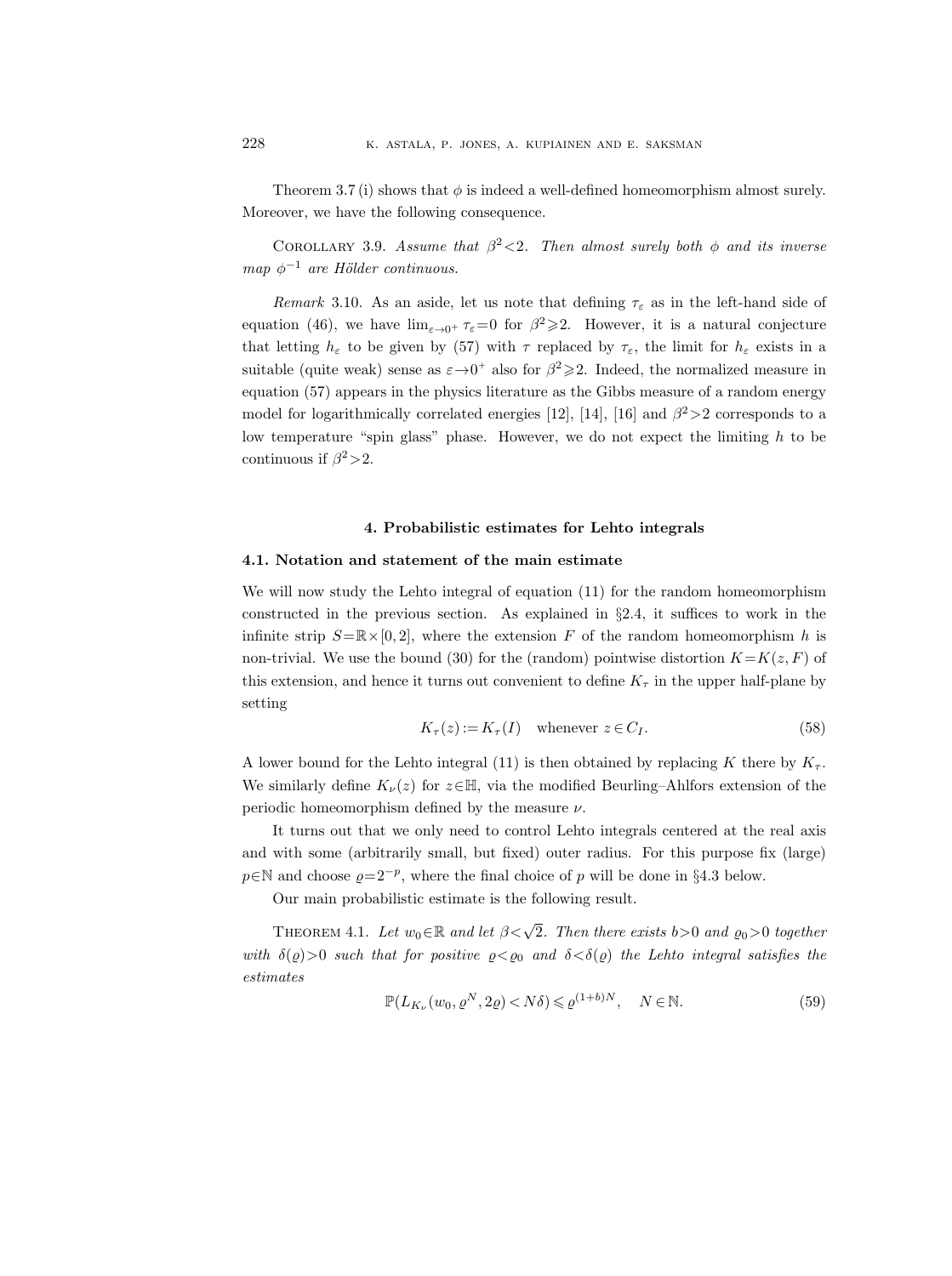Observe that the estimates in the theorem are in terms of  $K_{\nu}$  instead of  $K_{\tau}$ , which is the majorant for the distortion of the extension of the actual homeomorphism. However, this discrepancy will easily be taken care of later on in the proof of Theorem 5.1 using the bounds in Lemma 3.5. The proof of the theorem will occupy most of the present section, namely §§4.2–4.4 below. Finally, we consider the almost sure integrability of the distortion in §4.5.

We next fix the notation that will be used for the rest of the present section, and explain the philosophy behind the theorem. Given  $w_0$  we may choose the dyadic intervals in Theorem 2.6 as  $w_0+I$ . Then, by stationarity, we may assume that  $w_0=0$ . Let  $S_r$ denote the circle of radius  $r>0$  with center at the origin. Define (with slight abuse), for  $r\leqslant 2\varrho,$ 

$$
K_{\nu}(r) := \sum_{I:C_I \cap S_r \neq \varnothing} |I| K_{\nu}(I),\tag{60}
$$

and observe that

$$
L_{K_{\nu}}(0, \varrho^{N}, 2\varrho) \geqslant c \sum_{n=1}^{N} M_{n},
$$
\n(61)

where

$$
M_n = \int_{\varrho^n}^{2\varrho^n} \frac{dr}{K_\nu(r)}.\tag{62}
$$

Thus, in order to prove the theorem, it is enough to verify for  $\beta < \sqrt{2}$  that for small enough  $\rho > 0$  and  $0 < \delta < \delta(\rho)$  one has

$$
\mathbb{P}\bigg(\sum_{n=1}^{N} M_n < N\delta\bigg) \leqslant \varrho^{(1+b)N}.\tag{63}
$$

If the summands  $M_j$  in (63) were independent, the estimate would follow easily from basic large deviation estimates. However, they are far from being independent. Nevertheless, by the geometry of the setup in the white noise upper half-plane, one expects that there is some kind of exponential decay of dependence, but due to the complicated structure of the Lehto integrals we need to go through a non-trivial technical analysis in order to be able to get hold on the exponential decay.

# 4.2. Correlation structure of the  $M_j$ 's

In this section we will study how the random variables  $M_n$  are correlated with each other. As one can easily gather from the representation of the field  $\nu$  in terms of the white noise, all of the variables  $M_n$  with  $n=1, 2, ...$  are correlated with each other. Our basic strategy is to estimate  $M_n$  from below by the quantity

$$
M_n' = m_n s_n \sigma_n
$$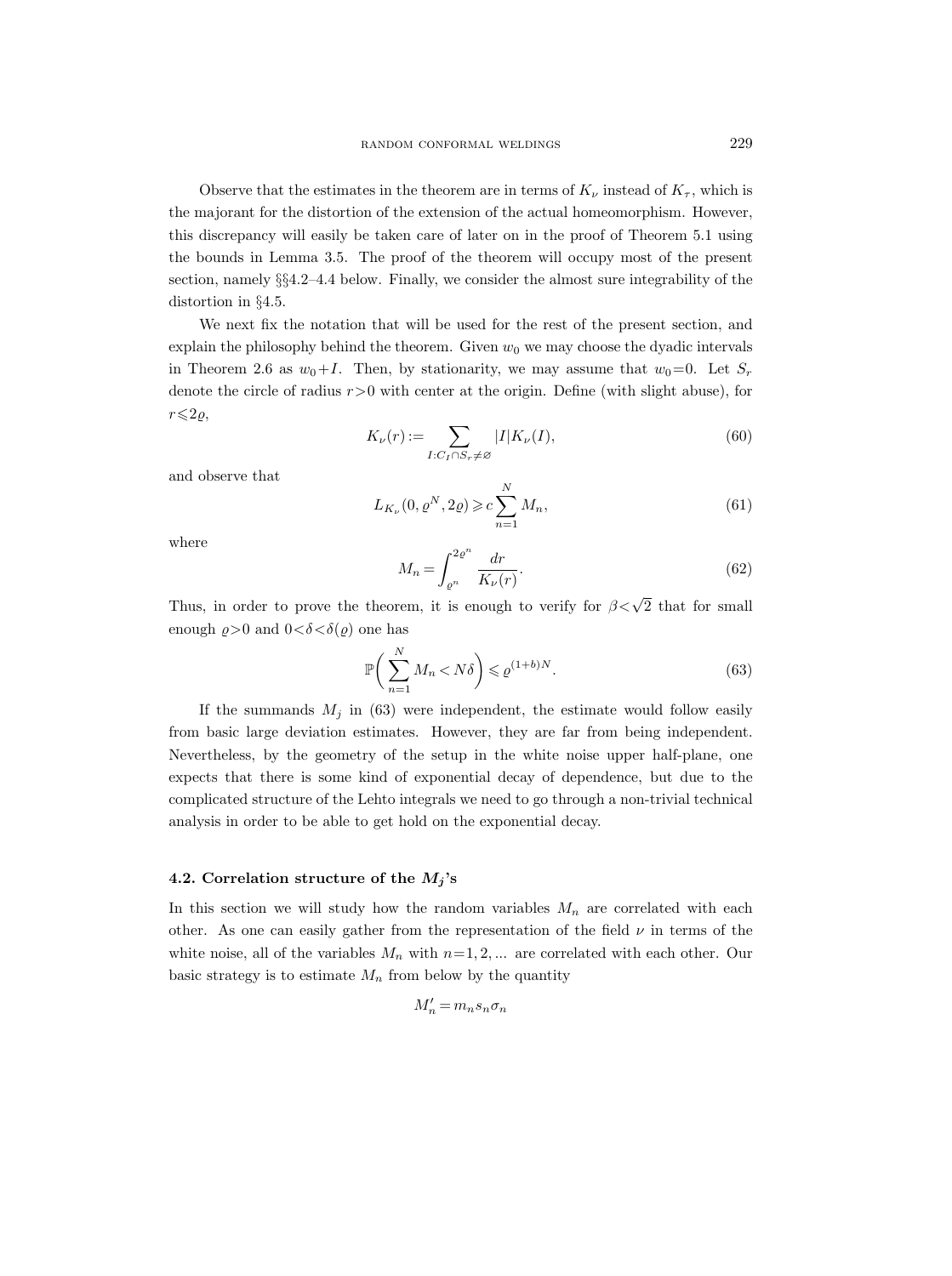(see (84) below), where the random variables  $m_n$  depend only on the white noise on the scale  $\sim \varrho^n$  and form an independent set. The variables  $s_n$  will provide an estimate of *upscale correlations*, i.e. the dependence of  $M'_n$  on the white noise over the larger spatial scales  $\{(x, y): |x| \geq e^{n-1}\}$ . In turn, the variables  $\sigma_n$  measure the *downscale correlations* that corresponds to the dependence of  $M'_n$  on the white noise over  $\{(x, y): |x| \lesssim \varrho^{n+1}\}.$  It turns out that the downscale correlations are harder to estimate.

We start with the upscale correlations and introduce some terminology. For a Borel set  $S \subset \mathbb{H}$  let  $\mathcal{B}_S$  be the  $\sigma$ -algebra generated by the randoms variables  $W(A)$ , where A runs over Borel subsets  $A\subset S$ . We will call a  $B_S$  measurable random variable for short S measurable. Let

$$
V_I := \bigcup_{x \in I} (V + x),
$$

where we recall that V is given by (41). Then  $\nu(I)/\nu(J)$  is  $V_{I\cup J}$  measurable and, by (29), we see that  $K_{\nu}(I)$  is  $V_{j(I)}$  measurable (recall that  $j(I)$  denotes the union of I with its neighboring dyadic intervals). From (60) we deduce that  $M_n$  is  $V_{B_n}$  measurable, where  $B_n := B(0, 4\varrho^n)$ . Indeed, the Whitney cubes  $C_I$  that intersect the annulus

$$
A_n:=B(0,2\varrho^n)\backslash B(0,\varrho^n)
$$

have  $I \subset B(0, 2\varrho^n)$  and thus  $j(I) \subset B(0, 4\varrho^n)$ .

We now decompose  $V(\cdot)|_{B_n}$  to scales using the white noise. In general, for  $0 \leq \varepsilon \leq \varepsilon'$ , let

$$
V(x, \varepsilon, \varepsilon') := W((V + x) \cap \{\varepsilon < y < \varepsilon'\}).\tag{64}
$$

Set, for  $n \geqslant 1$ ,

$$
\psi_n(x) = V(x, 0, \varrho^{n-1/2})
$$
\n(65)

and, for  $k\geqslant 0$ ,

$$
\zeta_k(x) = V(x, \varrho^{k+1/2}, \varrho^{k-1/2}).
$$
\n(66)

Letting

$$
\Lambda_n = \{ z \in \mathbb{H} : y \leqslant \varrho^{n-1/2} \},\tag{67}
$$

we see that in any open set U the field  $\psi_n$  is  $\left(\bigcup_{y\in U} V_y\right) \cap \Lambda_n$  measurable. In a similar way,  $\zeta_k(x)$  is  $V_x \cap (\Lambda_k \setminus \Lambda_{k+1})$  measurable, and, since these regions are disjoint, the field V decomposes into a sum of independent fields

$$
V = \psi_n + \sum_{k=0}^{n-1} \zeta_k := \psi_n + z_n.
$$
 (68)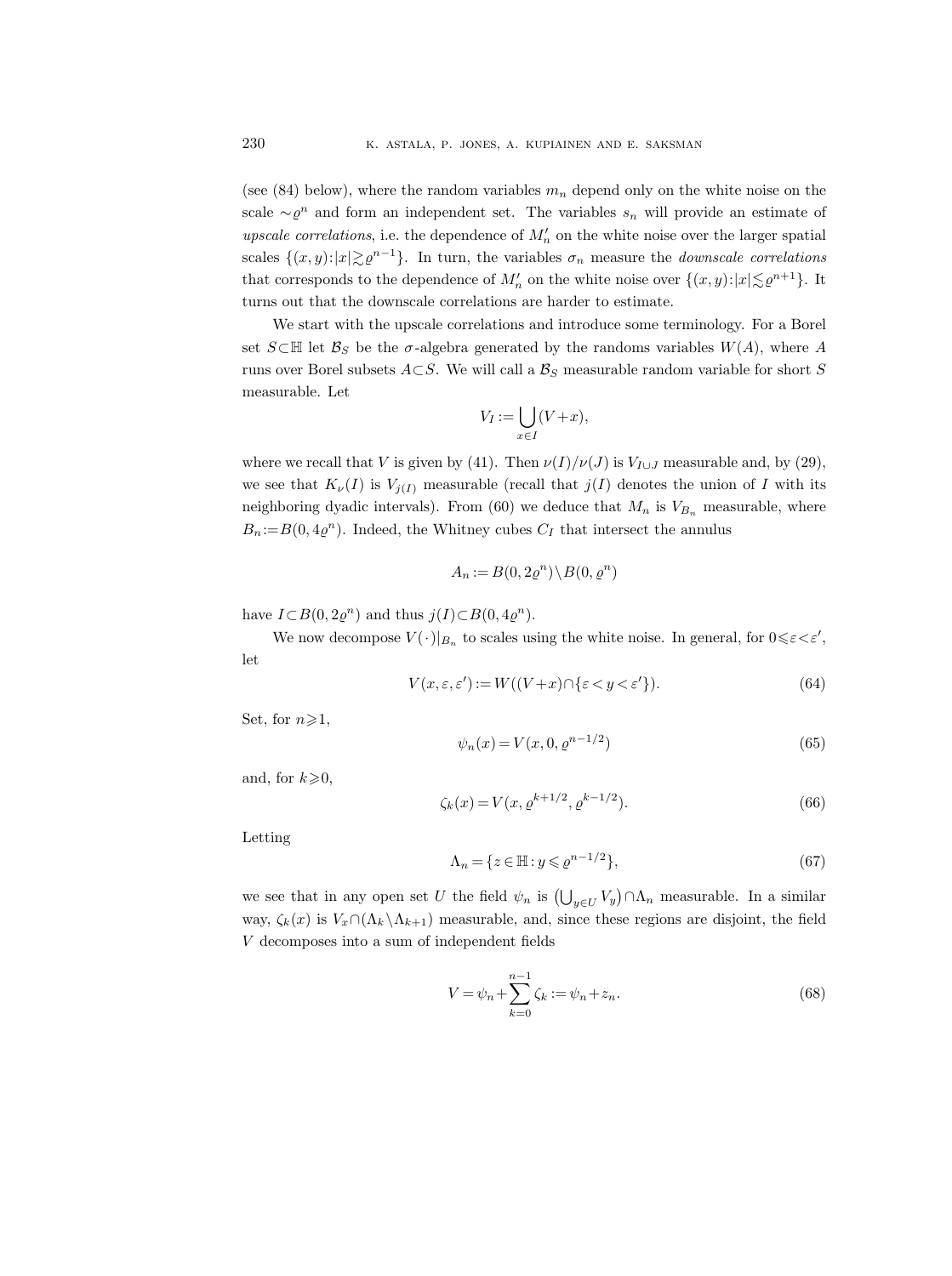Let  $\nu_n$  be the measure defined as  $\nu$  but with V replaced by  $\psi_n$ . Inserting the second decomposition in (68) to the measure  $\nu$  we have, for any  $I, J \subset B_n$ ,

$$
\frac{\nu(I)}{\nu(J)} \leqslant \frac{\nu_n(I)}{\nu_n(J)} \frac{\sup_{x \in B_n} e^{\beta z_n(x)}}{\inf_{x \in B_n} e^{\beta z_n(x)}}.
$$
\n
$$
(69)
$$

The first decomposition in (68) then gives

$$
\frac{\sup_{x \in B_n} e^{\beta z_n(x)}}{\inf_{x \in B_n} e^{\beta z_n(x)}} \leqslant e^{\sum_{k=0}^{n-1} t_{n,k}} := s_n^{-1},\tag{70}
$$

where

$$
t_{n,k} := \log \frac{\sup_{x \in B_n} e^{\beta \zeta_k(x)}}{\inf_{x \in B_n} e^{\beta \zeta_k(x)}}.
$$
\n
$$
(71)
$$

Thus, if we let

$$
\mathcal{M}_n = \int_{\varrho^n}^{2\varrho^n} \frac{dr}{K_{\nu_n}(r)},\tag{72}
$$

we arrive at the following lower bound for  $M_n$ :

$$
M_n \geqslant \mathcal{M}_n s_n. \tag{73}
$$

This is the desired decoupling upscale. Note that the fields  $\zeta_k$  become more regular as k decreases. This will lead to the following result.

PROPOSITION 4.2. The random variables  $t_{n,k}$  satisfy

$$
\mathbb{P}(t_{n,k} > u\varrho^{(n-k)/2 - 1/4}) \leqslant ce^{-u^2/c}, \quad k = 0, \dots, n-1,
$$
\n<sup>(74)</sup>

where c is independent of  $\varrho$ , n and k. Moreover,  $t_{n,k}$  and  $t_{n',k'}$  are independent if  $k \neq k'$ .

The proof of this proposition is postponed to §4.4 below.

The decoupling downscale is done to the random variables  $\mathcal{M}_n$  in (72). Obviously  $\mathcal{M}_n$  and  $\mathcal{M}_m$  are dependent. However, as in (60), most of the terms  $K_{n,I} := K_{\nu_n}(I)$  are independent of  $\mathcal{M}_m$  if  $m > n$ . The few which are not we will process further in a moment.

So let us first look at the dependence of the  $K_{n,I}$  on the white noise. For  $U\subset\mathbb{R}$  set  $V_U^n := V_U \cap \Lambda_n$ . Then  $K_{n,I}$  is  $V_{j(I)}^n$  measurable and  $\mathcal{M}_m$  is  $V_{B_m}^m$  measurable. Some drawing will convince the reader that if  $dist(j(I), 0)$  is not too small  $K_{n,I}$  and  $\mathcal{M}_m$  are independent for  $m>n$ . Indeed, consider the ball  $B'_n = B(0, 2\varrho^{n+1/2})$  so that  $B_{n+1} \subset B'_n \subset B_n$ . The regions  $V^n_{B_n\setminus B'_n}$  are disjoint (see Figure 2). Thus the  $\sigma$ -algebras  $\mathcal{B}_{V^n_{B_n}\setminus V^n_{B'_n}}$  are independent of each other for  $n=1, 2, ...$ .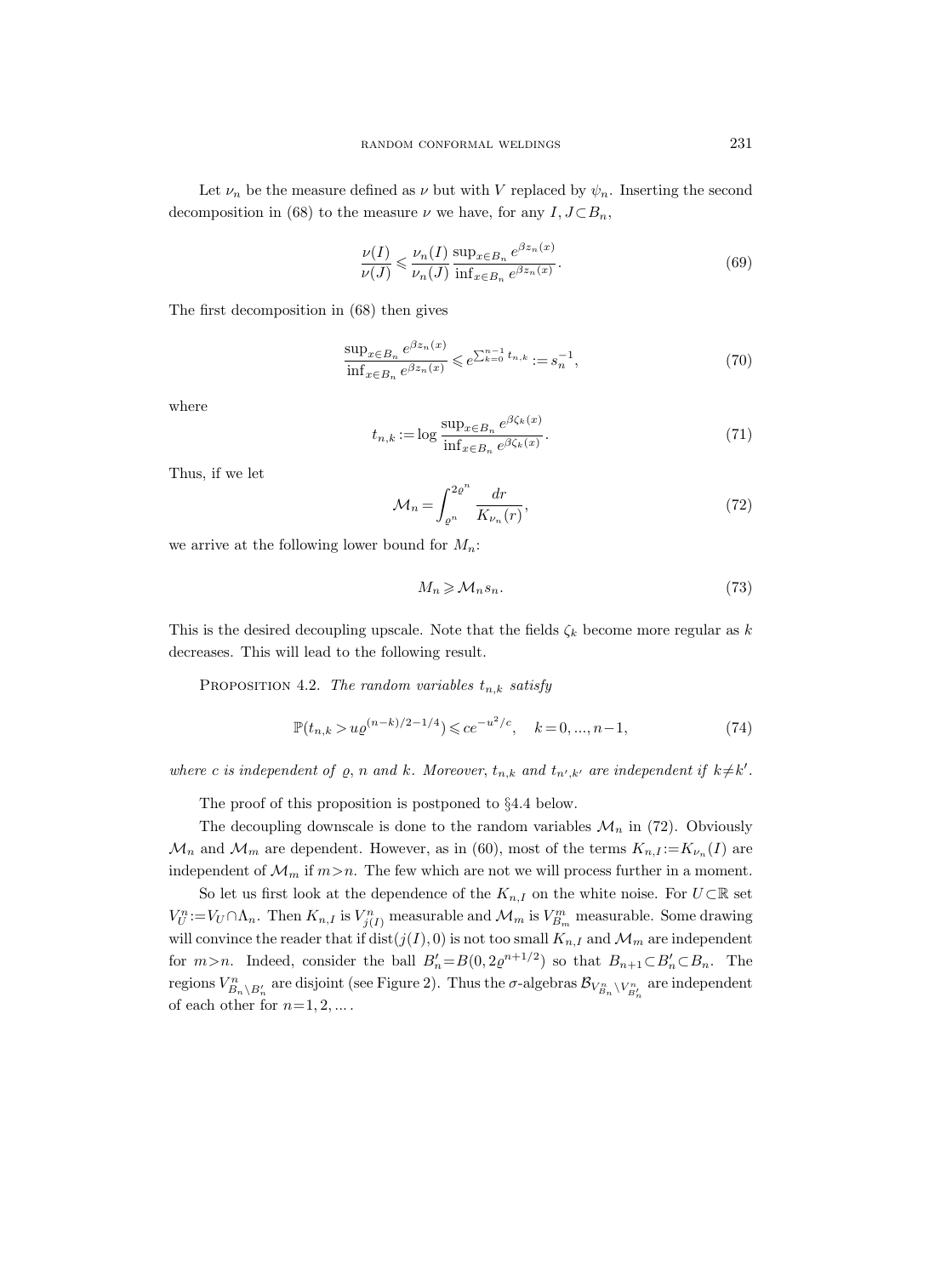

Figure 2. A schematic picture of the regions  $V_{B_n\setminus B'_n}^n := v_n$ , where the  $m_n$  are measurable.

Let  $\mathcal{I}_n$  be the set of  $I \in \mathcal{D}$  such that the Whitney cube  $C_I$  intersects the annulus  $A(0, \varrho^n, 2\varrho^n)$  and  $j(I)\cap B'_n\neq\varnothing$  (some drawing shows such  $I\in\mathcal{D}_{np+j}$  for  $j=0,\pm 1$ ). Moreover, for each fixed  $r \in (e^n, 2e^n)$  let  $\mathcal{I}_n(r)$  consist of those intervals I for which  $C_I \cap S_r \neq \emptyset$ and  $j(I) \cap B'_n = \emptyset$ . By (60) we then have

$$
K_{\nu_n}(r) \leq \varrho^n \bigg(\sum_{I \in \mathcal{I}_n} K_{n,I} + \sum_{I \in \mathcal{I}_n(r)} \varrho^{-n} |I| K_{n,I}\bigg) := \varrho^n (L_n + L_n(r)), \quad r \in (\varrho^n, 2\varrho^n). \tag{75}
$$

Thus inserting (75) into (72) we get

$$
\mathcal{M}_n \geqslant \int_{\varrho^n}^{2\varrho^n} \frac{1}{L_n(r) + L_n} \varrho^{-n} \, dr. \tag{76}
$$

The term  $L_n(r)$  in the integrand (76) is independent of  $\mathcal{M}_m$ ,  $m>n$ . However  $L_n$  is not and we will decouple it now. From (75) and (29) we get

$$
L_n \leqslant \sum_{\mathbf{J}} \delta_{\nu_n}(\mathbf{J}),\tag{77}
$$

where the sum runs over a set of  $\mathbf{J} = (J_1, J_2)$  with  $J_k \in \bigcup_{j=0,\pm 1} \mathcal{D}_{np+5+j}$  and  $J_k \subset B_n$ ,  $k=1, 2$ . In particular

$$
|J_k \backslash B'_n| \geqslant 2^{-np-7} = 2^{-7} \varrho^n, \quad k = 1, 2. \tag{78}
$$

The sum in  $(77)$  has an *n*-independent number of terms (with multiplicities).

Next, estimate  $\delta_{\nu_n}(\mathbf{J})$  in terms of a  $V_{B_n\setminus B'_n}^n$  measurable term and perturbation:

$$
\begin{aligned} \delta_{\nu_n}(\mathbf{J})=&\,\frac{\nu_n(J_1\backslash B_n')+\nu_n(J_1\cap B_n')}{\nu_n(J_2\backslash B_n')+\nu_n(J_2\cap B_n')}+\frac{\nu_n(J_2\backslash B_n')+\nu_n(J_2\cap B_n')}{\nu_n(J_1\backslash B_n')+\nu_n(J_1\cap B_n')}\\ &\leqslant \frac{\nu_n(J_1\backslash B_n')+\nu_n(J_1\cap B_n')}{\nu_n(J_2\backslash B_n')}+\frac{\nu_n(J_2\backslash B_n')+\nu_n(J_2\cap B_n')}{\nu_n(J_1\backslash B_n')}\\ &=\delta_{\nu_n}(J_1\backslash B_n', J_2\backslash B_n')+\frac{\nu_n(J_1\cap B_n')}{\nu_n(J_2\backslash B_n')}+\frac{\nu_n(J_2\cap B_n')}{\nu_n(J_1\backslash B_n')}.\end{aligned}
$$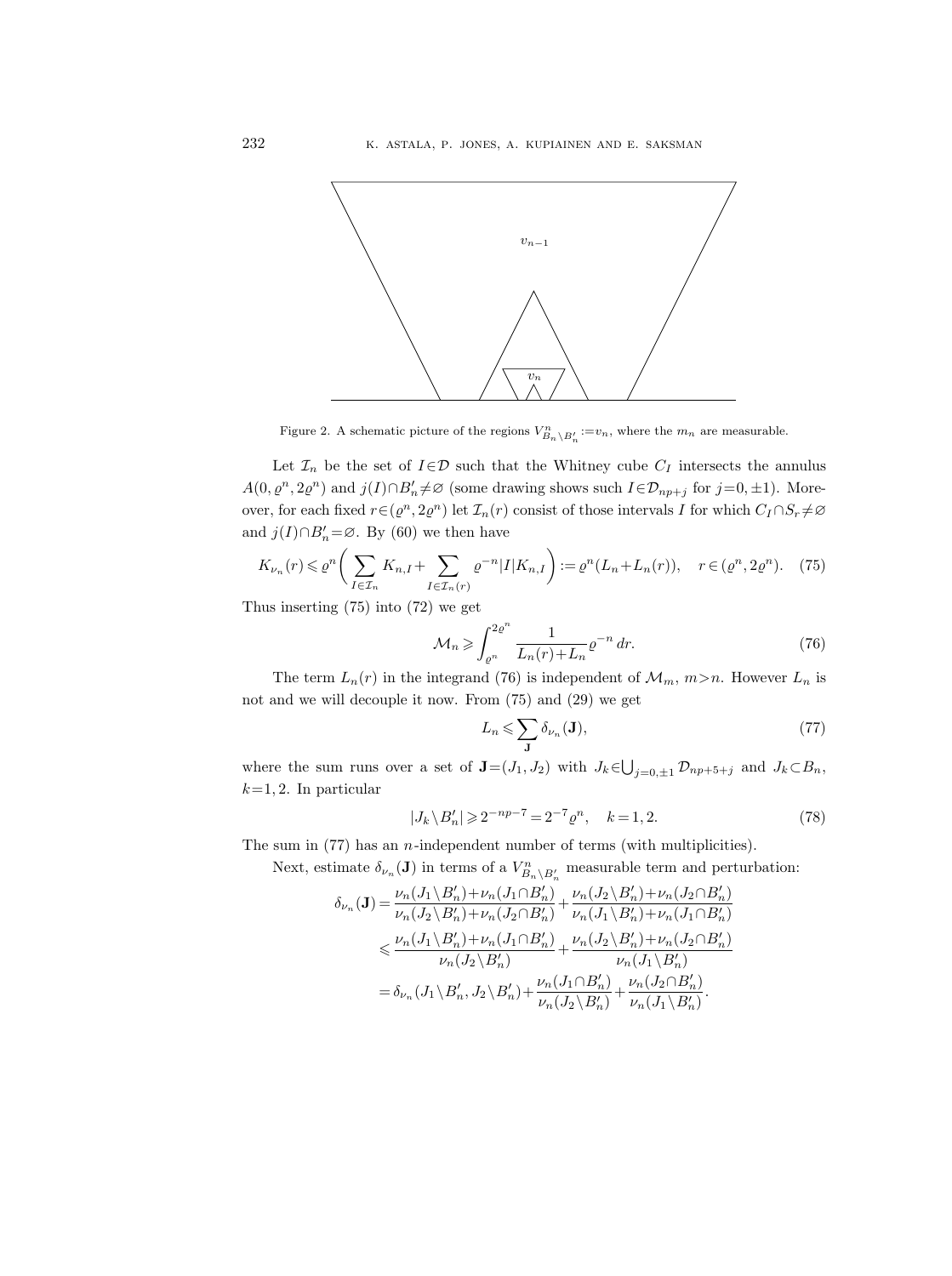Then decompose the perturbation further downscale

$$
\nu_n(J_k \cap B'_n) = \sum_{m=n+1}^{\infty} \nu_n(J_k \cap (B'_{m-1} \setminus B'_m)), \quad k = 1, 2,
$$

and (recalling (28)) define

$$
L_{n,n} = \sum_{\substack{(J_1, J_2) \in \mathcal{J}(I) \\ I \in \mathcal{I}_n}} \delta_{\nu_n}(J_1 \setminus B'_n, J_2 \setminus B'_n)
$$
(79)

and

$$
L_{n,m} = \sum_{\substack{(J_1, J_2) \in \mathcal{J}(I) \\ I \in \mathcal{I}_n}} \left( \frac{\nu_n(J_1 \cap (B'_{m-1} \setminus B'_m))}{\nu_n(J_2 \setminus B'_n)} + \frac{\nu_n(J_2 \cap (B'_{m-1} \setminus B'_m))}{\nu_n(J_1 \setminus B'_n)} \right) \tag{80}
$$

for  $m \geq n+1$ . Then

$$
L_n \leqslant \sum_{m=n}^{\infty} L_{n,m}.
$$

Defining

$$
m_n = \int_{\varrho^n}^{2\varrho^n} \frac{1}{1 + L_n(r) + L_{n,n}} \varrho^{-n} \, dr \tag{81}
$$

and using the inequality

$$
L_n(r)+L_n \leq (1+L_n(r)+L_{n,n})\left(1+\sum_{m=n+1}^{\infty} L_{n,m}\right),
$$

we get from (76) that

$$
\mathcal{M}_n \geqslant m_n \sigma_n,\tag{82}
$$

with

$$
\sigma_n := \left(1 + \sum_{m=n+1}^{\infty} L_{n,m}\right)^{-1} \tag{83}
$$

Combining this with  $(73)$  we arrive at the desired bound of  $M_n$  in terms of random variables localized in the white noise:

$$
M_n \geqslant m_n s_n \sigma_n := M'_n. \tag{84}
$$

PROPOSITION 4.3. (i) The random variables  $m_n$  are  $V^n_{B_n\setminus B'_n}$  measurable,  $0 \le m_n \le 1$ , and they form an independent set. Moreover,

$$
\mathbb{P}(m_n \leqslant x) \leqslant Cx \quad \text{for } x > 0,
$$

where  $C$  is independent of  $\varrho$  and  $n$ .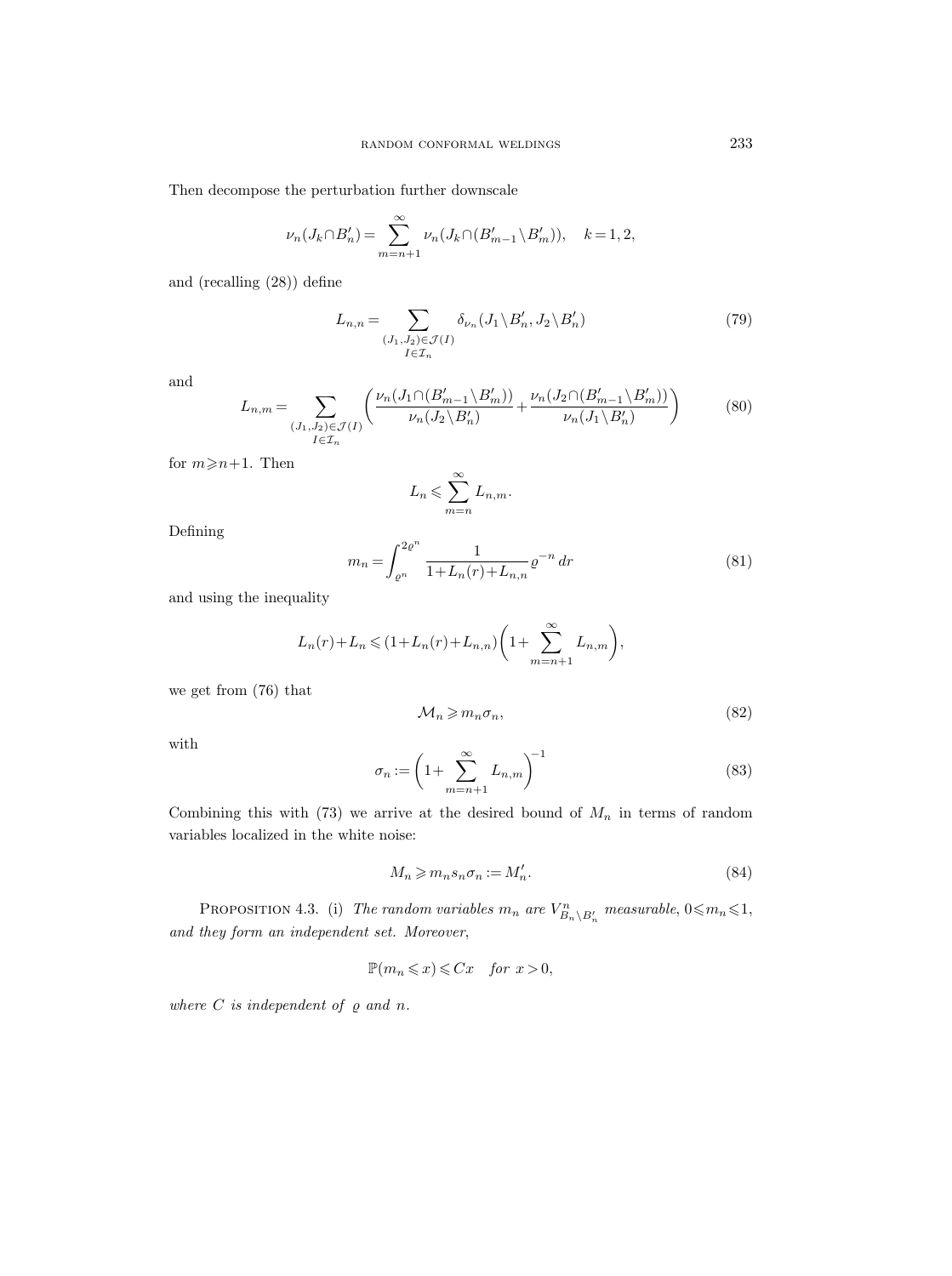(ii) There exist  $a>0$ ,  $q>1$  and  $C<\infty$  (independent of n, m and  $\varrho$ ) such that for all  $m>n\geqslant 1$  the random variable  $L_{n,m}$  satisfies the estimate

$$
\mathbb{P}(L_{n,m} > \lambda) \leq C\lambda^{-q} \varrho^{(m-n-1/2)(1+a)}.\tag{85}
$$

Moreover,  $L_{n,m}$  is  $V_{B_n\setminus B_m'}^n$  measurable. Especially,  $L_{n,m}$  and  $L_{n',m'}$  are independent if  $n>m'$  or  $n'$ >m.

The proof of this proposition is postponed to  $\S 4.4$ .

# 4.3. Law of large numbers and proof of Theorem 4.1

Here we prove our main probabilistic estimate assuming Propositions 4.2 and 4.3. By (84), we need to consider

$$
P_N := \mathbb{P}\bigg(\sum_{n=1}^N M'_n < N\delta\bigg) = \mathbb{E}\chi\bigg(\sum_{n=1}^N m_n s_n \sigma_n \leqslant \delta N\bigg) =: \mathbb{E}\chi_{D_N},\tag{86}
$$

where

$$
D_N := \bigg\{\omega : \sum_{n=1}^N m_n s_n \sigma_n \leqslant \delta N\bigg\}.
$$

For the sake of notational clarity, we used above (and will often use later on) the shorthand  $\chi(A)$  for the characteristic function  $\chi_A$ . In order to obtain the desired bound for  $P_N$ , we insert suitable auxiliary characteristic functions in the expectation. Define

$$
\chi_n := \prod_{m=n+1}^{\infty} \chi(L_{n,m} \leq 2^{n-m} \delta^{-1/4}) \prod_{m=0}^{n-1} \chi(t_{n,m} \leq 2^{m-n} \log \frac{1}{2} \delta^{-1/4}) := \prod_{m \neq n} \chi_{n,m}. \tag{87}
$$

On the support of  $\chi_n$  we have

$$
\sum_{m=n+1}^{\infty} L_{n,m} \leq \delta^{-1/4},
$$

and thus (for  $\delta$ <1, say)

$$
\sigma_n \geqslant \frac{1}{2} \delta^{1/4}.
$$

Similarly,  $\sum_{m=0}^{n-1} t_{n,m} \leqslant \log \frac{1}{2} \delta^{-1/4}$ , and so

$$
s_n \geqslant 2\delta^{1/4}.
$$

Insert next

$$
1 = \prod_{n=1}^{N} (\chi_n + (1 - \chi_n)) := \prod_{n=1}^{N} (\chi_n + \chi_n^c)
$$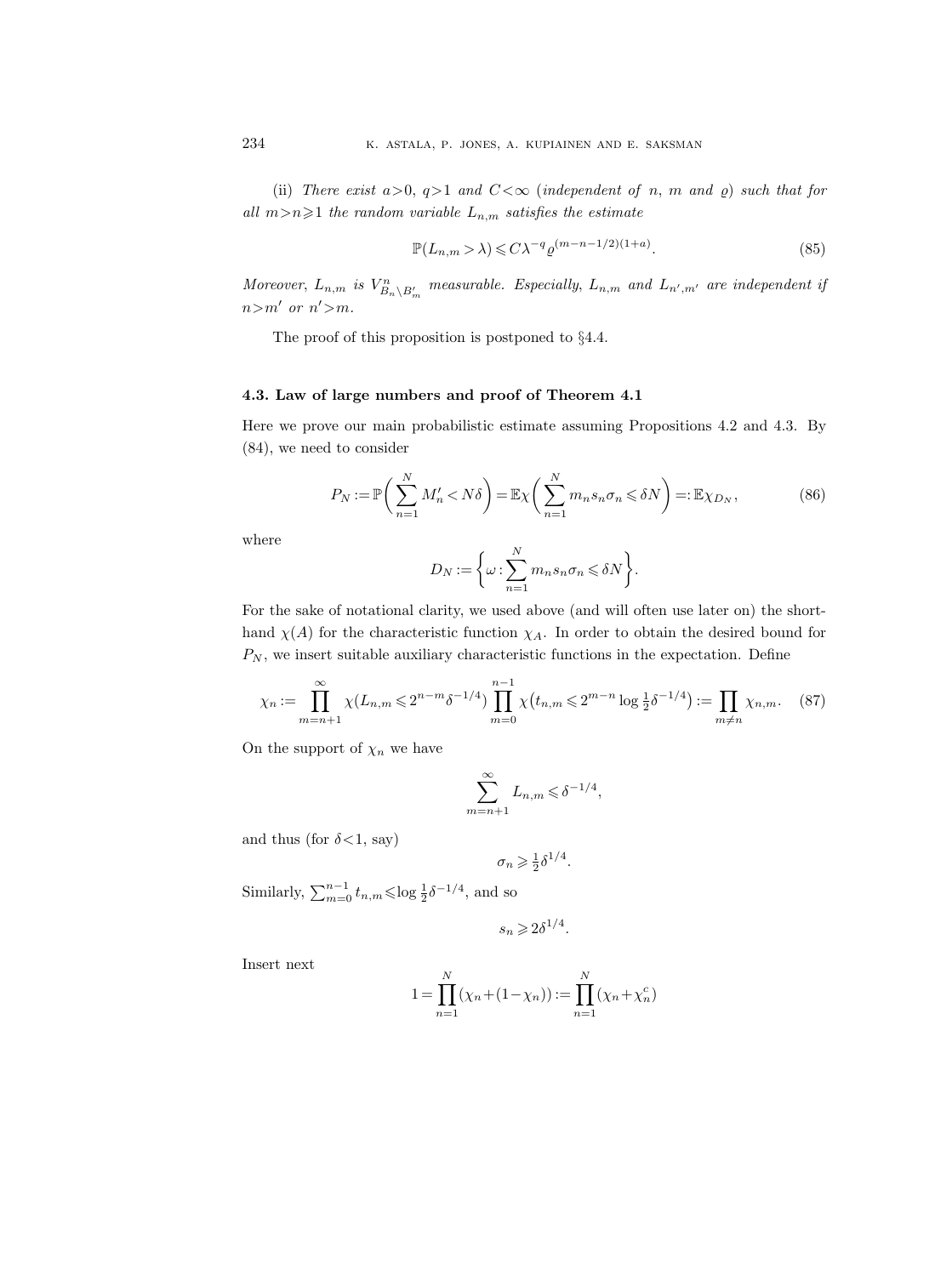in the expectation in (86), and expand to get

$$
P_N = \sum_{A \subset \{1,\dots,N\}} \mathbb{E}\chi_{D_N} \chi_A \chi^c_{A^c},
$$

where  $\chi_A = \prod_{n \in A} \chi_n$  and  $\chi_{A^c}^c = \prod_{n \in A^c} \chi_n^c$ . On the support of  $\chi_{D_N} \chi_A \chi_{A^c}^c$  one has

$$
N\delta \geqslant \sum_{n=1}^{N} m_n s_n \sigma_n \geqslant \delta^{1/2} \sum_{n \in A} m_n,
$$

so

$$
P_N \leqslant \sum_{|A| > \alpha N} \mathbb{E} \chi \bigg( \sum_{n \in A} m_n \leqslant \delta^{1/2} N \bigg) + \sum_{|A| \leqslant \alpha N} \mathbb{E} \chi^c_{A^c},\tag{88}
$$

where we choose  $\alpha := \frac{1}{8} \min\{1, a\}$ , with a taken from Proposition 4.3 (ii). Observe that  $\alpha$ is independent of  $\rho$ ,  $\delta$  and N.

Let us consider the two sums on the right-hand side of (88) in turn. For the first one we use independence: if  $m_A := \sum_{n \in A} m_n$  then

$$
P(m_A < \delta^{1/2} N) \le e^{\delta^{1/2} t N} \mathbb{E} e^{-tm_A} = e^{\delta^{1/2} t N} \prod_{n \in A} \mathbb{E} e^{-tm_n}.
$$
 (89)

By Proposition 4.3 (i),

$$
\mathbb{E}e^{-tm_n} \leqslant Cx + e^{-tx} \leqslant 2e^{-tx(t)},\tag{90}
$$

where the auxiliary variable  $x=x(t)$  is chosen so that  $Cx(t)=e^{-tx(t)}$ . Here  $x(t)\rightarrow 0$  and  $tx(t) \rightarrow \infty$  as  $t \rightarrow \infty$ . Thus, assuming  $\delta$  small enough and taking  $t=t(\delta)$  such that

$$
x(t) = \frac{2\delta^{1/2}}{\alpha},
$$

in the case  $|A| \ge \alpha N$  the right-hand side of (89) is bounded by  $2^N e^{-\delta^{1/2} t(\delta) N}$ , where  $\delta^{1/2} t(\delta) \rightarrow \infty$  as  $\delta \rightarrow 0^+$ . Hence

$$
\sum_{|A| > \alpha N} \mathbb{E} \chi \left( \sum_{n \in A} m_n \leqslant \delta^{1/2} N \right) \leqslant 2^N e^{-g(\delta)N},\tag{91}
$$

where  $g(\delta) \rightarrow \infty$  as  $\delta \rightarrow 0^+$ .

For the second sum in (88) we need to bound

$$
\mathbb{E}\chi_B^c := \mathbb{E}\prod_{n \in B} (1 - \chi_n)
$$

for  $|B|\geq (1-\alpha)N$ . For that purpose, we shall make use of the elementary identity

$$
1 - \prod_{j=1}^{\infty} (1 - a_j) = \sum_{j=1}^{\infty} a_j \prod_{r=1}^{j-1} (1 - a_r),
$$
\n(92)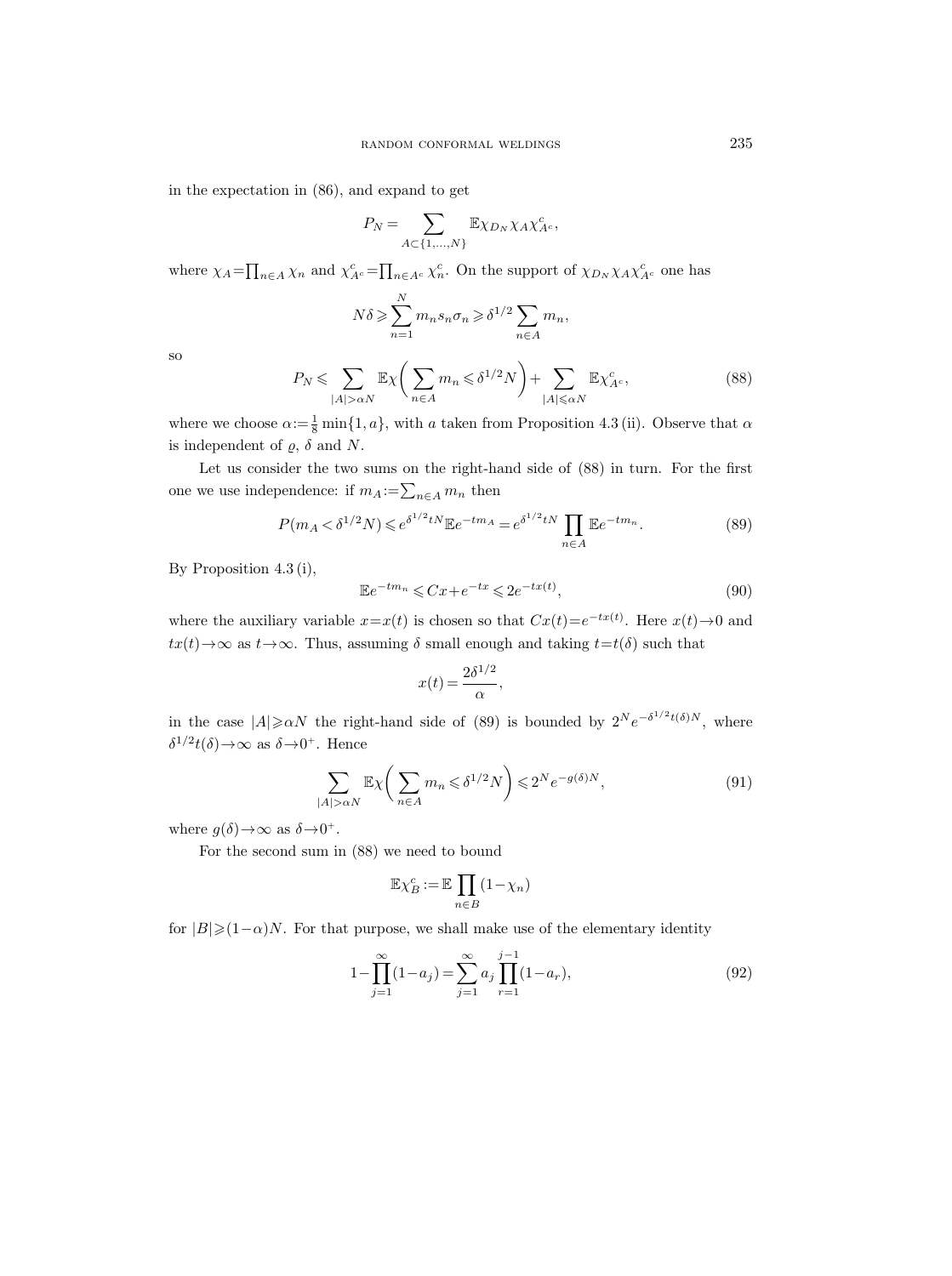valid for any sequence  $\{a_j\}_{j\geqslant1}$  with  $a_j\in[0,1]$  for all  $j\geqslant1$ . Recall equation (87) and set  $\chi_{n,m}^c:=1-\chi_{n,m}$ . We also set  $\chi_{n,m}^c:=0$  for  $m<0$ . For any fixed n arrange the variables  $\chi_{n,m}^c$  with  $m \in \mathbb{Z}$  into a sequence in some order, and apply the identity (92) to write

$$
1 - \chi_n = 1 - \prod_{\substack{m \in \mathbb{Z} \\ m \neq n}} (1 - \chi_{n,m}^c) = \sum_{\substack{l \in \mathbb{Z} \\ l \neq 0}} \chi_{n,n+l}^c \widetilde{\chi}_{n,l},\tag{93}
$$

with certain variables  $\widetilde{\chi}_{n,l}$  satisfying  $0 \leq \widetilde{\chi}_{n,l} \leq 1$ . Set

$$
\chi_n^+ := \sum_{l>0} \chi_{n,n+l}^c \widetilde{\chi}_{n,l} \quad \text{and} \quad \chi_n^- := \sum_{l<0} \chi_{n,n+l}^c \widetilde{\chi}_{n,l}. \tag{94}
$$

Then  $\chi_n^{\pm} \leq 1$  (since  $\chi_n^+ + \chi_n^- = 1 - \chi_n$ ) and

$$
\chi_n^{\pm} \leqslant \sum_{\pm l > 0} \chi_{n,n+l}^c. \tag{95}
$$

We may then estimate

$$
\prod_{n \in B} (1 - \chi_n) = \prod_{n \in B} (\chi_n^+ + \chi_n^-) = \sum_{\{s_n = \pm\}_{n \in B} \atop n \in B} \prod_{n \in B} \chi_n^{s_n} \chi_n^{s_n} \leq \sum_{s: N_+ > (1 - 2\alpha)N} \prod_{n: s_n = +} \chi_n^+ + \sum_{s: N_+ \leq (1 - 2\alpha)N} \prod_{n: s_n = -} \chi_n^-,\tag{96}
$$

where  $N_+$  is the number of n in the set B such that  $s_n=+$ . We estimate the expectations of the two products on the right-hand side in turn.

For the first product, let  $D \subset \{1, ..., N\}$  with  $p:=|D|\geq (1-2\alpha)N$ . List the elements of D as  $n_1 < n_2 < ... < n_p$ . Then, as  $0 \le \chi_{n_j}^+ \le 1$ ,

$$
\mathbb{E}\chi_{n_1}^+ \dots \chi_{n_p}^+ \leq \sum_{l_1 > 0} \mathbb{E}\chi_{n_1, n_1 + l_1}^c \chi_{n_2}^+ \dots \chi_{n_p}^+ \leq \sum_{l_1 > 0} \mathbb{E}\chi_{n_1, n_1 + l_1}^c \chi_{n_{i_2}}^+ \dots \chi_{n_p}^+, \tag{97}
$$

where  $n_{i_2}$  is the smallest  $n_j$  larger than  $n_1+l_1$ . Iterating we get

$$
\mathbb{E}\chi_{n_1}^+ \dots \chi_{n_p}^+ \leqslant \sum_{r=1}^p \sum_{(l_1, \dots, l_r)} \mathbb{E}\prod_{j=1}^r \chi_{n_{i_j}, n_{i_j}+l_j}^c,
$$
\n(98)

where  $n_{i_{j+1}}$  is the smallest  $n_j$  larger than  $n_{i_j}+l_j$ , and  $n_{i_1}=n_1$ . Since the intervals  $[n_j, n_j+l_j]$  cover the set D, the r-tuples  $(l_1, ..., l_r)$  in the above sum satisfy

$$
\sum_{j=1}^{r} l_j \geqslant p-r.
$$
\n(99)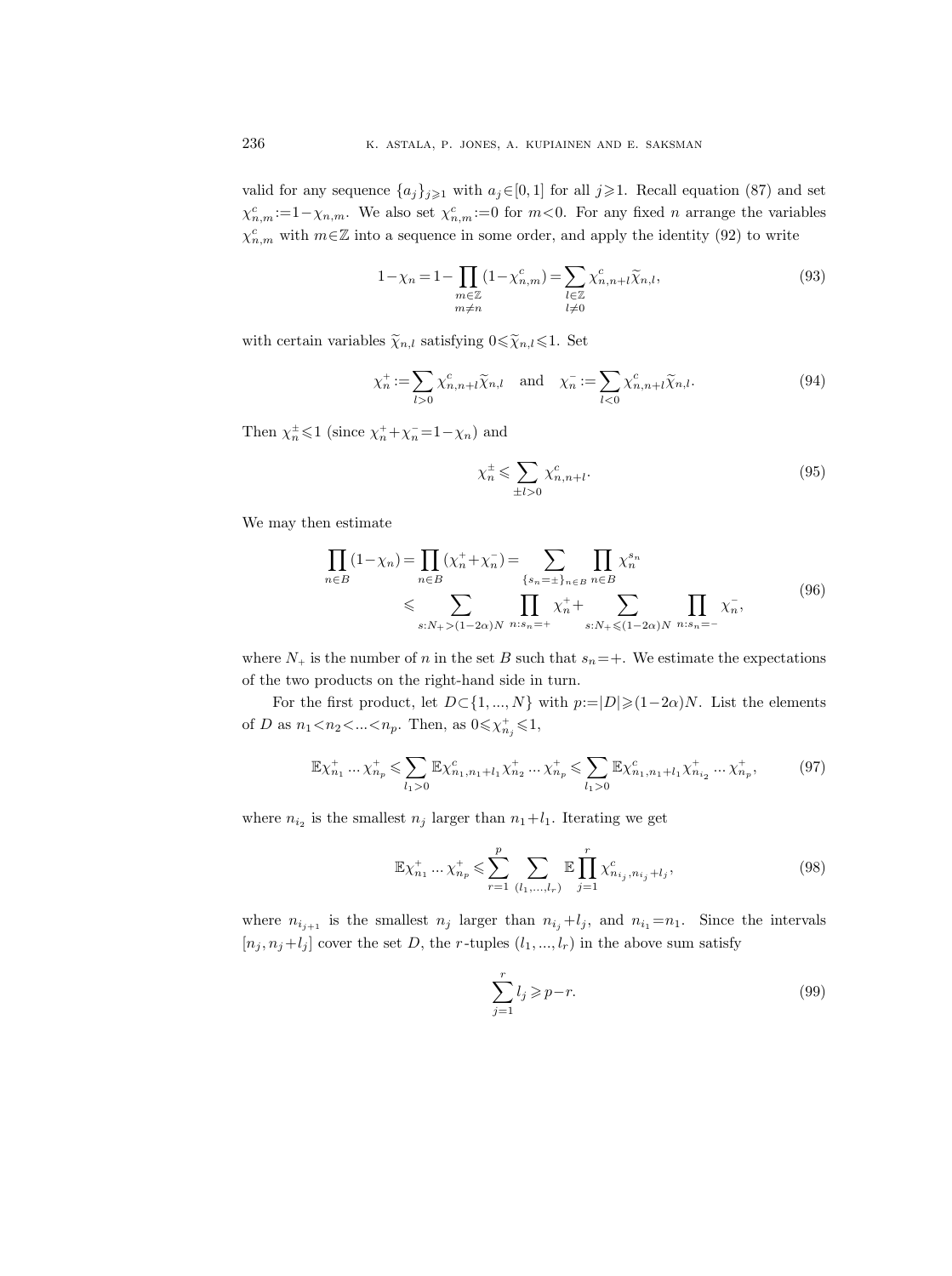Next, by Proposition 4.3 (ii), the factors in the product in (98) are independent, and thus

$$
\mathbb{E} \prod_{j=1}^r \chi^c_{n_{i_j}, n_{i_j} + l_j} = \prod_{j=1}^r \mathbb{E} \chi^c_{n_{i_j}, n_{i_j} + l_j}.
$$

From (85) and (87) we deduce that

$$
\mathbb{E}\chi_{n_j,n_j+l_j}^c \leqslant C(\varrho)\delta^{q/4}(2^q\varrho^{1+a})^{l_j},
$$

whereby

$$
\mathbb{E}\chi_{n_1}^+ \dots \chi_{n_p}^+ \leq \sum_{r=1}^p \sum_{(l_1, \dots, l_r)} (C(\varrho) \delta^{q/4})^r (2^q \varrho^{1+a})^{\sum_{j=1}^r l_j}.
$$
 (100)

Using (99), we see that the right-hand side is bounded by

$$
\varrho^{(1+a/2)p} \sum_{r=1}^p (C(\varrho) \delta^{q/4})^r \sum_{(l_1,...,l_r)} (2^q \varrho^{a/2})^{\sum_{j=1}^r l_j}.
$$

For an upper bound, drop the constraints on  $l_j$  to bound (100) by

$$
\varrho^{(1+a/2)p} \sum_{r=1}^{p} (C(\varrho) \delta^{q/4})^r \bigg( \sum_{l=1}^{\infty} (2^q \varrho^{a/2})^l \bigg)^r.
$$

Choosing first  $\varrho$  small enough and then  $\delta \leq \delta(\varrho)$ , this is bounded by

$$
C(\varrho)\delta^{1/4}\varrho^{(1+a/2)p} \leqslant C(\varrho)\delta^{1/4}\varrho^{(1+a/2)(1-2\alpha)N} \leqslant C(\varrho)\delta^{1/4}\varrho^{(1+2b)N}
$$

with a constant  $b>0$  by our choice of  $\alpha$ . The expectation of the first sum in equation (96) is then bounded by

$$
C(\varrho)2^N\delta^{1/4}\varrho^{(1+2b)N}.\tag{101}
$$

Consider finally the second sum in equation (96). We proceed as for the first sum, this time considering a set  $D \subset \{1, ..., N\}$  with elements  $n_1 > n_2 > ... > n_p$  with  $p \ge \alpha N$ . Now we write  $\chi_{n_1}^- \leq \sum_{l_1>0} \chi_{n_1,n_1-l_1}^c$  and end up with the analogue of equation (98):

$$
\mathbb{E}\chi_{n_1}^{-}\dots\chi_{n_p}^{-} \leq \sum_{r=1}^p \sum_{(l_1,\dots,l_r)} \prod_{j=1}^r \mathbb{E}\chi_{n_{i_j},n_{i_j}-l_j}^c,
$$
\n(102)

where  $n_{i_{j+1}}$  is the largest  $n_j$  smaller than  $n_{i_j} - l_j$  and  $n_{i_1} = n_1$ , and this time Proposition 4.2 was used for independence. From the same proposition we also get

$$
\mathbb{E} \chi_{n,n-l}^c \leqslant c e^{-c2^{-2l} \varrho^{-l+1/2} (\log \delta)^2}.
$$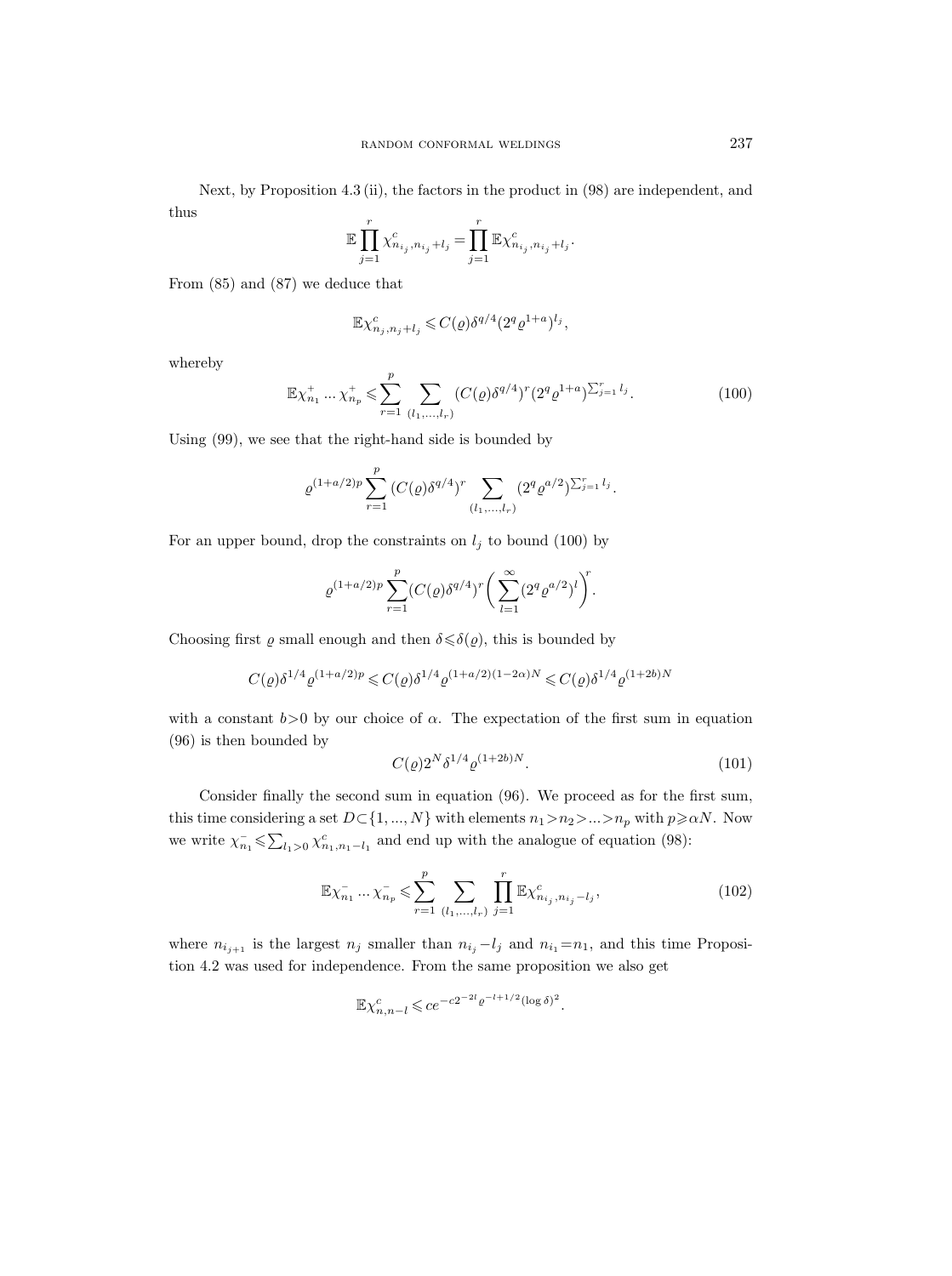For small enough  $\varrho$  we have  $2^{-2l}\varrho^{-l+1/2} \geq (l+\varrho^{-1/8})\varrho^{-1/8}$  for all  $l \geq 1$ . Hence

$$
\prod_{j=1}^r \mathbb{E} \chi^c_{n_{i_j}, n_{i_j} - l_j} \leqslant c^r \exp\biggl( - c (\log \delta)^2 \varrho^{-1/8} \biggl( r \varrho^{-1/8} + \sum_{j=1}^r l_j \biggr) \biggr).
$$

As  $\rho < 1$ , by (99) we also have

$$
r \varrho^{-1/8} + \sum_{j=1}^r l_j \ge \frac{1}{2} \left( p + \sum_{j=1}^r l_j \right).
$$

Thus

$$
\prod_{j=1}^r \mathbb{E} \chi^c_{n_{i_j}, n_{i_j} - l_j} \leqslant \left( \exp \frac{c\varrho^{-1/8} (\log \delta)^2 p}{2} \right) c^r \exp \left( -c(\log \delta)^2 \varrho^{-1/8} \sum_{j=1}^r l_j \right).
$$

Now recall that  $p \ge \alpha N$ , take  $\delta$  small enough, and proceed as above by summing first over the  $l_j$ 's, and then performing a geometric sum over r in order to conclude that the second sum in (96) has the upper bound

$$
2\exp\biggl(-\frac{c\varrho^{-1/8}(\log \delta)^2N\alpha}{2}\biggr).
$$

For small  $\delta$  this is by far dominated by the bound (101), and therefore

$$
\mathbb{E}\chi_B^c \leq 2^{N+1} \delta^{1/4} \varrho^{(1+2b)N}.\tag{103}
$$

Going back to equation (88), and recalling (91) with (101) and (103), we conclude that, for  $\delta \leqslant \delta(\rho)$ ,

$$
P_N \leq 2^{2N+2} \delta^{1/4} \varrho^{(1+2b)N},\tag{104}
$$

which gives the claim of Theorem 4.1.

# 4.4. Proofs of the propositions

We will now prove Propositions 4.2 and 4.3 of §4.2, describing the statistics of  $m_n$ ,  $L_{n,m}$ and  $t_{n,k}$ . We start by noting that the random measures  $\nu_n(\cdot)$  and  $\varrho^{n-1}\nu_1(\varrho^{1-n}\cdot)$  are equal in law. Especially, the  $m_n$  are independent and identically distributed, so that it suffices to study  $m_1$ . Similarly  $\zeta_k|_{B_n}$  equals in law with  $\zeta_1|_{B_{n-k+1}}$  and thus  $t_{n,k}$  equals  $t_{n-k+1,1}$  in law. The value  $k=0$  is slightly different, but it can be treated exactly in the same manner as the case  $k\geq 1$ . Finally,  $L_{n,m}$  and  $L_{1,m-n+1}$  are equal in law.

We first need the following lemma. Actually, only the statement (105) is needed for the proofs of Propositions 4.2 and 4.3. The stronger claim (106) will be necessary only later in the proof of Theorem 5.3.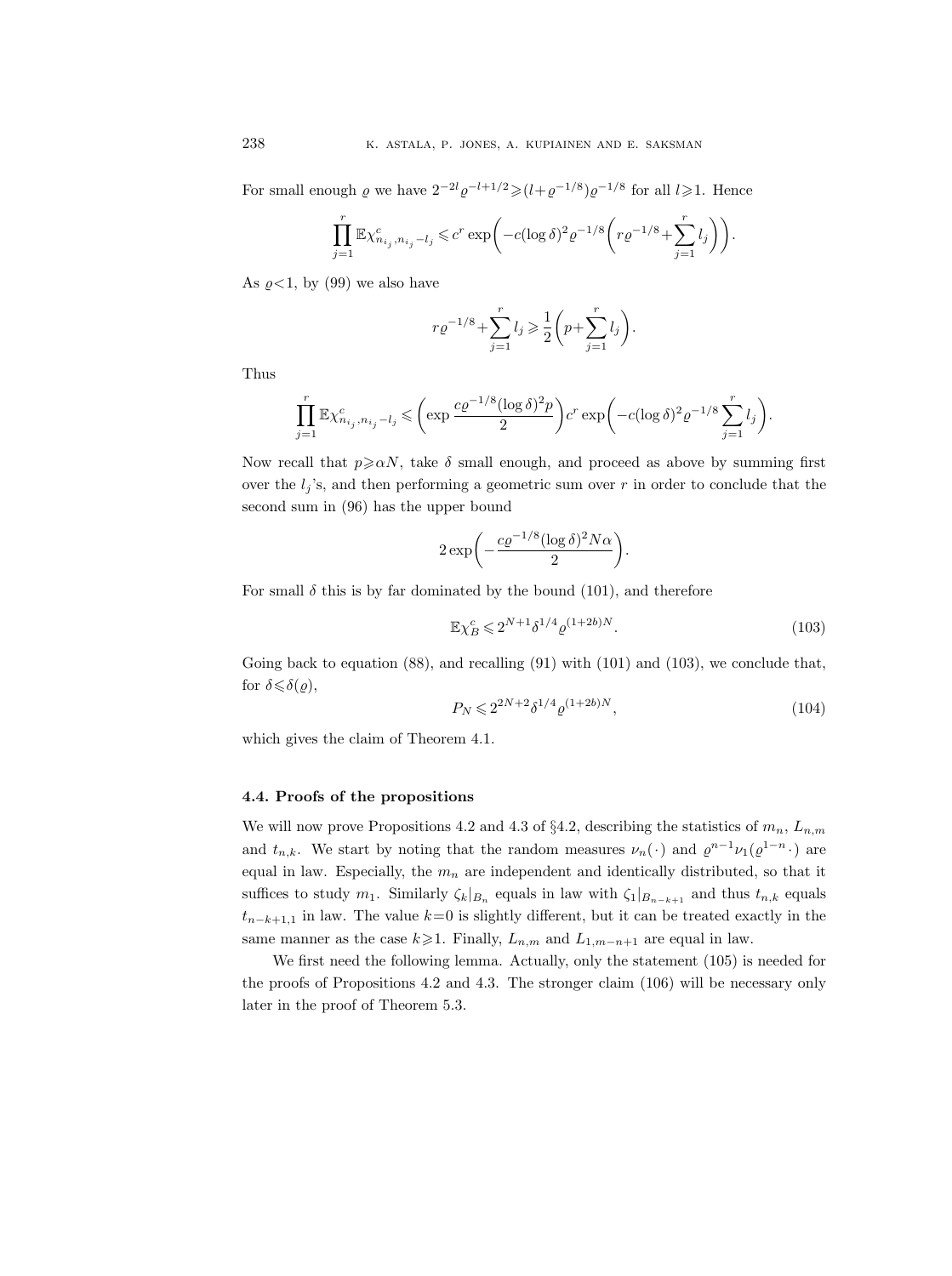LEMMA 4.4. There exist  $q, q_1 > 1$  and  $C > 0$  (each independent of  $\varrho$ ) such that for all intervals  $J, I \subset \left[-\frac{1}{4}, \frac{1}{4}\right]$  satisfying  $|J| \leq 2|I|$ , and with mutual distance at most  $100|I|$ , one has

$$
\mathbb{P}\left(\frac{\nu(J)}{\nu(I)} > \lambda\right) \leq C\lambda^{-q} \left(\frac{|J|}{|I|}\right)^{q_1}.\tag{105}
$$

Even a stronger statement is true: given  $\beta_{\text{max}} \in (0, 1)$  $2$ ), one may choose  $q = q(\beta_{\text{max}})$ ,  $q_1=q_1(\beta_{\text{max}})>1$  and  $C=C(\beta_{\text{max}})>0$  so that

$$
\mathbb{P}\bigg(\sup_{\beta\in(0,\beta_{\max})}\frac{\nu(J)}{\nu(I)}>\lambda\bigg)\leqslant C\lambda^{-q}\bigg(\frac{|J|}{|I|}\bigg)^{q_1}.\tag{106}
$$

*Proof.* We use the comparison (53) with the measure  $\eta$  in order to estimate

$$
\frac{\nu(J)}{\nu(I)} \leqslant G_2 \frac{\eta(J)}{\eta(I)},\tag{107}
$$

where we recall that all the moments of the variable  $G_2$  are finite. Next, in case  $|I| \leq \frac{1}{100}$ , we may scale further by using the exact scaling law (55), and apply the translation invariance of  $\eta$  to deduce that  $\eta(J)/\eta(I) \sim \eta(J')/\eta(I')$ , where now  $I', J' \subset [0,1]$  with  $\frac{1}{100} \leq |I'|$ and  $|J'| \leq |J|/|I| \leq 100|J'|$ . In case  $|I| \geq \frac{1}{100}$ , no scaling is needed.

In this situation, if  $r < \infty$  it follows from Theorem 3.7, or (130) in Appendix B, that  $\eta(I')^{-1} \in L^r$  uniformly with respect to I'. We can thus fix exponents  $1 \lt q \lt \tilde{q} \lt p \lt 2/\beta^2$ and get, by  $(107)$ , Hölder's inequality and Theorem 3.7,

$$
\left\|\frac{\nu(J)}{\nu(I)}\right\|_q \leq C \left\|\frac{\eta(J)}{\eta(I)}\right\|_{\tilde{q}} = C \left\|\frac{\eta(J')}{\eta(I')}\right\|_{\tilde{q}} \leq C \|\eta(J')\|_p \leq C \left(\frac{|J|}{|I|}\right)^{\zeta(p)/p},\tag{108}
$$

where  $\zeta(p)$ >1. The constant C depends only on the exponents q,  $\tilde{q}$  and p. Thus

$$
\mathbb{P}\left(\frac{\eta(J)}{\eta(I)} > \lambda\right) \leq C\lambda^{-q} \left(\frac{|J|}{|I|}\right)^{q\zeta(p)/p}.\tag{109}
$$

The desired bound (105) follows by choosing the exponent  $q>1$  close enough to p in order to ensure that  $q_1 := q\zeta(p)/p > 1$ .

In order to consider the maximal estimate (106), choose  $p > 1$  and  $\varepsilon_0 > 0$  small enough so that  $[0, \beta_{\text{max}}]+B(0, 3\varepsilon_0)\subset D_p$ . A standard application of the Cauchy integral formula and Theorem 3.7 (iii) and (iv) yield that

$$
\mathbb{E}\Big|\sup_{\beta\in(0,\beta_{\text{max}})}\nu(I)\Big|^p\leqslant c|I|^{q_2}\quad\text{and}\quad\mathbb{E}\Big|\sup_{\beta\in(0,\beta_{\text{max}})}\frac{d}{d\beta}\nu(I)\Big|^p\leqslant c|I|^{q_2},\tag{110}
$$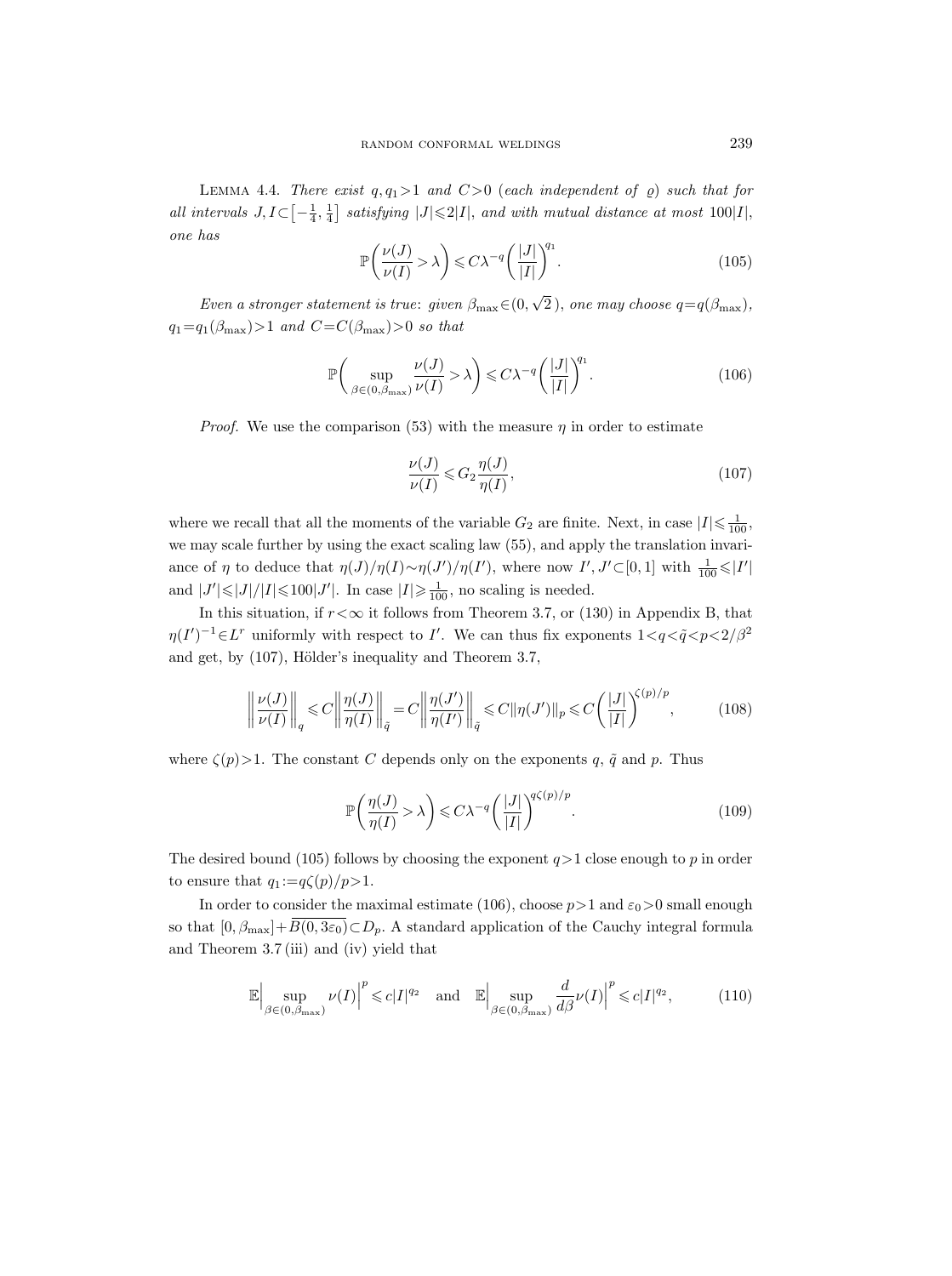where  $q_2=q_2(p, \beta_{\text{max}})>1$  and  $c=c(p, \beta_{\text{max}})$ . In turn, when considering the needed estimate for the negative moments,

$$
\mathbb{E}\Big(\sup_{\beta\in(0,\beta_{\max})}\nu(I)^{-r}\Big)<\infty\quad\text{for all }r>1,
$$
\n(111)

we are not interested in the explicit dependence on  $|I|$ . We compute by applying Theorem  $3.7$  (ii), Hölder's inequality and  $(110)$ ,

$$
\mathbb{E}\Big(\sup_{\beta\in(0,\beta_{\text{max}})}\nu(I)^{-r}\Big)\leqslant \mathbb{E}\nu(I)^{-r}+r\mathbb{E}\int_{0}^{\beta_{\text{max}}}\left|\frac{d}{d\beta}\nu(I)\right|\nu(I)^{-r-1}d\beta
$$
  

$$
\lesssim C+\left(\mathbb{E}\Big|\sup_{\beta\in(0,\beta_{\text{max}})}\frac{d}{d\beta}\nu(I)\right|^{p}\right)^{1/p}\left(\int_{0}^{\beta_{\text{max}}}\mathbb{E}\nu(I)^{-(r+1)p'}d\beta\right)^{1/p'}.
$$

Note above that, by the argument of Appendix B, for each  $t$ , the expectation

$$
\mathbb{E}\nu(I)^{-t} = \mathbb{E}\nu_{\beta}(I)^{-t}
$$

is locally bounded for  $\beta \in [0, \]$ √ 2 ).

The proof of the lemma is now finished, exactly as in case of (105), by applying the estimates (110) and (111), and noting that in the scaling argument the maximal analogue of the variable  $G_2$  is just the original variable  $G_2$  corresponding to the value  $\beta = \beta_{\text{max}}$ .  $\Box$ 

Let us then discuss  $m_1$ . Observe that the denominator of the integrand in (81) can be dominated as

$$
1 + L_{1,1} + L_1(r) \leq 1 + L_{1,1} + \sum_{m=0}^{\infty} 2^{-m} k_m(r),
$$
\n(112)

where for  $r \in (\varrho, 2\varrho)$  and  $m \geq 0$  one sets

$$
k_m(r) := \sum_{I \in \mathcal{D}_{p+m}} K_{1,I} 1_{C_I \cap S_r \neq \varnothing}.
$$
\n(113)

For any fixed  $r \in (\varrho, 2\varrho)$  the sum (113) has at most four non-zero terms.

For  $m\geqslant 0$  denote by  $\mathcal{H}_m$  the set of all pairs  $\mathbf{J}=(J_1, J_2)$  that contribute to  $k_m(r)$ in (113) for some  $r \in (\varrho, 2\varrho)$ . To estimate  $\delta_{\nu_1}(\mathbf{J})$ , we may scale by the factor  $\varrho^{-1/2}$  in order to consider instead the identically distributed quantity  $\nu(J'_1)/\nu(J'_2)$ , where now  $J'_1, J'_2 \subset [-\frac{1}{4}, \frac{1}{4}]$ . Thus Lemma 4.4 applies. As we additionally have  $|J_1|=|J_2|$ , there is  $q>1$  and a constant  $C>0$  such that

$$
\mathbb{P}(\delta_{\nu_1}(\mathbf{J}) > R) \leq C R^{-q} \quad \text{for all } \mathbf{J} \in \bigcup_{m=0}^{\infty} \mathcal{H}_m.
$$
 (114)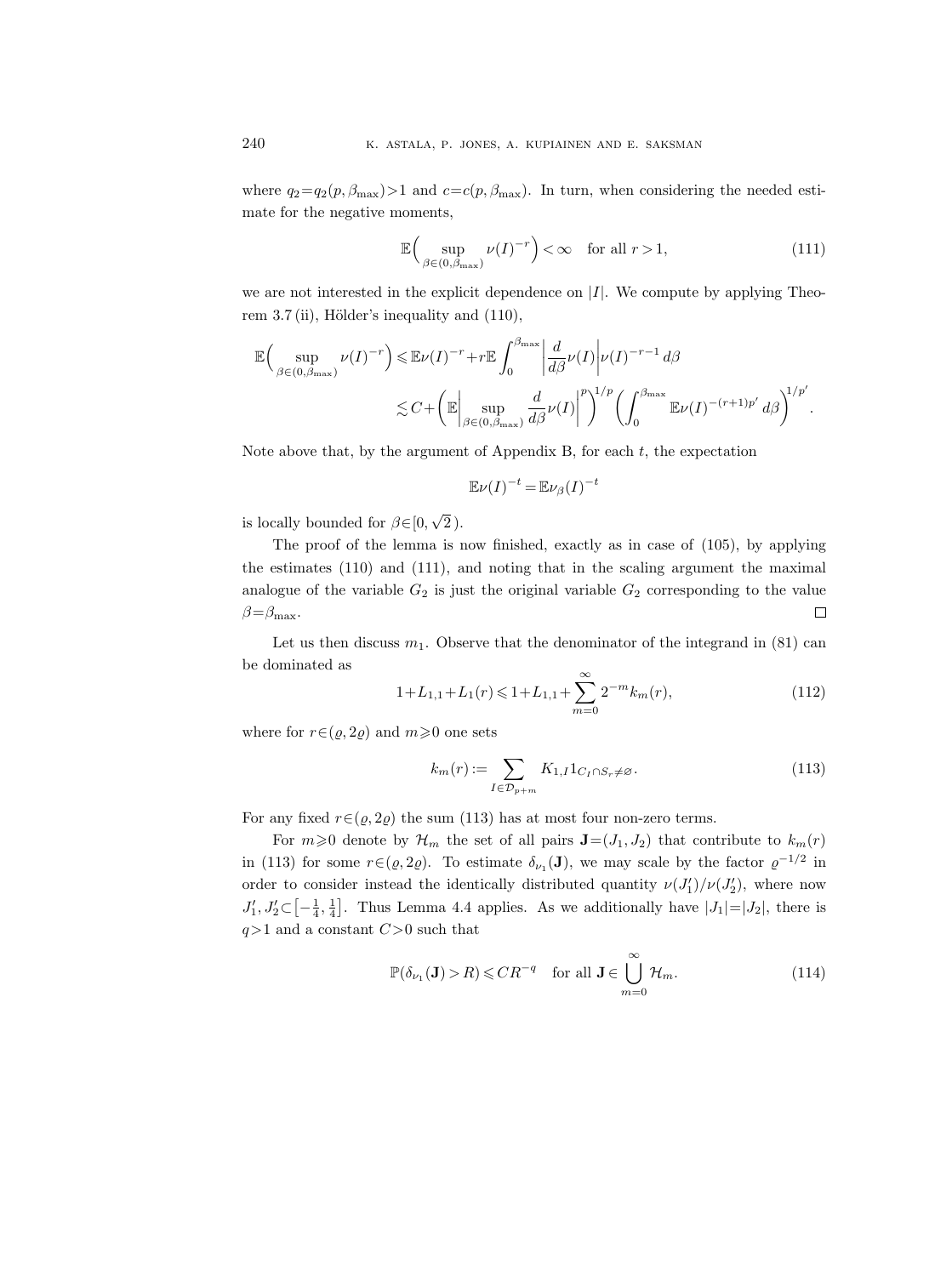Choose next  $\alpha > 0$  and  $\gamma \in (0, 1)$  such that

$$
4\alpha\sum_{m=0}^{\infty}2^{m(\gamma-1)}\leqslant 1
$$

together with  $\gamma q > 1$ . Fix  $R > 0$ . We observe that by these choices

$$
\delta_{\nu_1}(\mathbf{J}) \leq \alpha 2^{\gamma m} R \text{ for all } \mathbf{J} \in \mathcal{H}_m, m \geq 0 \implies L_1(r) \leq R \text{ for all } r \in (\varrho, 2\varrho).
$$

Since we have the obvious estimate  $\#\mathcal{H}_m \leq c2^m$  for the number of pairs in  $\mathcal{H}_m$ , by combining the above implication with the uniform estimate (114), one may estimate

$$
\mathbb{P}(L_1(r(\sigma)) > R \text{ for some } r \in (Q, 2Q)) \leq \sum_{m=0}^{\infty} \sum_{\mathbf{J} \in \mathcal{H}_m} \mathbb{P}(\delta_{\nu_1}(\mathbf{J}) > \alpha 2^{\gamma m} R) \\
&\leq C R^{-q} \sum_{m=0}^{\infty} c 2^m 2^{-q \gamma m} \leq C R^{-q}.
$$

In a similar vain we may apply Lemma 4.4 to immediately obtain the corresponding tail estimate for  $L_{1,1}$ . Indeed, by (79) this depends only on a finite ( $\varrho$ -independent) number of ratios  $\delta_{\nu_1}(I_1, I_2)$ , with  $I_1, I_2 \subset [-4\varrho, 4\varrho]$  and  $|I_1|, |I_2| \geq 2^{-7}\varrho$ ; see (78). Putting things together, we obtain (for  $R>1$ , say) the bound

$$
\mathbb{P}\left(m_1 < \frac{1}{R}\right) \leqslant CR^{-q} \leqslant CR^{-1},\tag{115}
$$

where C is independent of  $\varrho$ .

Consider next  $L_{n,m}$  with  $m>n$  and use  $L_{n,m}\sim L_{1,m-n+1}$ . By (80),  $L_{1,m-n+1}$  is bounded from above by a sum of terms (with  $\varrho$ -independent upper bound for their number)

$$
\frac{\nu_1(J)}{\nu_1(I)},
$$

where  $2^{-8} \varrho \leq |I| \leq 2^{-4} \varrho$  and  $|J| \leq \varrho^{m-n+1/2}$ , and in addition  $I, J \subset [-4\varrho, 4\varrho]$ . The constant C above is independent of m, n and  $\rho$ . Via scaling the desired bound (85) is now a direct consequence of Lemma 4.4, as we observe that  $|J|/|I| \leq C \varrho^{m-n-1/2}$ .

Finally we turn to  $t_{n,1}$  given in (71). By scaling, we may take the sup and the inf over  $x \in B_n \cap \mathbb{R}$  of  $e^{\beta \tilde{\psi}}$ , where  $\tilde{\psi} := \psi(\cdot, \varrho^{3/2}, \varrho^{1/2})$ , and we may replace there  $\tilde{\psi}$  by  $\hat{\psi}:=\tilde{\psi}(\cdot)-\tilde{\psi}(0)$ . The covariance of  $\hat{\psi}$  is clearly  $c\varrho^{-3/2}$ -Lipschitz and the length of the interval  $B_n \cap \mathbb{R}$  is  $8\varrho^n$ . Lemma 3.3 yields that

$$
\mathbb{P}(|\tilde{\psi}| > \lambda c \varrho^{n/2 - 3/4}) \leq C(1 + \lambda) e^{-\lambda^2/2},
$$

which finishes the proof of the remaining Proposition 4.2.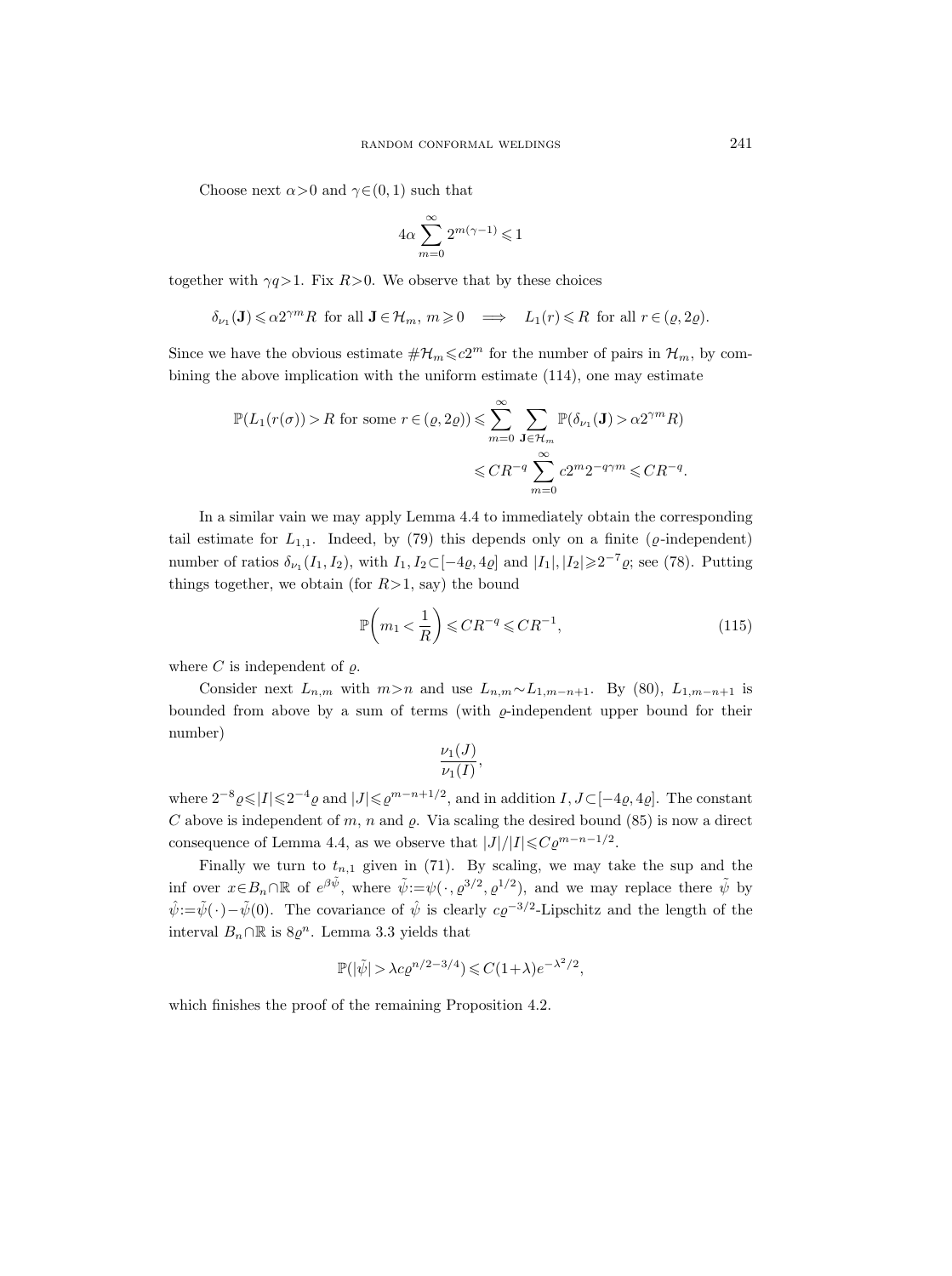## 4.5. Integrability of  $K_{\nu}$

In the next section we shall also make use of the the following observation.

LEMMA 4.5. Let  $\beta < \sqrt{2}$ . Then almost surely  $K_{\nu} \in L^1([0,1] \times [0,2])$ .

*Proof.* Recall that  $S=\mathbb{R}\times[0,2]$  is tiled by the Whitney squares  $C_I$ . By definition, on such a square  $K_{\nu}$  is a finite sum of ratios  $\nu(J_1)/\nu(J_2)$  with  $|J_1|=|J_2|\leq 2^{-4}$  and of controlled mutual distance as in Lemma 4.4. Thus, for  $|J_k|$  small enough  $J_k$  lie on a common interval of length  $\frac{1}{2}$  and we have a uniform bound for  $\mathbb{E}\nu(J_1)/\nu(J_2)\leqslant ||\nu(J_1)/\nu(J_2)||_q$ ,  $q<2/\beta^2$ , from Lemma 4.4 (or more directly from (108)). For the finitely many  $J_k$  not fitting to such an interval we use again (108). Hence there is also a uniform bound for  $\mathbb{E} K_{\nu}(I)$  and one obtains

$$
\mathbb{E}\int_{[0,1]\times[0,2]}K_{\nu}dz \leqslant \sum_{I\subset D([0,1])}|C_I|\mathbb{E}K_{\nu}(I)\leqslant C\sum_{I}|C_I|<\infty.
$$

#### 5. Conclusion of the proof

In this final section we give a precise formulation to our main result as a theorem and prove it using the work done in the previous sections. In order to make the setup clear, let us recall that our random circle homeomorphism was defined in §3 via formulae (56) and (57). Its extension to the unit disc is constructed by the method described in §2.4, and formula (24) in particular.

The welding method described in §2 requires estimates for the Lehto integral of the distortion function in D. Theorem 2.6 reduces these bounds to the boundary function, and here the crucial estimates are provided by our Theorem 4.1 in §4.

THEOREM 5.1. Assume that  $\beta^2 < 2$ . Let  $\phi: \mathbb{T} \to \mathbb{T}$  be the random circle homeomorphism from Definition 3.8, and let  $\Psi: \mathbb{D} \to \mathbb{D}$  be its extension as in (20)–(24). Let

$$
\mu = \mu_{\Psi} := \frac{\partial_{\bar{z}} \Psi}{\partial_z \Psi}
$$

be the complex dilatation of the extension on  $\mathbb{D}$ , and set  $\mu=0$  outside  $\mathbb{D}$ .

Then almost surely there exists a (random) homeomorphic  $W^{1,1}_{loc}$ -solution  $f: \mathbb{C} \to \mathbb{C}$ to the Beltrami equation

$$
\partial_{\bar{z}}f = \mu \, \partial_z f, \quad a.e. \text{ in } \mathbb{C}, \tag{116}
$$

that satisfies the normalization  $f(z)=z+o(1)$  as  $z\rightarrow\infty$ . Moreover, there exists  $\alpha>0$ such that the restriction  $f: \mathbb{T} \to \mathbb{C}$  is a.s.  $\alpha$ -Hölder continuous.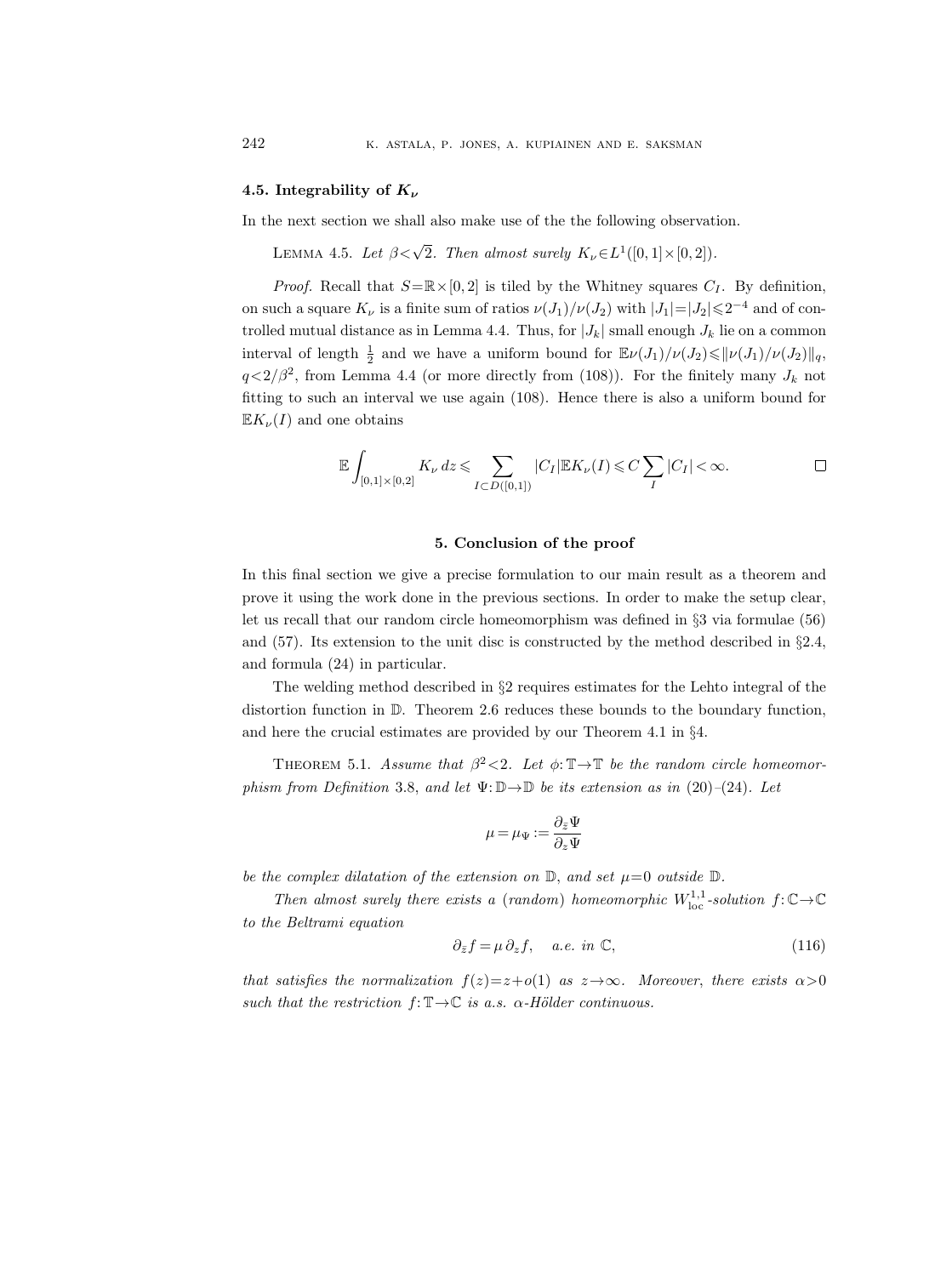Proof. We sketch the proof along the lines of [5, Theorem 20.9.4], to which presentation we refer for further details and background.

For any integer  $n \geq 1$  choose  $N_n = [\varrho^{-(1+b/2)n}] \in \mathbb{N}$ , where b is as in Theorem 4.1. Set

$$
\zeta_{n,k} := e^{2\pi i k/N_n}
$$
 for  $k = 1, ..., N_n$ .

Write also  $G_n := \{\zeta_{n,1}, ..., \zeta_{n,N_n}\}.$  Thus the distance on  $\mathbb T$  to the set  $G_n$  is bounded by  $\pi/N_n \sim \varrho^{(1+b/2)n}$ .

For a given  $n\geq 1$  and  $k\in\{1, ..., N_n\}$  let us denote by  $A_{n,k}$  the event

$$
A_{n,k} = \left\{ \omega : L_{K_{\nu}}\left(\frac{k}{N_n}, \varrho^n, 2\varrho\right) < n\delta \right\},\,
$$

and set  $A_n = \bigcup_{k=1}^{N_n} A_{n,k}$ . Note that here we consider Lehto integrals in the half-plane. Theorem 4.1 combined with stationarity yields that

$$
\sum_{n=1}^{\infty} \mathbb{P}(A_n) \leqslant \sum_{n=1}^{\infty} \sum_{k=1}^{N_n} \mathbb{P}(A_{n,k}) \leqslant \sum_{n=1}^{\infty} N_n \varrho^{(1+b)n} \leqslant \sum_{n=1}^{\infty} \varrho^{bn/2} < \infty.
$$

Borel–Cantelli's lemma yields that almost every  $\omega$  belongs to the complement of the event

$$
\bigcup_{n>n_0(\omega)}A_n.
$$

Also, we obtain by Lemma 3.6 that

$$
K_{\tau} \leqslant E^2 K_{\nu},
$$

where almost surely  $E<\infty$ .

From Theorem 2.6 and (58) we see that  $K(z, F)$ , the distortion of the extension of h, is bounded by a constant times  $K_\tau(z)$ . Hence Lemma 4.5 implies that almost surely

$$
\int_{[0,1]\times[0,2]} K(z,F) dz \leq C_0 \int_{[0,1]\times[0,2]} K_\tau dz \leq C_0 E^2 \int_{[0,1]\times[0,2]} K_\nu dz < \infty.
$$

We may thus forget the probabilistic setup by fixing an event  $\omega_0 \in \Omega$  so that we are in the following situaton: we are given the complex dilatation  $\mu$  on  $\mathbb{D}$ , so that the distortion

$$
K=\frac{1+|\mu|}{1-|\mu|}
$$

satisfies pointwise

$$
K(e^{2\pi iz}) \leq C_0 K_\tau(z) \leq C_0 E(\omega_0)^2 K_\nu(z), \quad z \in \mathbb{H}.
$$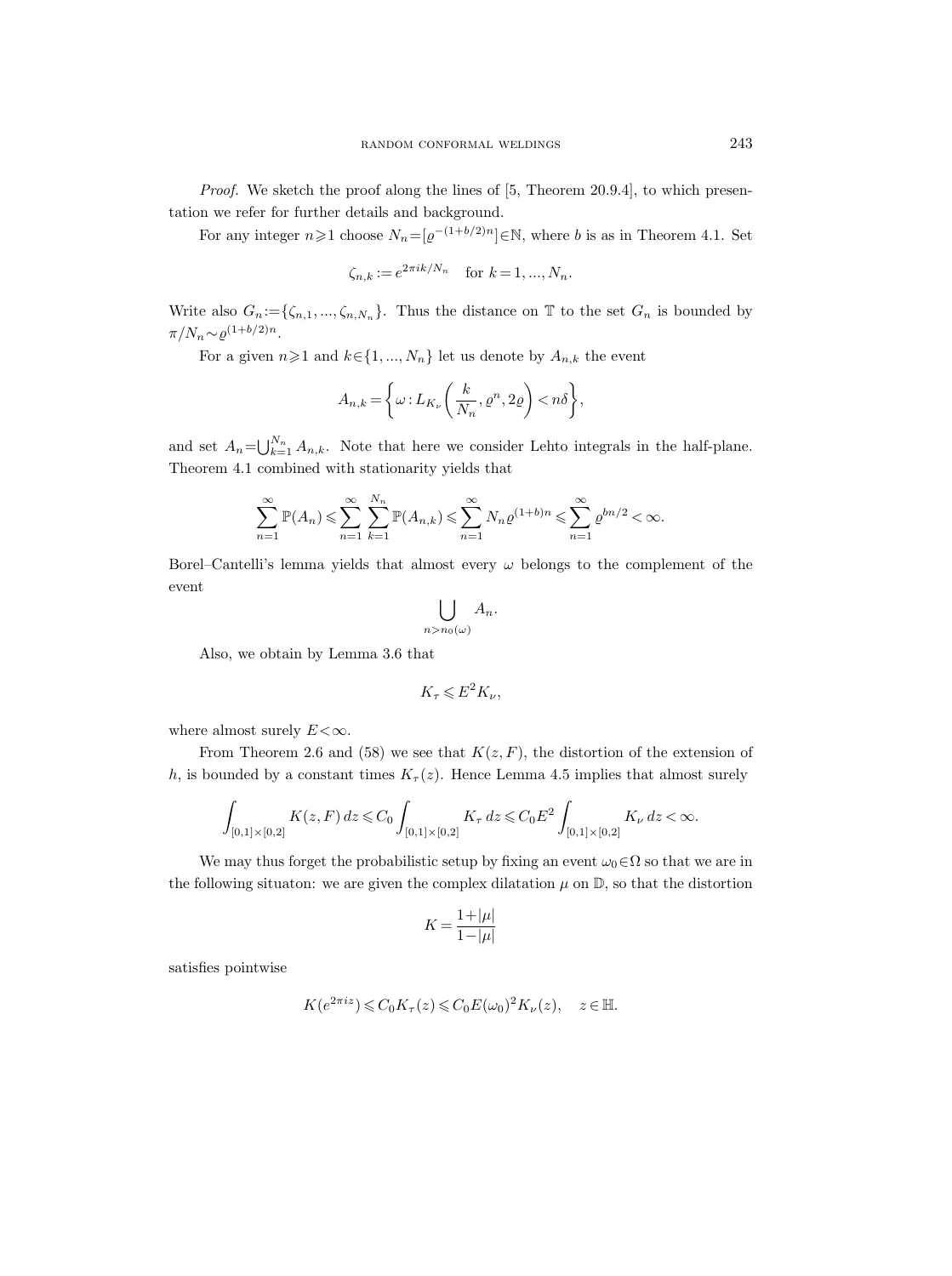Further, from the definition in (24) we have  $K \equiv 1$  for  $|z| \le e^{-4\pi}$ . Also,  $K_{\nu} \in L^{1} \cap L^{\infty}_{loc}$  on the square  $[0, 1] \times (0, 2]$ , and for each  $n \ge n_0$  and  $k \in \{1, ..., N_n\}$  it holds that

$$
L_{K_{\tau}}\left(\frac{k}{N_n},\varrho^n,2\varrho\right)\geqslant E\hspace{0.05em}\left(\omega_0\right)^{-2}L_{K_{\nu}}\left(\frac{k}{N_n},\varrho^n,2\varrho\right)\geqslant n\delta E\hspace{0.05em}\left(\omega_0\right)^{-2}=:n\delta'.
$$

We next proceed as in the standard proof of Lehto's theorem by approximating  $\mu$ by e.g. the sequence

$$
\mu_l := \frac{l}{l+1}\mu, \quad l \in \mathbb{N}.
$$

Let  $f_l$  denote the corresponding normalized solution of the Beltrami equation with coefficient  $\mu_l$ , i.e. with the asymptotics  $f_l(z) = z + o(1)$  as  $z \to \infty$ . Then every  $f_l$  is a quasiconformal homeomorphism of C.

To show that  $(116)$  has a homeomorphic  $W^{1,1}$ -solution, we need to control the approximations  $f_l$ . For this we first apply [5, Lemma 20.2.3], which tells that the inverse maps  $g_l = f_l^{-1}$  have the following modulus of continuity:

$$
|g_l(z) - g_l(w)| \leq \frac{16\pi^2}{\log(e+1/|z-w|)} \left( |z|^2 + |w|^2 + \int_{\mathbb{D}} \frac{1 + |\mu_l(\zeta)|}{1 - |\mu_l(\zeta)|} d\zeta \right), \quad z, w \in \mathbb{C}.
$$

Here the integrals are uniformly bounded as

$$
\frac{1+|\mu_l(\zeta)|}{1-|\mu_l(\zeta)|} \leqslant K(\zeta) \leqslant C_0 K_\tau(z), \quad \zeta = e^{2\pi i z},
$$

and  $K_{\tau} \in L^1([0,1] \times [0,2])$ . Thus the inverse maps  $g_l = f_l^{-1}$  form an equicontinuous family.

In order to check the equicontinuity of the family  $\{f_l\}_{l\geqslant1}$  itself, we first consider a point  $z \in \mathbb{D}$ . Writing  $2a=1-|z|$ , observe that K is bounded in  $B(z, a)$  and, as

$$
K_l := K(\cdot, f_l) \leqslant K,
$$

we have, for any  $l \geqslant 1$  and  $u \in (0, \frac{1}{2}a)$ ,

$$
L_{K_l}(z, u, 1) \geqslant L_K(z, u, a) \geqslant \frac{1}{\|K\|_{L^{\infty}(B(z, a))}} \log \frac{a}{u} \to \infty, \quad \text{as } u \to 0^+.
$$

Moreover, by Koebe's theorem or [5, Corollary 2.10.2], we obtain

$$
f(2\mathbb{D}) \subset 5\mathbb{D}.\tag{117}
$$

Thus, diam $(f_l(B(z, 1)))\leq 5$ , which may be combined with Lemma 2.3 to obtain

 $\text{diam}(f_l(B(z, u))) \to 0, \text{ as } u \to 0^+, \text{ uniformly in } l.$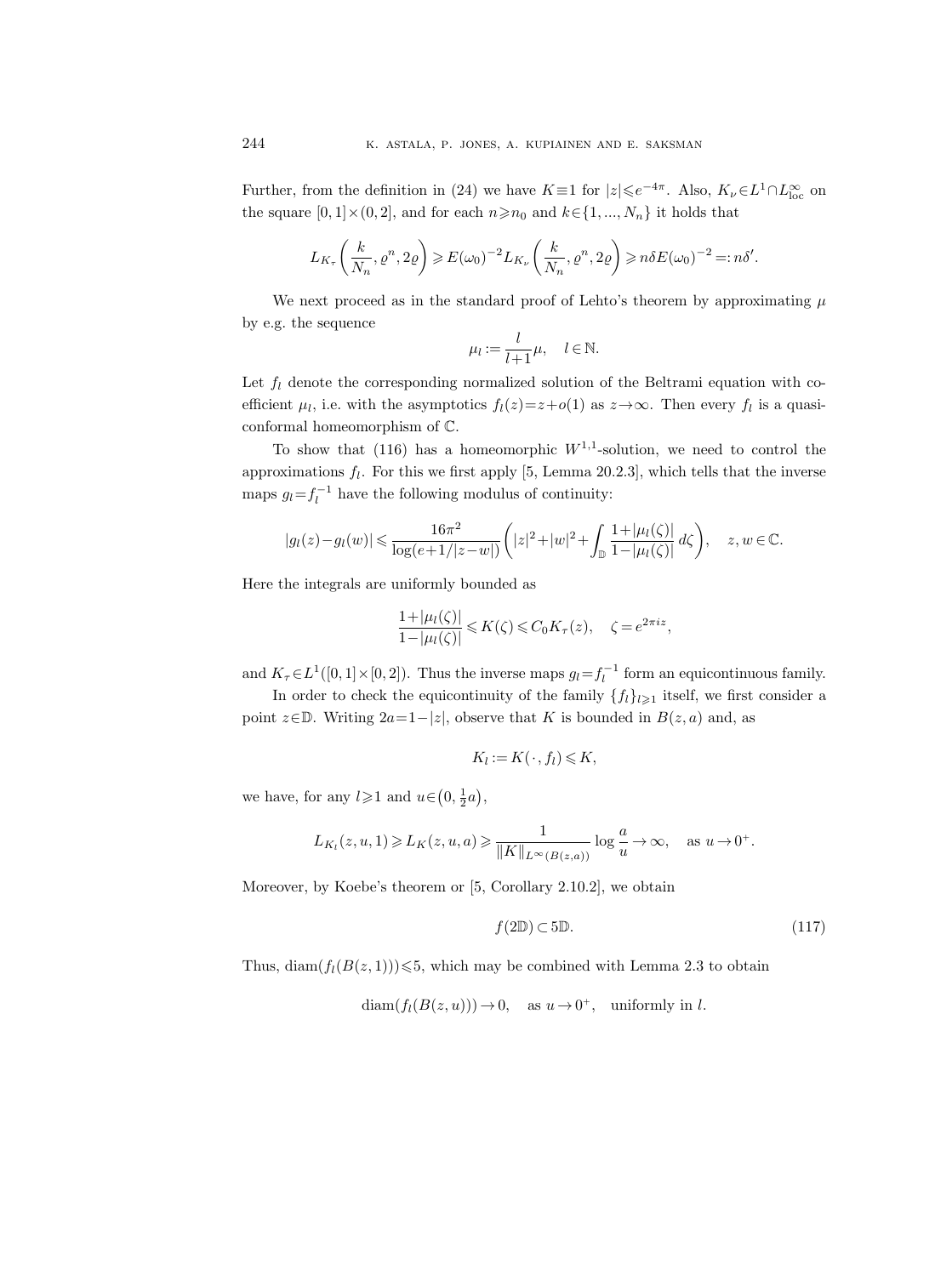This proves the equicontinity at interior points  $z \in \mathbb{D}$ . Equicontinuity at exterior points follows e.g. from Koebe's theorem.

In order to next consider the uniform behavior on T, note that it suffices to prove local equicontinuity on points of [0, 1] for the family

$$
F_l(z) = f_l(e^{2\pi i z}), \quad l \in \mathbb{N}.
$$

We first estimate the diameter of the image  $F_l(B(k/N_n, \rho^n))$ , assuming that  $n \ge n_0$ . Applying the fact that  $\text{diam}(F_l(B(k/N_n, 2\varrho))) \leq \text{diam}(f_l(B(\zeta_{n,k}, 1))) \leq 5$  and using this together with Lemma 2.3, we obtain

$$
\operatorname{diam}(F_l(B(k/N_n, \varrho^n))) \leq \operatorname{diam}(F_l(B(k/N_n, 2\varrho))) 16e^{-2\pi^2 n\delta'} \leq 80e^{-nc'}.
$$
 (118)

From these estimates we get the required equicontinuity. Namely, working now on the circle  $\mathbb{T}$ , since the set  $G_n$  is evenly spread on  $\mathbb{T}$ , the balls  $B(\zeta_{n,k}, \varrho^{n+1})$  cover a  $\varrho^{n+2}$ neighborhood of T in such a way that any two points that are in this neighborhood, with distance not exceeding  $\varrho^{n+2}$ , lie in the same ball. Since this holds for every  $n \ge n_0$ , we infer from (118) that there are  $\varepsilon_0 > 0$  and  $\alpha > 0$  such that, uniformly in l,

$$
|f_l(z) - f_l(w)| \leq C|z - w|^{\alpha} \text{ if } |z| = 1, \quad 1 - \varepsilon_0 \leq |w| \leq 1 + \varepsilon_0 \quad \text{and} \quad |z - w| \leq \varepsilon_0. \tag{119}
$$

One may actually take  $\alpha = c'/\log(1/\varrho)$ . This clearly yields equicontinuity at the points of  $\mathbb{T}$ , and hence on  $\widehat{\mathbb{C}}$ . We may now pass to a limit and one obtains  $W^{1,1}$ -homeomorphic solution  $f(z) = \lim_{l \to \infty} f_l(z)$  to the Beltrami equation as in [5, p. 585].

At the same time the estimate (119) shows that  $f: \mathbb{T} \to \mathbb{C}$  is Hölder continuous. Since f is analytic outside the disc, with  $f(z)=z+o(1)$  at infinity, in fact it follows that f is Hölder continuous on  $\mathbb{C}\backslash\mathbb{D}$ .  $\Box$ 

Collecting the results established, we now arrive at the main theorem of this paper.

THEOREM 5.2. Let  $\phi = \phi_{\omega}$  be the random circle homeomorphism, with the exponentiated GFF as derivative, as defined in (56) and (57).

Then, for  $\beta^2 < 2$  and almost surely in  $\omega$ , the mapping  $\phi$  admits a conformal welding. That is, there are a random Jordan curve

$$
\Gamma = \Gamma_{\omega,\beta} \tag{120}
$$

and conformal mappings  $f_{\pm}$  onto the complementary domains of  $\Gamma$  such that  $\phi = f_{+}^{-1} \circ f_{-}$ on T.

Moreover, almost surely in  $\omega$ , the Jordan curve  $\Gamma$  in (120) is unique, up to composing with a Möbius transformation  $\Phi = \Phi_{\omega}$  of the Riemann sphere.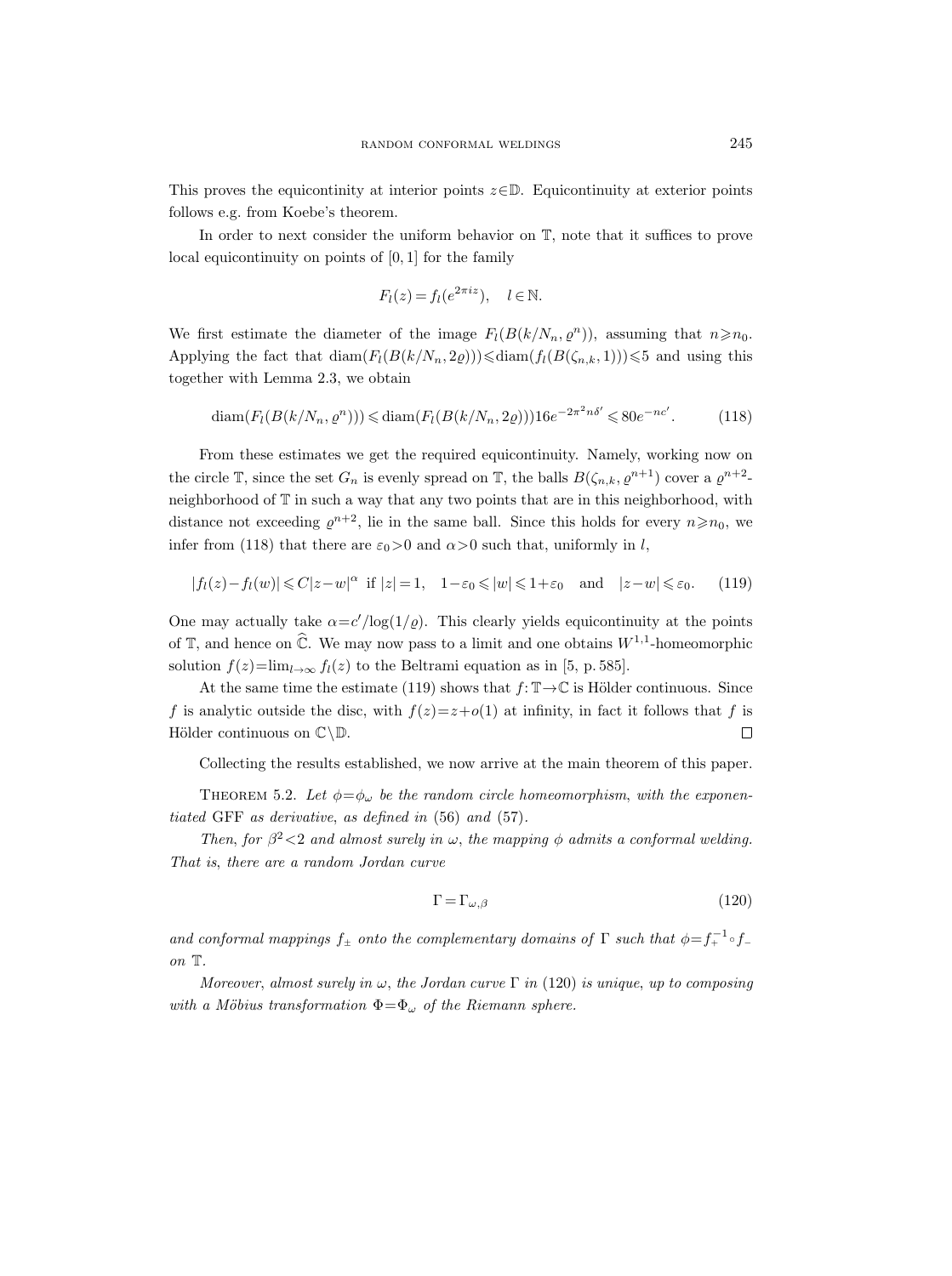*Proof.* We argue as in §2. Extend  $\phi$  to a homeomorphism  $\Psi: \mathbb{D} \to \mathbb{D}$  and using this define the complex dilatation  $\mu(z)$  as in Theorem 5.1. Applying the theorem, we then find a homeomorphic solution  $f$  to the auxiliary equation (116). This is conformal outside the disc, so we set  $f_$  =  $f|_{\mathbb{C}\setminus\mathbb{D}}$ . Inside the disc,  $K(z, f)$  is locally bounded, so the uniqueness of the Beltrami equation gives  $f(z)=f_+\circ \Psi(z), z\in\mathbb{D}$ , where  $f_+$  is a conformal homeomorphism defined on D. Since the boundary  $\partial f_+(\mathbb{D})=\partial f_-(\mathbb{C}\setminus\mathbb{D})=f(\mathbb{T})=\Gamma$  is a Jordan curve,  $f_{\pm}$  extend to  $\mathbb{T}$ , where we have

$$
\phi = f_+^{-1} \circ f_-.
$$

Finally, according to the proof of Theorem 5.1,  $f_-\$  is Hölder continuous in  $\mathbb{C}\backslash\mathbb{D}$ , and thus the uniqueness of the welding curve follows from the Jones–Smirnov Theorem 2.4.  $\Box$ 

Once the random families of curves  $\Gamma_{\omega,\beta}$  have been constructed, it is natural to enquire for their dependence on the parameter  $\beta$ . In fact, according to Theorem 3.7 (iii), the circle homeomorphisms  $\phi$  depend analytically on  $\beta$ . More precisely, in any compact subinterval of [0, √ 2), the dependence  $\beta \mapsto \tau(I)$ , and hence  $\beta \mapsto \phi(x)$ , is analytic when the measures are computed using the same *fixed realization* of the white noise  $W$  in the upper half-plane.

We show that, in the same manner, the welding curves themselves depend continuously on  $\beta$ . This should be compared with the analogous question for SLE curves which is still open.

Theorem 5.3. Almost surely the random welding curve is continuous in the parameter  $\beta \in (0,$ √ 2 ).

Proof. After the maximal estimate (106), the proof follows closely the proof of Theorem 5.2, and hence we only sketch the argument. By (106) in Lemma 4.4, we may run through the proofs of Propositions 4.2 and 4.3, and obtain the analoguous maximal versions. Actually, for Proposition 4.2, this is simple since the dependence of  $t_{n,k}$  on  $\beta$ is linear. In turn, for Proposition 4.3, one uses fully the bound (106).

The argument of §4.3 now yields an estimate for the Lehto integral which is uniform in  $\beta \in (0, \beta_{\text{max}})$ : for positive  $\varrho < \varrho_0(\beta_{\text{max}})$  and  $\delta < \delta(\varrho, \beta_{\text{max}})$ , with  $\beta_{\text{max}} <$ √ 2,

$$
\mathbb{P}(L_{K_{\nu}}(w_0, \varrho^N, 2\varrho) < N\delta \text{ for all } \beta \in (0, \beta_{\max})) \leqslant \varrho^{(1+b)N}.\tag{121}
$$

In addition, we obtain a maximal version of Lemma 4.5:

$$
\sup_{\beta \in (0,\beta_{\max})} K_{\nu} \in L^{1}([0,1] \times [0,2]).
$$
\n(122)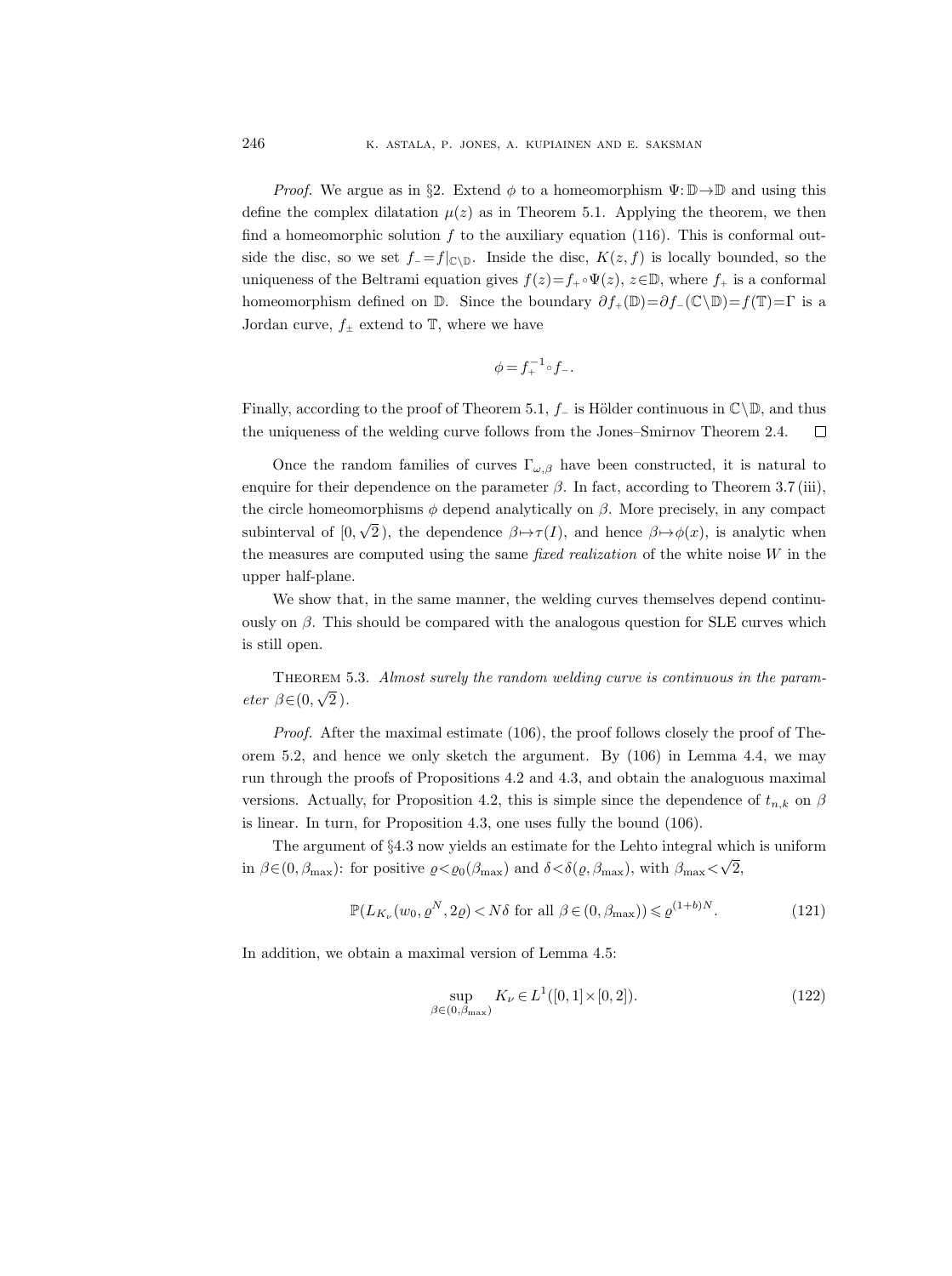Let us fix a realization of the white noise so that the estimates (121) and (122) hold true for all  $\beta_{\rm max}$ < √ 2, with the understanding that the appropriate constants may depend on  $\beta_{\text{max}}$ . Assume that  $\beta_j \rightarrow \beta_\infty \in (0,$ √ 2). Let us denote by  $f_{\pm,j}$  (resp.  $\mu_j$  and  $K_i$ ) the corresponding conformal maps (resp. random dilatation and distortion in D) obtained in Theorem 5.2.

First of all, Theorem 2.6 yields a local uniform boundedness of  $K_{\infty}$  and  $\sup_{i\geq 1} K_j$ in  $\mathbb{D}$ . These facts together with (121) and (122) yield equicontinuity for the maps  $f_{\pm,j}$ and their inverses (and even uniform local Hölder continuity for  $f_{-,j}$ ).

Next, since the random homeomorphism  $\phi$  depends continuously on  $\beta$ , the complex dilatations  $\mu_j$  converge pointwise to  $\mu_\infty$ . At this stage a well-known argument (see e.g. the proof of [5, Theorem 20.9.4]) shows that  $f_j$  has a subsequence that converges to a solution of the Beltrami equation with dilatation  $\mu_{\infty}$ . In particular, one applies the estimate (122) to obtain uniform integrability for the derivatives of the solutions.

Finally, the uniqueness of the welding in the present situation is inherited for the normalized solutions of the Beltrami equation, and this yields the local uniform convergence for the whole sequences  $f_{\pm,j}$  to  $f_{\pm,\infty}$ , as was to be shown.  $\Box$ 

Remark 5.4. One may easily verify that the distortion function  $K$  of our Beurling– Ahlfors extension has a.s. the property  $K \notin L^s(\mathbb{D})$ , where the exponent  $s = s(\beta) \rightarrow 2$  as  $\beta \uparrow$ √ 2. Especially, this shows that our random setting lies far from the setup where the general (deterministic) theory of existence and uniqueness for solutions to degenerate Beltrami equations still works. In fact, even the optimal deterministic results roughly require an exponential type integrability of the distortion  $K(z)=(1+|\mu|)/(1-|\mu|)$ , for details see [5, Theorems 20.3.1 and 20.5.2].

Finally, we state and prove the generalization of the previous two theorems for a composition of two independent copies of our random homeomorphism discussed in the introduction. Since the argument is essentially identical, we only sketch the needed changes in the proof.

THEOREM 5.5. Let  $0 \le \beta_+,\beta_- < \sqrt{\beta_-}$ 2. Assume that  $\phi_+$  and  $\phi_-$  are two independent copies of the random homeomorphism (56) with parameters  $\beta_{\pm}$ . Then, almost surely in  $\omega,$  the welding problem for the homeomorphism  $\phi_+\circ \phi_-^{-1}$  has a solution  $\Gamma{=}\Gamma_{\beta_+,\beta_-},$  where  $\Gamma_{\beta_+,\beta_-}$  is a Jordan curve bounding the domains  $\Omega_+ = f(\mathbb{D})$  and  $\Omega_- = f_-(\mathbb{D}_{\infty})$ , with Hölder continuous Riemann mappings  $f_{\pm}$ . For a given  $\omega$ , the solution is unique up to a Möbius map of the plane and the curves  $\Gamma_{\beta_+,\beta_-}$  are continuos in  $\beta_+$  and  $\beta_-$ .

*Proof.* Let us extend the circle homeomorphism  $\phi_+$  inside the unit disc by the Beurling–Ahlfors extension as in §2.4, and we now denote by  $\phi_+$  also the extension. Moreover, let  $\mu_+$  stand for the dilatation of  $\phi_+$  in  $\mathbb D$ . In a similar manner, define the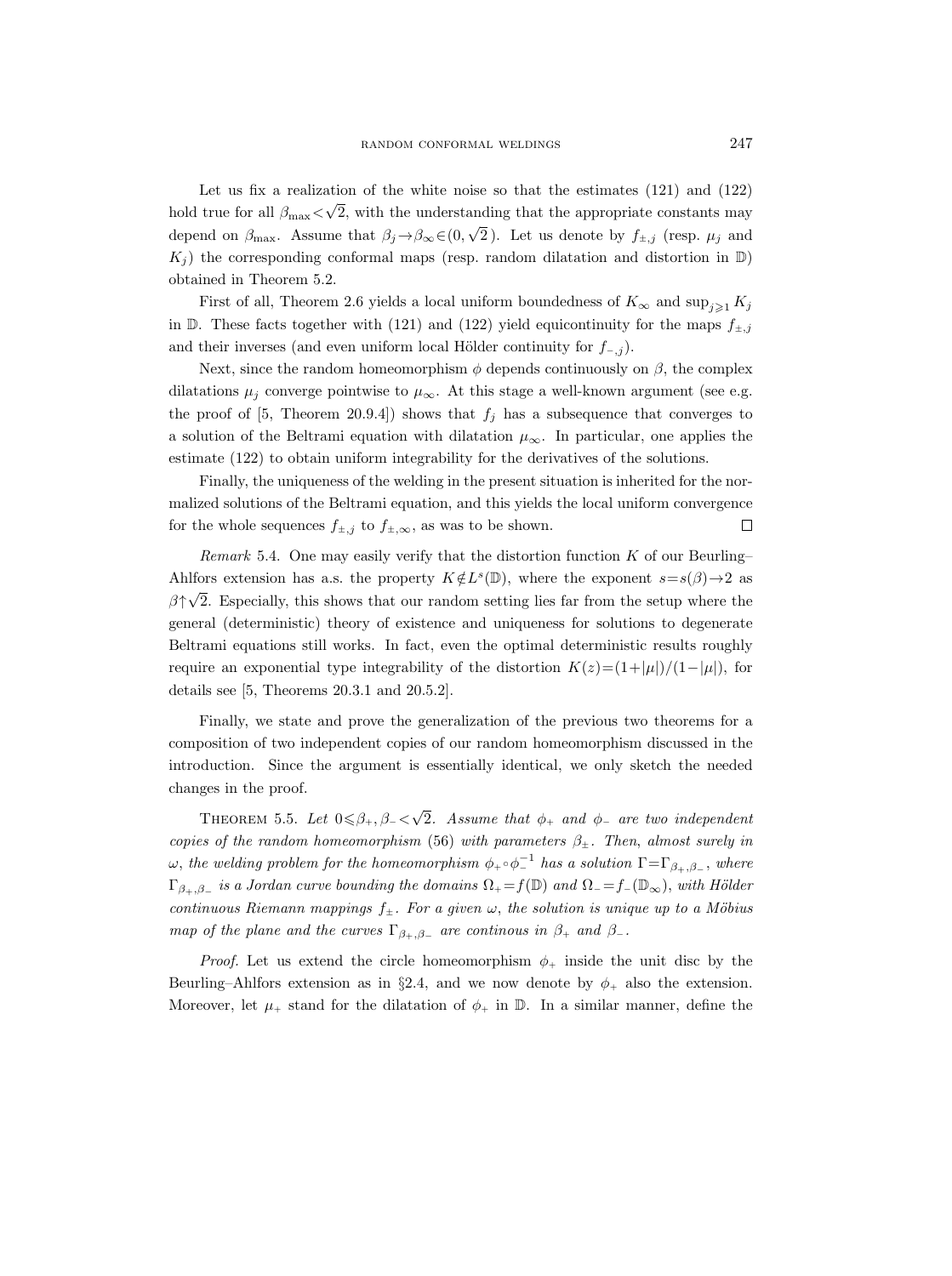Beurling–Ahlfors extension of  $\phi_-$  into  $\overline{\mathbb{C}}\backslash\overline{\mathbb{D}}$  by  $\phi_-(1/\overline{z})=1/\overline{\phi_-(z)}$ , and denote by  $\mu_-$  its dilatation. Set

$$
\mu(z) = \begin{cases} \mu_+(z), & \text{if } z \in \mathbb{D}, \\ \mu_-(z), & \text{if } z \in \overline{\mathbb{C}} \setminus \overline{\mathbb{D}}. \end{cases}
$$

Due to our specific choice of the extension,  $\mu$  has a compact support, see (22) and (24). Since the estimates for the Lehto integral of the distortion function

$$
K(z)=\frac{1+|\mu|}{1-|\mu|}
$$

in the new situation are identical to those presented in Theorem 4.1, the proof of Theorem 5.1 carries through with only notational changes, yielding as before a solution to the Beltrami equation

$$
\frac{\partial F}{\partial \bar{z}}(z) = \mu(z) \frac{\partial F}{\partial z}(z) \quad \text{for almost every } z \in \mathbb{C},
$$

with the normalization  $F(z)-z=o(1)$  as  $z\rightarrow\infty$ . In addition,  $F|_{\mathbb{T}}$  is Hölder continuous.

Next we define the analytic maps  $f_+:\mathbb{D}\to\mathbb{C}$  and  $f_-\colon\overline{\mathbb{C}}\setminus\overline{\mathbb{D}}\to\overline{\mathbb{C}}$  via

$$
F(z) = f_+ \circ \phi_+(z), \ z \in \mathbb{D}, \text{ and } F(z) = f_- \circ \phi_-(z), \ z \in \overline{\mathbb{C}} \setminus \overline{\mathbb{D}}.
$$

Especially, one obtains the key formula

$$
f_{+} \circ \phi_{+} = f_{-} \circ \phi_{-} \quad \text{on } \mathbb{T}, \tag{123}
$$

which shows that the maps  $f_{\pm}$  solve the stated welding problem. Uniqueness of the solution is deduced as before by observing that  $f_{+}|_{\mathbb{T}}$  is a Hölder map since  $f_{+} = F \circ \phi_{+}^{-1}$ , where  $\phi^{-1}_+$  is Hölder continuous according to Corollary 3.9. Finally, the proof of Theorem 5.3 can be repeated in order to verify the stated continuity with respect to  $\beta_{\pm}$ . In the argument one needs to additionally observe that almost surely  $\phi_+^{-1}$  is uniformly Hölder continuous with respect to  $\beta_{+}$ , when the parameter is varying over any compact √ subinterval of [0, 2 ). In turn, this follows from the proof of the lower bound in Theorem  $3.7$  (i) combined with a quantitative version of the inequality  $(111)$ , obtained easily from the scaling law (54).  $\Box$ 

# Appendix A. Analytic dependence

The analyticity of the dependence of multifractal random measures on the parameter  $\beta$ was established by Barral in [7]. We will prove the analyticity of  $\beta \mapsto \eta(I)$  (the proofs for  $\beta \mapsto \tau(I)$  and  $\beta \mapsto \nu(I)$  are analogous) and the statements formulated in Theorem 3.7 (iii)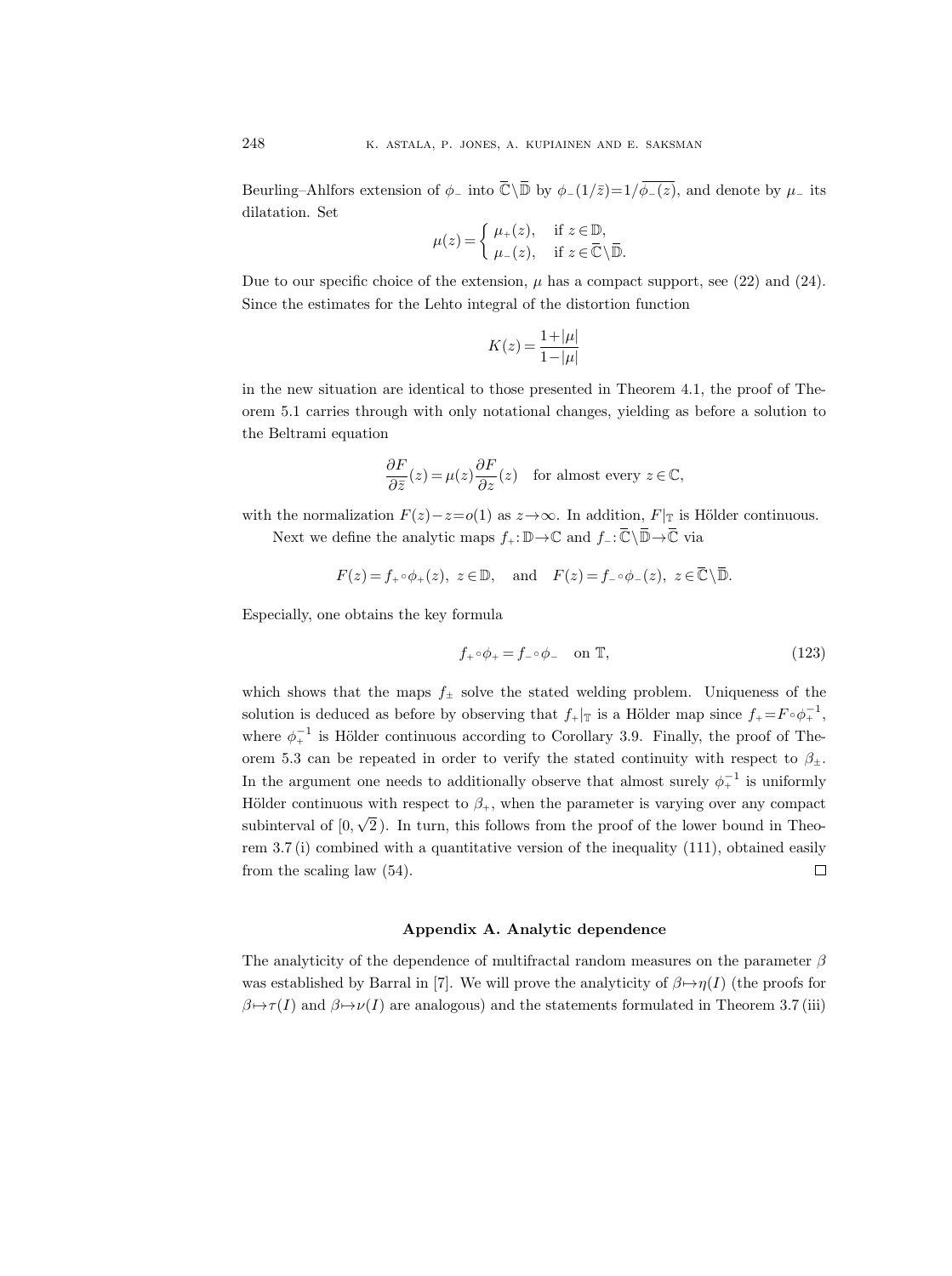via the techniques of that paper. To start with, we may clearly assume that  $I$  is dyadic, more specifically  $I=[0,2^{-m}]$  with  $m\geqslant 1$ . We apply the notation of §3, and denote, for integers  $n\geqslant 1$ , by  $\mathcal{F}_n$  the  $\sigma$ -algebra generated by the restriction of the white noise w to  $\{(x, y): y > 2^{-n}\}.$ 

Define

$$
U(x, n) := w((U+x) \cap \{y > 2^{-n}\}),
$$

and set, for  $\beta \in \mathbb{C}$  and  $x \in \mathbb{R}$ ,

$$
f_n(x,\beta) := e^{\beta U(x,n) - \beta^2 \gamma_U(n)/2},\tag{124}
$$

where  $\gamma_U(n) = \text{Cov}(U(x, n)) = 1+n \log 2$ . Then  $f_n(x, \beta)$  is  $\mathcal{F}_n$ -measurable, and, by definition,  ${f_n(x, \beta)}_{n\geq 1}$  is a complex martingale sequence with respect to the filtration  ${\{\mathcal{F}_n\}}_{n\geqslant1}$ . By considering the real part in the exponent, we compute, for  $\beta = \beta_1 + i\beta_2$ ,

$$
\mathbb{E}|f_n(\beta, x)|^p = c(\beta, p)2^{n((p^2 - p)\beta_1^2 + p\beta_2^2)/2} \quad \text{with } p \ge 1,
$$
\n(125)

where  $c(\beta, p) = e^{((p^2 - p)\beta_1^2 + p\beta_2^2)/2}$ . The proof below basically uses only this fact together with the underlying hidden cascade-like structure of the hyperbolic white noise.

Set

$$
X_n := \int_I f_n(x,\beta) \, dx = \int_0^{2^{-m}} f_n(x,\beta) \, dx. \tag{126}
$$

Obviously  $\{X_n\}_{n\geq 1}$  is a complex martingale sequence. Let

$$
g_{n+1}(x,\beta) = -1 + \frac{f_{n+1}(x,\beta)}{f_n(x,\beta)}.
$$
\n(127)

Then the  $g_n(x, \beta)$ ,  $n \in \mathbb{N}$ , are independent. In particular,  $g_{n+1}(x, \beta)$  is independent of  $\mathcal{F}_n$ . Let also  $I_{n,j} := [(j-1)2^{-n}, j2^{-n}]$  for  $1 \leq j \leq 2^n$ .

Assume next that  $n \geqslant m$  and write

$$
X_{n+1} - X_n = \int_0^{2^{-m}} f_n(x, \beta) g_{n+1}(x, \beta) dx
$$
  
=  $\left( \sum_{j=1}^{2^{n-m}} + \sum_{j=1}^{2^{n-m}} \right) \int_{I_{n,j}} f_n(x, \beta) g_{n+1}(x, \beta) dx =: Y + Y'.$   
*j* odd *j* even

Conditioned on  $\mathcal{F}_n$ , the quantities  $g_{n+1}(\cdot,\beta)|_{I_{n,j}}$ , for odd j, are independent by construction. Hence the Burkholder–Gundy inequality and the simple estimate  $\|\cdot\|_{\ell^2} \leq \|\cdot\|_{\ell^p}$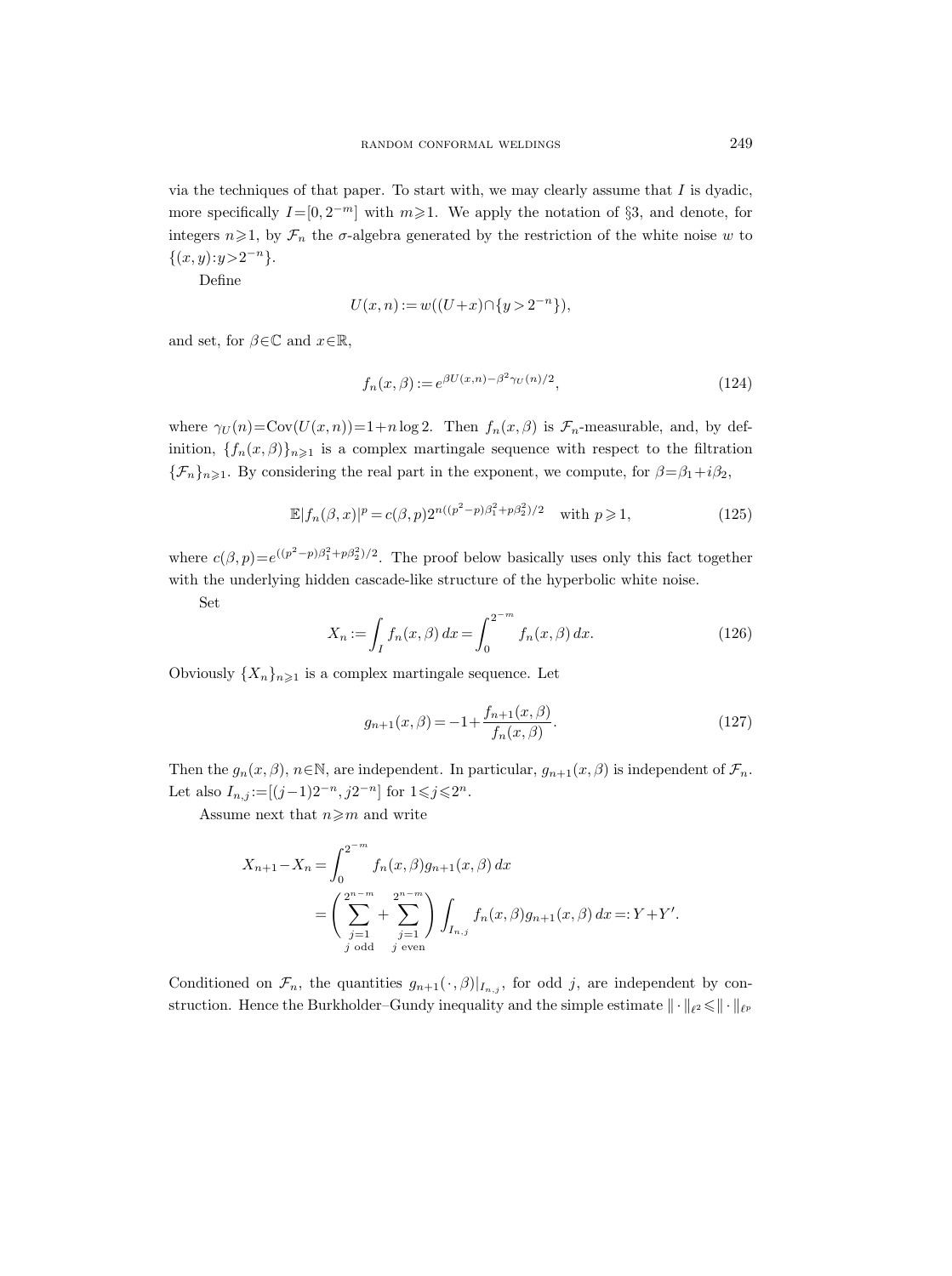imply that

$$
\mathbb{E}(|Y|^p|\mathcal{F}_n) \lesssim \mathbb{E}\Bigg(\Bigg(\sum_{\substack{j=1 \ j \text{ odd}}}^{2^{n-m}} \Bigg| \int_{I_{n,j}} f_n(x,\beta)g_{n+1}(x,\beta) dx \Bigg|^2\Bigg)^{p/2} \Bigg|\mathcal{F}_n\Bigg)
$$
  

$$
\leq \mathbb{E}\Bigg(\sum_{j=1}^{2^{n-m}} \Bigg| \int_{I_{n,j}} f_n(x,\beta)g_{n+1}(x,\beta) dx \Bigg|^p \mathcal{F}_n\Bigg).
$$

Taking expectations and applying Hölder's inequality inside the integral yields

$$
\mathbb{E}|Y|^p \lesssim \sum_{j=1}^{2^{n-m}} |I_{n,j}|^{p-1} \int_{I_{n,j}} \mathbb{E}|f_n(x,\beta)g_{n+1}(x,\beta)|^p dx
$$
  

$$
\lesssim \sum_{j=1}^{2^{n-m}} |I_{n,j}|^p (\mathbb{E}|f_n(0,\beta)|^p + \mathbb{E}|f_{n+1}(0,\beta)|^p)
$$
  

$$
\lesssim 2^{n-m} 2^{-np} 2^{n((p^2-p)\beta_1^2 + p\beta_2^2)/2}.
$$

A similar estimate holds for Y' and, by recalling that  $|I|=2^{-m}$ , it follows that

$$
||X_{n+1} - X_n||_p \le |I|^{\zeta_p(\beta)/p} 2^{-(n-m)(\zeta_p(\beta) - 1)/p} \quad \text{for } n \ge m. \tag{128}
$$

In turn, by applying directly  $(125)$  together with Hölder's inequality in  $(126)$ , we obtain

$$
||X_m||_p \leqslant |I|^{\zeta_p(\beta)/p}.\tag{129}
$$

As the geometric convergence of the estimate (128) is uniform in any compact subset of  $\mathcal{D}_p,$  we get by a standard application of Cauchy's integral formula and Borel–Cantelli's lemma, the a.s. limit

$$
X := \lim_{n \to \infty} X_n,
$$

and the convergence is locally uniform with respect to the parameter  $\beta \in D_p$ . Hence, X is a.s. analytic in  $D_p$  and, by summing up the estimates (128) and (129), we obtain in any compact subset  $\beta \in S \subset D_p$  the estimate

$$
||X||_p \leqslant C(S)|I|^{\zeta_p(\beta)/p},
$$

as was to be shown.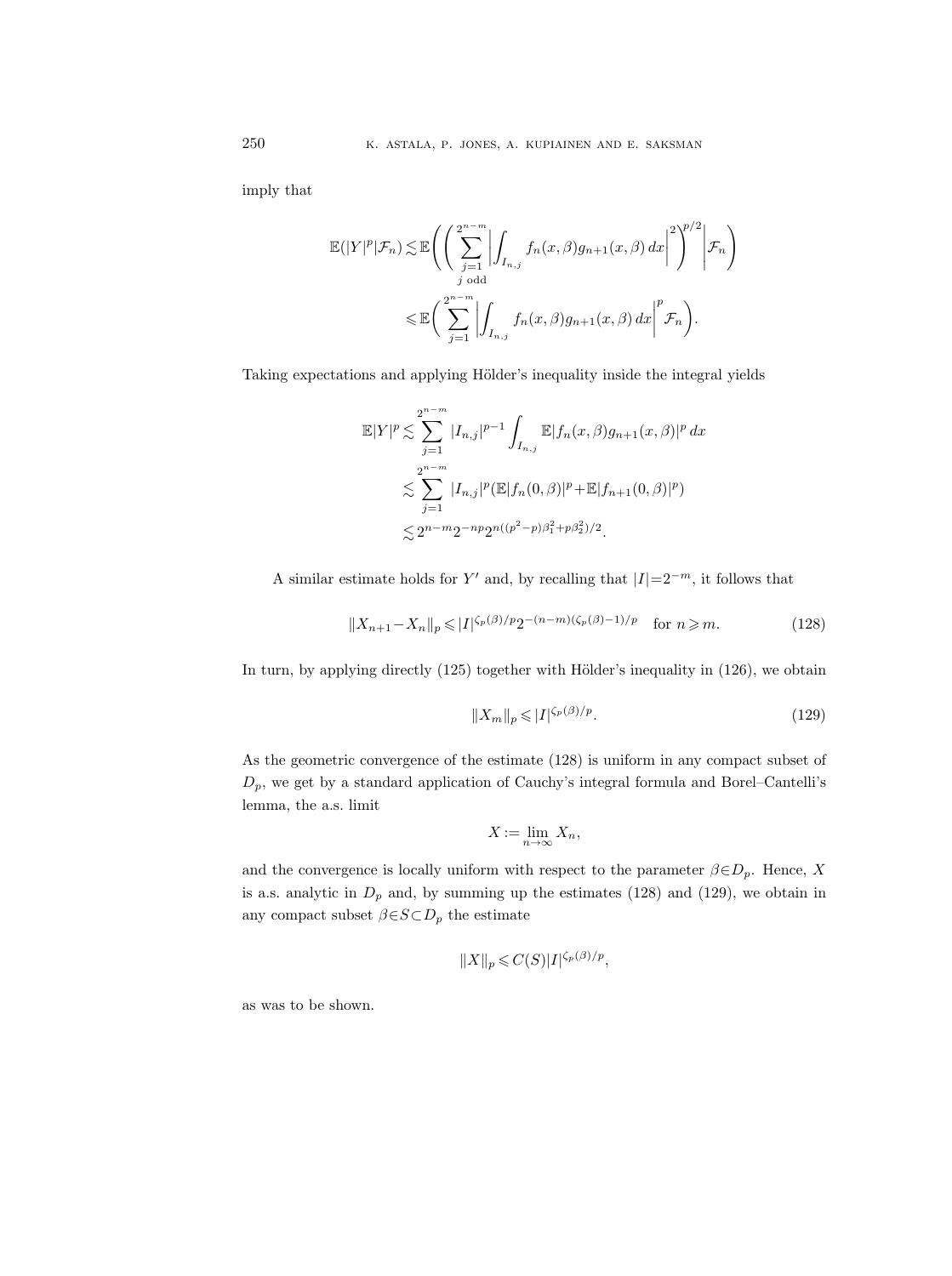#### Appendix B. Negative moments

Here we prove the finiteness of all negative moments for the measure  $\eta$ , defined in the proof of Theorem 3.7. One first needs to verify non-degeneracy of  $\eta$  over any subinterval ([20], [21]; see also [6, Theorems 1 and 2]), and to this end we recall the functions  $f_n$  and  $g_n$  from (124) and (127). We may write  $\eta$  as the a.s. limit

$$
\eta(dx)=\mathop{\rm w}\nolimits^*\!\!\operatorname{-lim}\limits_{n\to\infty}f_n(x,\beta;\omega)\,dx=\mathop{\rm w}\nolimits^*\!\!\operatorname{-lim}\limits_{n\to\infty}\prod\limits_{j=0}^n(1\!+\!g_j)\,dx,
$$

where the densities  $g_j = g_j(x, \beta, \omega)$  are independent. Moreover,  $\mathbb{E} f_n(x) = 1$  for each x and n, and  $f_n(x)$  are a.s. bounded from below by a positive constant.

Let I be a dyadic subinterval and set  $Y_n(\omega) := \int_I f_n(x, \omega) dx$ . By Kolmogorov's 0-1 law, the probability for  $\lim_{n\to\infty} Y_n=0$  is either zero or one. The second alternative can be ruled out by observing that  $\mathbb{E}Y_n = |I|$  for all n and that  $\{Y_n\}_{n \geq 1}$  is an  $L^p$ -martingale with  $p>1$ , according to Theorem 3.7.

We are now ready to start the proof of

$$
\mathbb{E}\eta(I)^{-q} \leqslant C < \infty, \quad 0 < q < \infty,\tag{130}
$$

for  $\beta^2$  < 2. Here the constant  $C=C(q, |I|, \beta)$  depends only on the exponent q, the length |I| and the parameter  $\beta$ . Fix t>0. Define, for  $\varepsilon > 0$ , the set  $U_{\varepsilon,t} := \{(x, y) \in U : \varepsilon < y \leq t\}.$ As in (52) one deduces the existence of the limit measure

$$
\eta_t(dx) := \lim_{\varepsilon \to 0^+} e^{\beta U_{\varepsilon,t}(x) - \beta^2 \operatorname{Cov}(U_{\varepsilon,t})/2} dx.
$$
\n(131)

Set  $M := \eta_{1/2}([0,1]), M_1 := \eta_{1/8}([0, \frac{1}{4}])$  and  $M_2 := \eta_{1/8}([0, \frac{3}{4}, 1])$ . By scaling and translation invariance the random variables  $M_1$ ,  $M_2$  and  $M$  are identically distributed. Moreover, by comparing the exponents as in the proof of Lemma 3.5, we see that

$$
M \geq B(M_1 + M_2),\tag{132}
$$

where

$$
B := e^{\inf_{x \in [0,1]} \beta U_{1/8,1/2}(x) - \beta^2 \text{Cov}(U_{1/8,1/2})/2}
$$

has all moments finite. By construction, the random variables  $M_1$ ,  $M_2$  and B are independent.

Similarly, by comparing  $\eta$  and  $\eta_{1/2}$ , we see that it is enough to prove that

$$
\mathbb{E}M^{-q} < \infty \quad \text{for } q > 0. \tag{133}
$$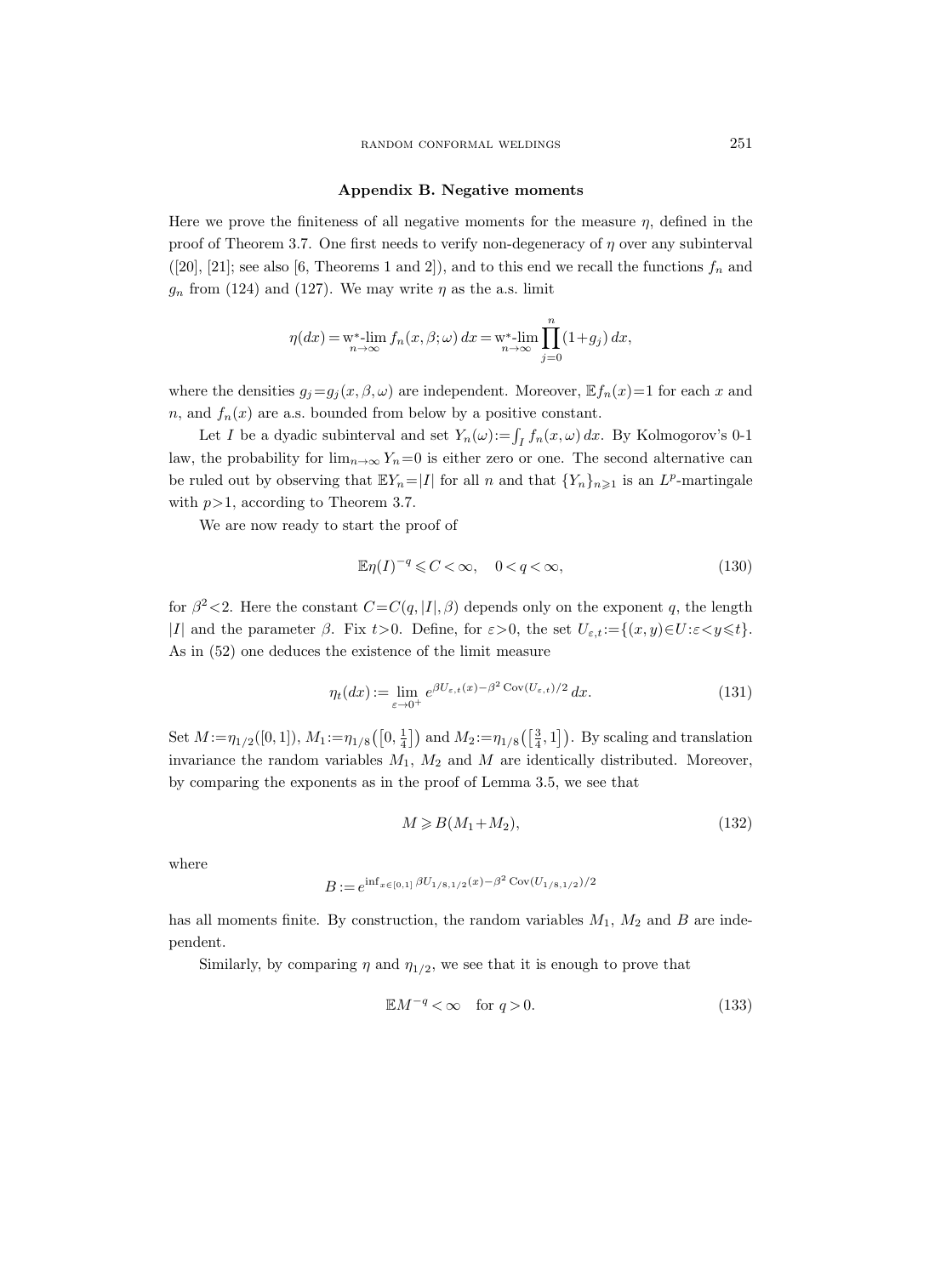We first prove this for small values of q. To this end, consider for  $s > 0$  the Laplace transform

$$
\Psi_M(s) := \mathbb{E}e^{-sM} \le \mathbb{E}e^{-sB(M_1 + M_2)} \le \mathbb{E}\Psi_{M_1}(sB)\Psi_{M_2}(sB) = \mathbb{E}\Psi_M(sB)^2.
$$
 (134)

Since especially  $\mathbb{E}B^{-1} < \infty$ , we may estimate  $\mathbb{P}(B<1/s) \leq c/s$ . By substituting  $s^2$  in place of s in (134) and applying this inequality, we obtain

$$
\Psi_M(s^2) \leqslant \frac{c}{s} + \Psi_M^2(s),\tag{135}
$$

where one may assume that  $c \geq 2$ .

Set  $f(s) := (c/s^{1/2} + \Psi_M(s))$ . Then (135) yields

$$
f(s^2) = \frac{c}{s} + \Psi_M(s^2) \leq f^2(s).
$$
 (136)

Since  $\Psi_M(s) \to 0$  as  $s \to \infty$  (while  $\mathbb{P}(M=0)=0$ ), we may choose  $s_0>0$  with  $\Psi_M(s_0) \leq \frac{1}{2}$ , whence (136) iterates to  $f(s_0^{2^k}) \leq 2^{-2^k}$  for  $k \geq 1$ . Together with the monotonicity of f, this yields  $\delta > 0$  such that  $f(s) \leqslant c s^{-\delta}$  for  $s > 0$ , especially  $\Psi_M(s) \leqslant c s^{-\delta}$ .

We obtain that

$$
\mathbb{E} M^{-\delta/2} = c \int_0^\infty \mathbb{E} e^{-sM} s^{\delta/2-1} \, ds < \infty.
$$

In order to cover all values of  $q$  in (133) we employ a simple bootstrapping argument. Assume that  $\mathbb{E}M^{-q} < \infty$  for some  $q>0$ . By applying the inequality between the arithmetic and geometric mean, the independence of  $B$ ,  $M_1$  and  $M_2$ , and the fact that  $B$  has all negative moments finite, we may estimate

$$
\mathbb{E}M^{-2q} \le \mathbb{E}(B(M_1 + M_2))^{-2q} \le c \mathbb{E}(M_1 M_2)^{-q} = c(\mathbb{E}M^{-q})^2 < \infty.
$$
 (137)

By induction, this finishes the proof.

#### References

- [1] Adler, R. J. & Taylor, J. E., Random Fields and Geometry. Springer Monographs in Mathematics. Springer, New York, 2007.
- [2] Airault, H., Malliavin, P. & Thalmaier, A., Canonical Brownian motion on the space of univalent functions and resolution of Beltrami equations by a continuity method along stochastic flows. J. Math. Pures Appl., 83 (2004), 955–1018.
- [3] Brownian measures on Jordan–Virasoro curves associated to the Weil–Petersson metric. J. Funct. Anal., 259 (2010), 3037–3079.
- [4] Anderson, G. D., Vamanamurthy, M. K. & Vuorinen, M. K., Conformal Invariants, Inequalities, and Quasiconformal Maps. Canadian Mathematical Society Series of Monographs and Advanced Texts. Wiley, New York, 1997.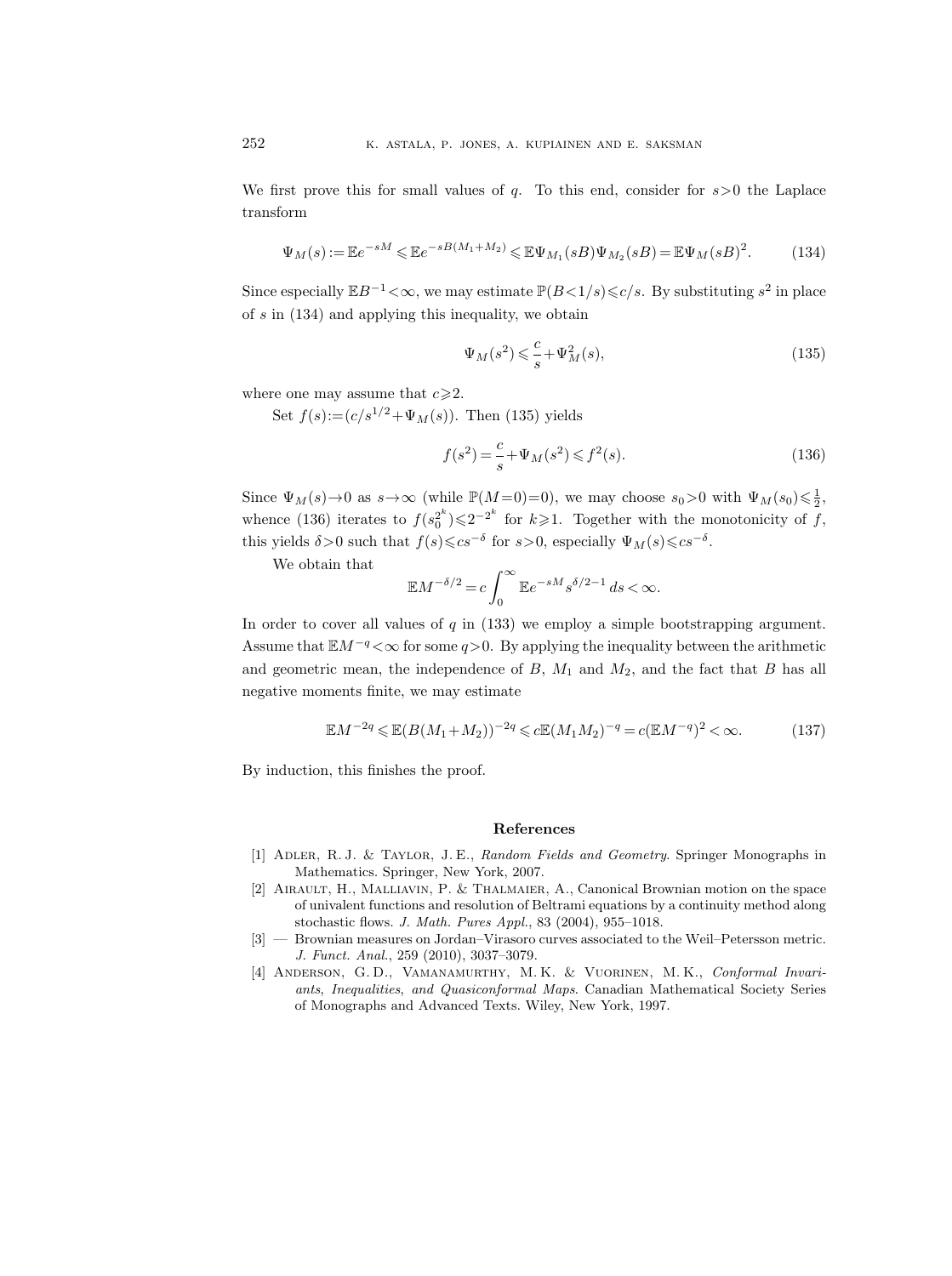- [5] Astala, K., Iwaniec, T. & Martin, G., Elliptic Partial Differential Equations and Quasiconformal Mappings in the Plane. Princeton Mathematical Series, 48. Princeton University Press, Princeton, NJ, 2009.
- [6] Bacry, E. & Muzy, J. F., Log-infinitely divisible multifractal processes. Comm. Math. Phys., 236 (2003), 449–475.
- [7] Barral, J., Techniques for the study of infinite products of independent random functions (Random multiplicative multifractal measures III), in Fractal Geometry and Applications: a Jubilee of Benoît Mandelbrot, Proc. Sympos. Pure Math., 72, Part 2, pp. 53-90. Amer. Math. Soc., Providence, RI, 2004.
- [8] BARRAL, J. & MANDELBROT, B.B., Introduction to infinite products of independent random functions (Random multiplicative multifractal measures I), in Fractal Geometry and Applications: a Jubilee of Benoît Mandelbrot, Proc. Sympos. Pure Math., 72. Part 2, pp. 3–16. Amer. Math. Soc., Providence, RI, 2004.
- [9] Non-degeneracy, moments, dimension, and multifractal analysis for random multiplicative measures (Random multiplicative multifractal measures II), in Fractal Geometry and Applications: a Jubilee of Benoît Mandelbrot, Proc. Sympos. Pure Math., 72, Part 2, pp. 17–52. Amer. Math. Soc., Providence, RI, 2004.
- [10] Beurling, A. & Ahlfors, L., The boundary correspondence under quasiconformal mappings. Acta Math., 96 (1956), 125–142.
- [11] BINDER, I. & SMIRNOV, S., Personal communication, 2010.
- [12] Bouchaud, J. P. & Fyodorov, Y. V., Freezing and extreme-value statistics in a random energy model with logarithmically correlated potential. J. Phys. A, 41 (2008), 372001, 12 pp.
- [13] CARDY, J., Scaling and Renormalization in Statistical Physics. Cambridge Lecture Notes in Physics, 5. Cambridge University Press, Cambridge, 1996.
- [14] Carpentier, D. & Le Doussal, P., Glass transition of a particle in a random potential, front selection in nonlinear renormalization group, and entropic phenomena in Liouville and sinh-Gordon models. Phys. Rev. E, 63 (2001), 026110, 33 pp.
- [15] Duplantier, B. & Sheffield, S., Liouville quantum gravity and KPZ. Invent. Math., 185 (2011), 333–393.
- [16] Fyodorov, Y. V., Le Doussal, P. & Rosso, A., Statistical mechanics of logarithmic REM: duality, freezing and extreme value statistics of  $1/f$  noises generated by Gaussian free fields. J. Stat. Mech. Theory Exp., 2009 (2009), P10005, 32 pp.
- [17] JERISON, D. S. & KENIG, C. E., Hardy spaces,  $A_{\infty}$ , and singular integrals on chord-arc domains. Math. Scand., 50 (1982), 221–247.
- [18] Jones, P. W. & Smirnov, S. K., Removability theorems for Sobolev functions and quasiconformal maps. Ark. Mat., 38 (2000), 263–279.
- [19] Kahane, J.-P., Some Random Series of Functions. Cambridge Studies in Advanced Mathematics, 5. Cambridge University Press, Cambridge, 1985.
- $[20]$  Sur le chaos multiplicatif. Ann. Sci. Math. Québec, 9 (1985), 105-150.
- $[21]$  Positive martingales and random measures. Chinese Ann. Math. Ser. B, 8 (1987), 1–12.
- [22] KAHANE, J.-P. & PEYRIÈRE, J., Sur certaines martingales de Benoit Mandelbrot. Adv. Math., 22 (1976), 131–145.
- [23] LEHTO, O., Homeomorphisms with a given dilatation, in Proceedings of the Fifteenth Scandinavian Congress (Oslo, 1968), Lecture Notes in Mathematics, 118, pp. 58–73. Springer, Berlin–Heidelberg, 1970.
- [24] MANDELBROT, B., Intermittent turbulence in self-similar cascades: divergence of high moments and dimension of the carrier. J. Fluid Mech., 62 (1974), 331–358.